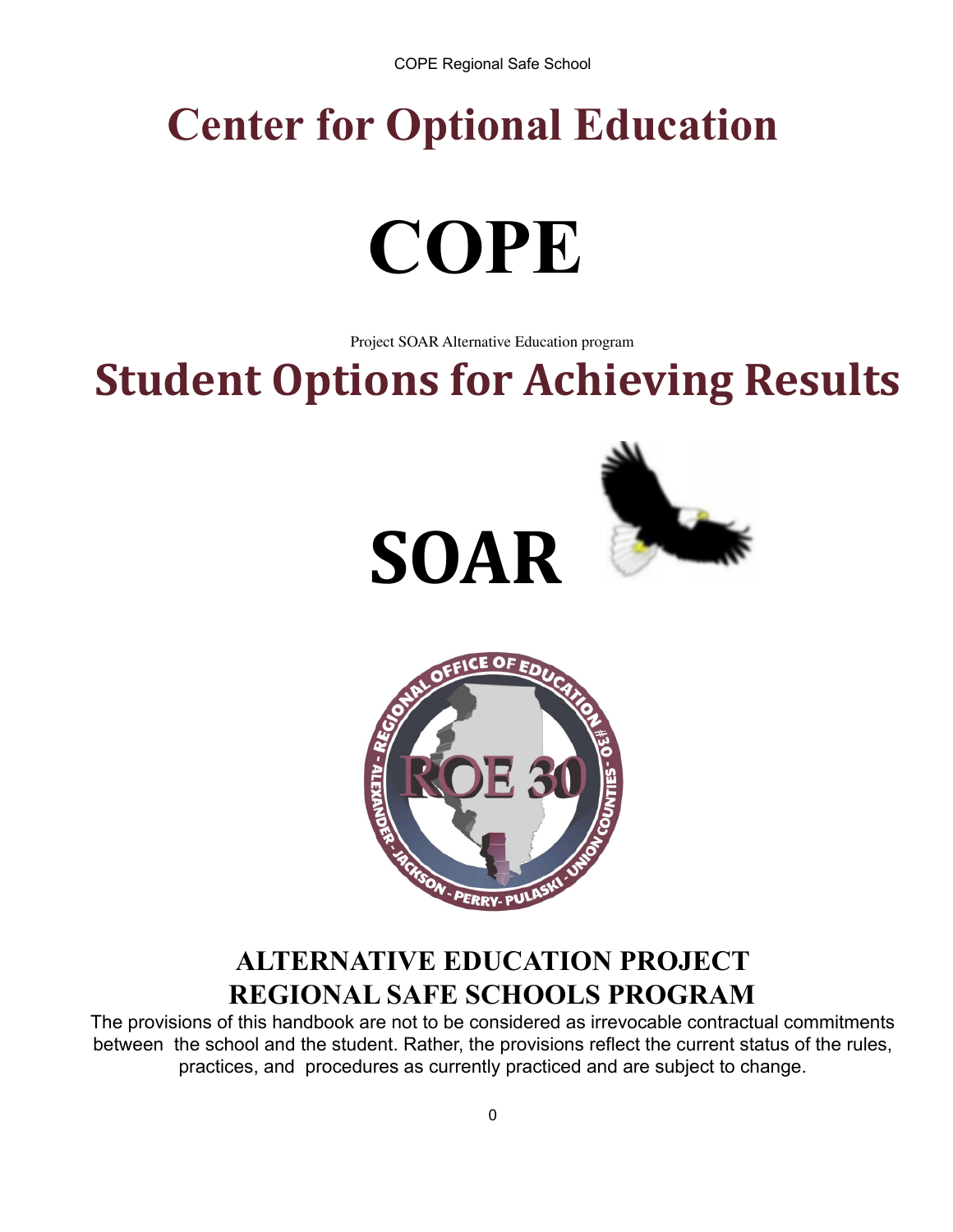#### **TABLE OF CONTENTS**

| <b>Section 1 -- General School Information</b> |  |
|------------------------------------------------|--|
|                                                |  |
|                                                |  |
|                                                |  |
|                                                |  |
|                                                |  |
|                                                |  |
|                                                |  |
|                                                |  |
|                                                |  |
|                                                |  |
|                                                |  |
|                                                |  |
|                                                |  |
|                                                |  |
|                                                |  |
|                                                |  |
|                                                |  |

#### *Section 2 -- Attendance*

#### *Section 3 -- Student Fees & Meal Costs*

#### *Section 4 -- Transportation*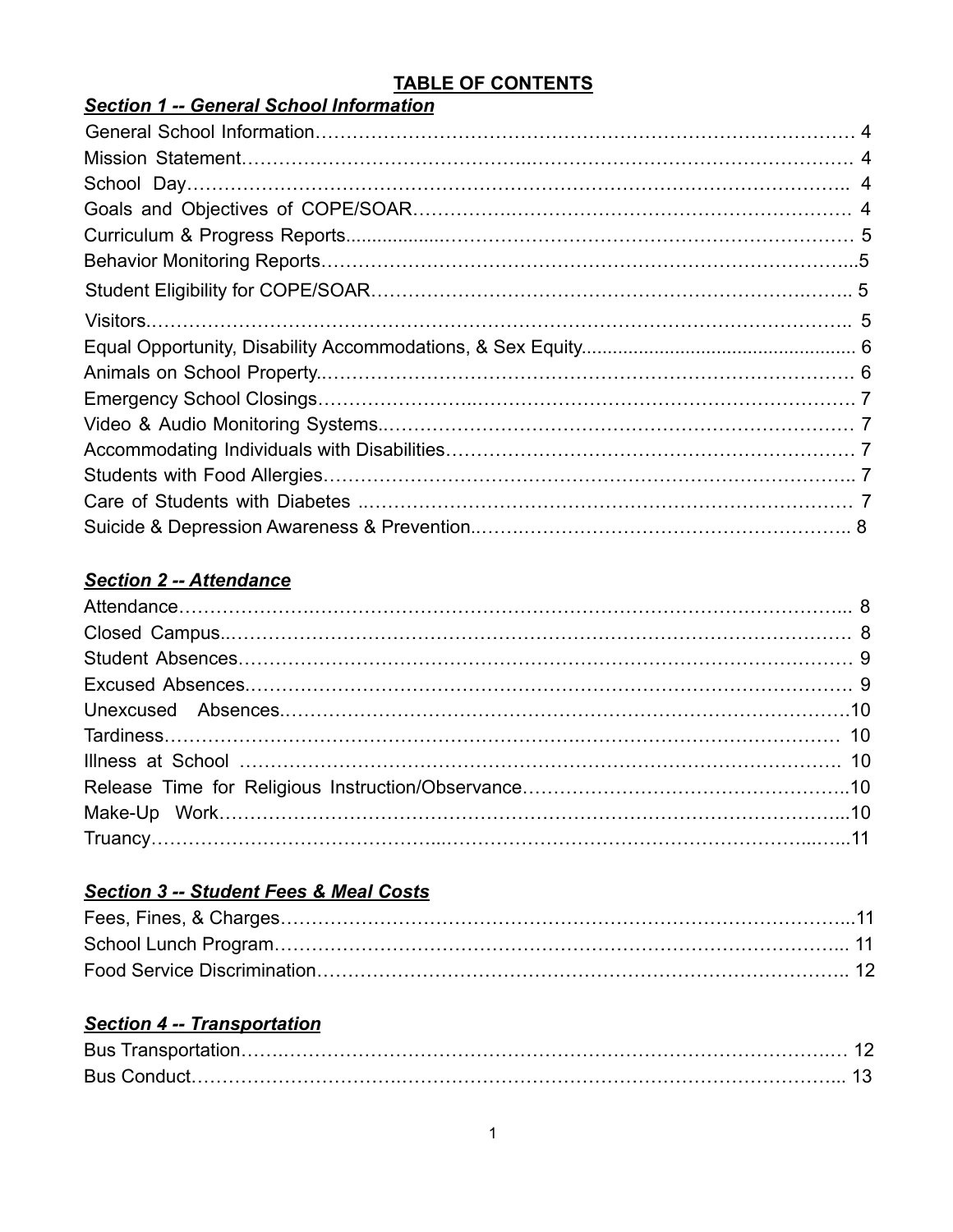#### *Section 5 -- Health & Safety*

#### *Section 6 -- Discipline & Conduct*

| Student                                                                 |  |
|-------------------------------------------------------------------------|--|
|                                                                         |  |
|                                                                         |  |
|                                                                         |  |
|                                                                         |  |
|                                                                         |  |
|                                                                         |  |
|                                                                         |  |
| Prevention of and Response to Bullying, Intimidation, & Harassment25-27 |  |
|                                                                         |  |
|                                                                         |  |
|                                                                         |  |
|                                                                         |  |

#### *Section 7 -- Internet & Technology*

#### *Section 8 -- Search & Seizure*

|--|

#### *Section 9 -- Student Records & Privacy*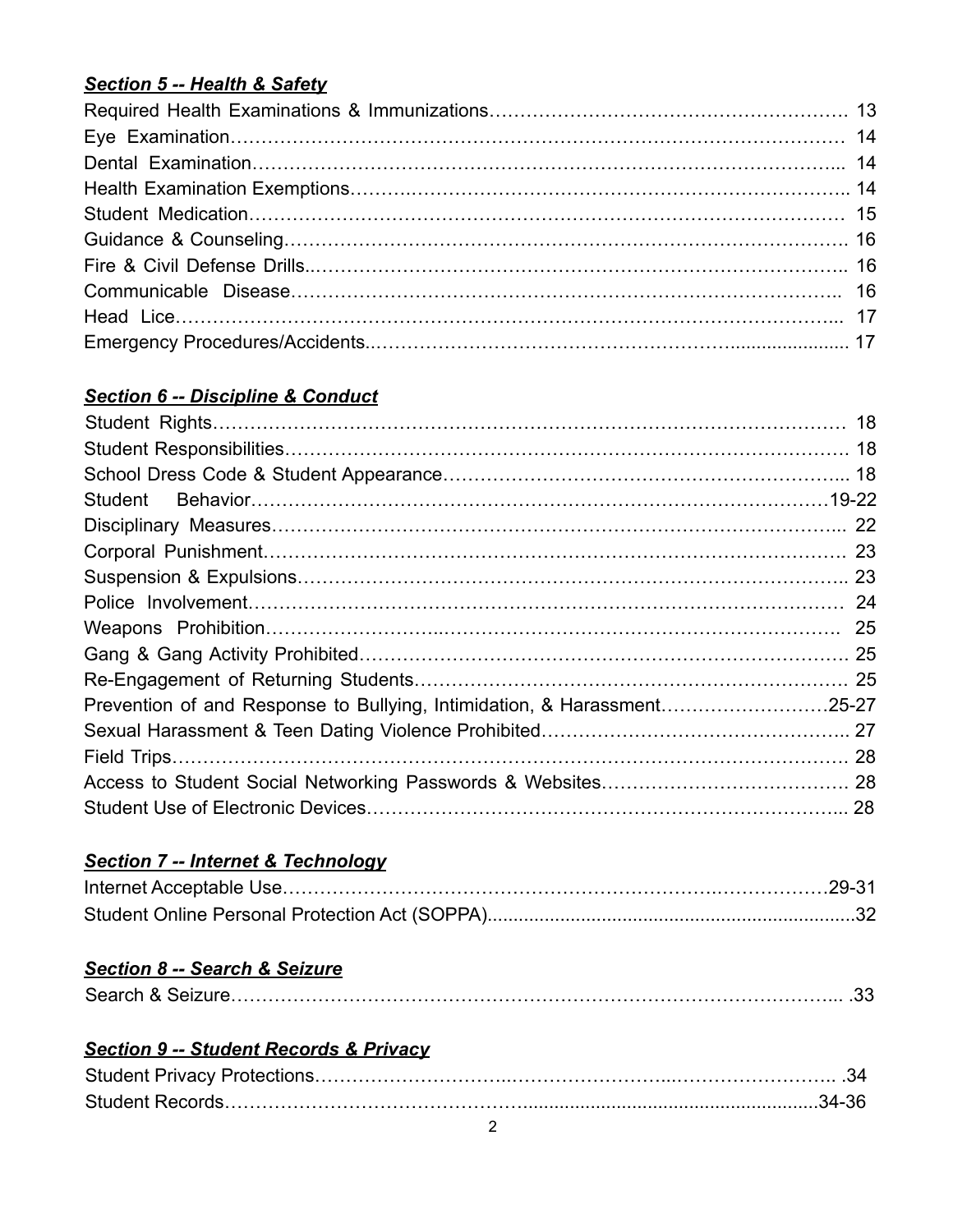#### *Section 10 -- Parental Right Notification*

## *School Operations During a Pandemic or Other Health Emergency -- Addendum 1* …..41-42

|--|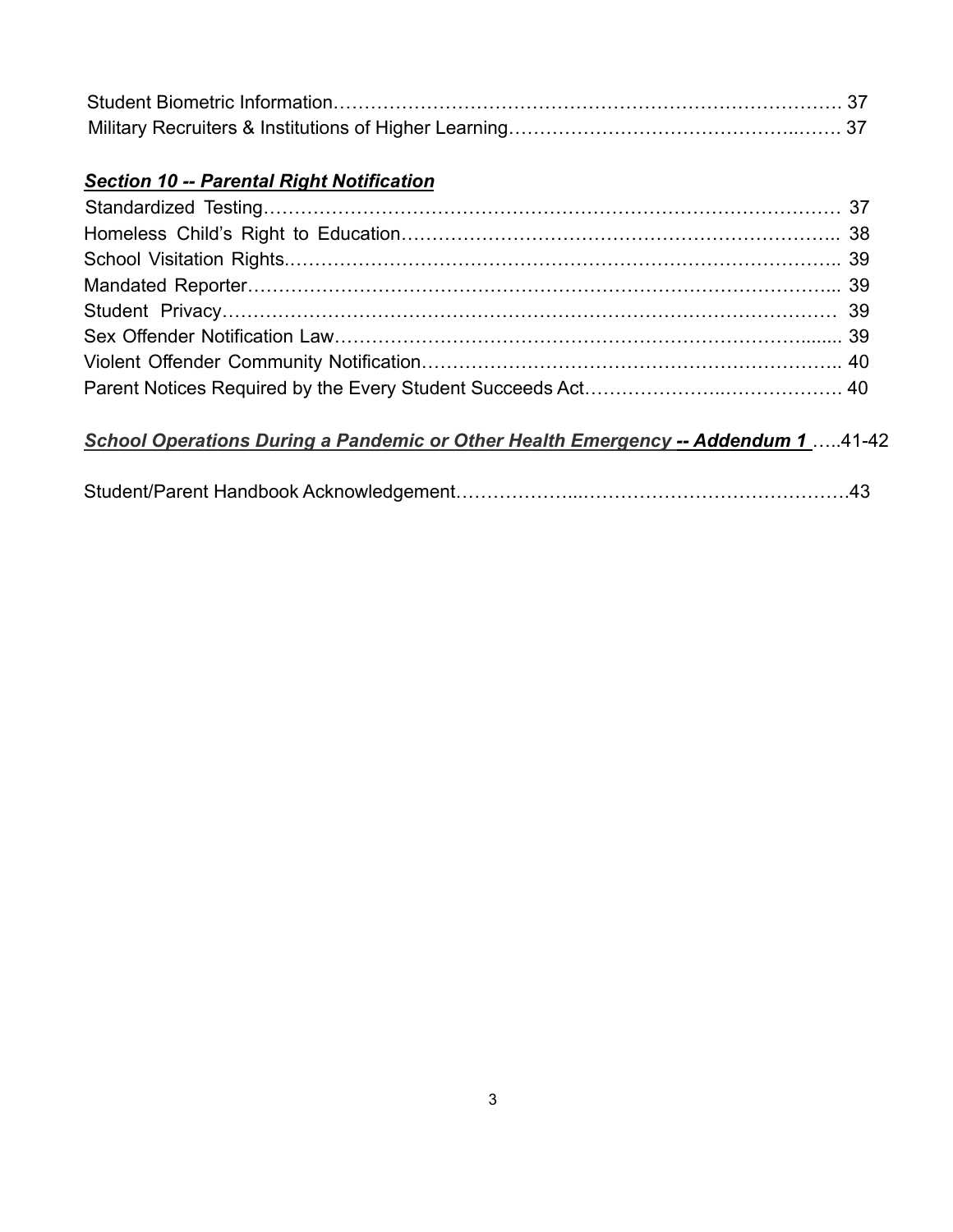## *SECTION 1* **General School Information**

## The COPE/SOAR staff that operates the school are:

Cheryl Graff, Regional Superintendent of Schools Nancy Bitner, Asst. Regional Superintendent of Schools Sherri Schimpf, COPE Principal/Building Administrator Casey Hawkins, School Counselor Cheryl Hinkle, Teacher Mindy Heins, Teacher Marla Rathjen, Administrative Assistant/Aide

The school is located and may be contacted at:

1725-B Shomaker Dr Murphysboro, IL 62966 Phone: (618) 684-2913

#### **Mission Statement**

The mission of COPE is to provide a positive learning environment that will improve the student's self esteem and impact their behavioral and educational performance so they may successfully return to their home school. The teaching staff provides opportunities for growth through individualized teaching and behavior programs that emphasize the positive traits of each child while providing direction and feedback on areas that need improvement.

#### **School Day**

COPE Safe School's and Project SOAR's attendance day is from 8am to 2pm. Both schools follow the school calendar for Murphysboro CUSD #186, which can be located at https://www.cusd186.org/calendar.

#### **Goals and Objectives of COPE and SOAR**

- 1. To provide academic instruction to earn credit towards promotion from the sending school through the following:
	- By providing a structured and well-disciplined classroom in which learning can take place.

● By consistently following the behavioral expectations and consequences established by the program.

- By maintaining communication with all parties concerned with student's progress so that everyone is working toward a common goal.
- By developing and implementing an individualized education plan for each child according to his/her current level of functioning
- 2. To create a successful transition back to the sending school with linkage for the student and student's family through the following:
	- By providing parental involvement through training and staffing.
	- By developing in the students an understanding of their environment and the roles that need to be assumed to enhance social awareness and responsibility.
	- By providing a personal link between the sending school and alternative school for those students and their families when they return.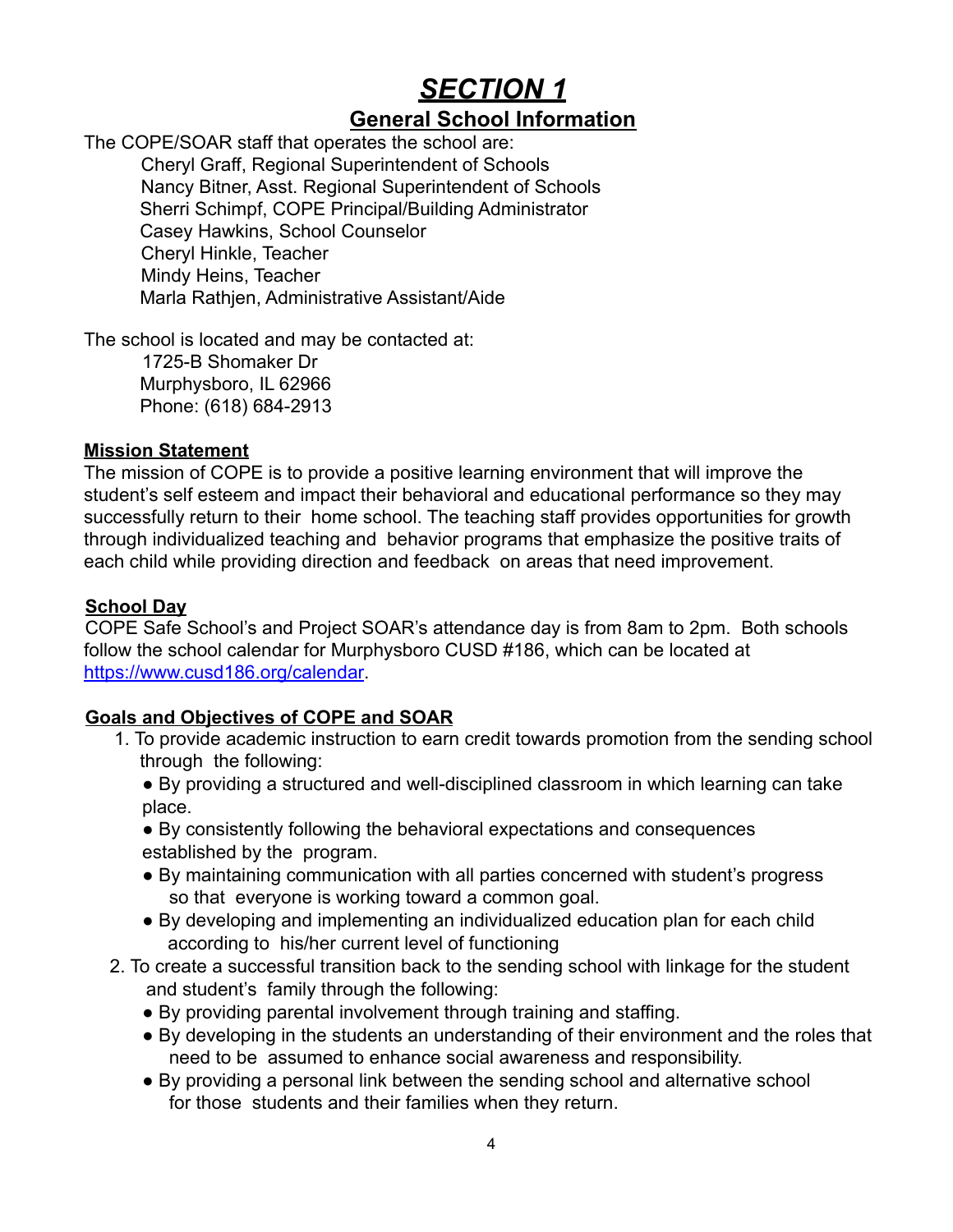3. To create a positive self-image and self-esteem while realizing self-discipline and responsibility for one's actions through the following:

● By providing opportunities for students to develop self-awareness by taking responsibilities, developing commitments and assuming leadership roles while being guided by a caring adult..

- By providing opportunities for students to establish a relationship with the educational staff and view them as people in whom they may confide in and trust.
- By developing the necessary social skills to establish relationships and feel comfortable with their peers.
- By providing an opportunity to see school and education in a new a different light.

#### **Curriculum & Progress Reports**

The daily instruction program consists of two components: academic learning and behavior learning. Core academic subjects include: english/language arts, mathematics, science, social studies, physical education, and health education. Behavior learning is centered around a character education curriculum. Academic and behavior learning progress are monitored on a regular basis.

Student academic progress reports will be sent to the home, the referring school, and any legal agencies involved in the student's case at midterm and end of each quarter. Parents may be asked to sign this report and return it to the school. A conference may be requested by the teacher during the school term. We urge the parents to comply with such a request as interventions for improvement may be identified to improve the student's performance level. Parents may request a conference concerning the student's academic and/or behavior progress at any time.

#### **Behavior Monitoring Reports**

Students at COPE Safe School are monitored daily using an hourly point system. Each hour of the school day, students can accumulate points—up to 100 points daily based on staying on task, being compliant, respecting peers/staff, and displaying safe/nonaggressive behavior. These points will be used along with character education lessons when calculating character education grades.

#### **Student Eligibility for COPE**

Students currently enrolled in grades six through twelfth, who are eligible for suspension or expulsion, or have been suspended/expelled according to the following criteria will be eligible for the COPE Safe School Program:

∙suspended at least twice for a period of more than 3 days for gross misconduct ∙arrested by police and/or remanded to juvenile or criminal courts for acts related to school activities

∙eligible for disciplinary reassignment pursuant to violation of school district policies ∙involved in misconduct that can be demonstrated as serious, repetitive and/or cumulative ∙previously remediated at least once by local school district

∙youth returning from juvenile corrections facility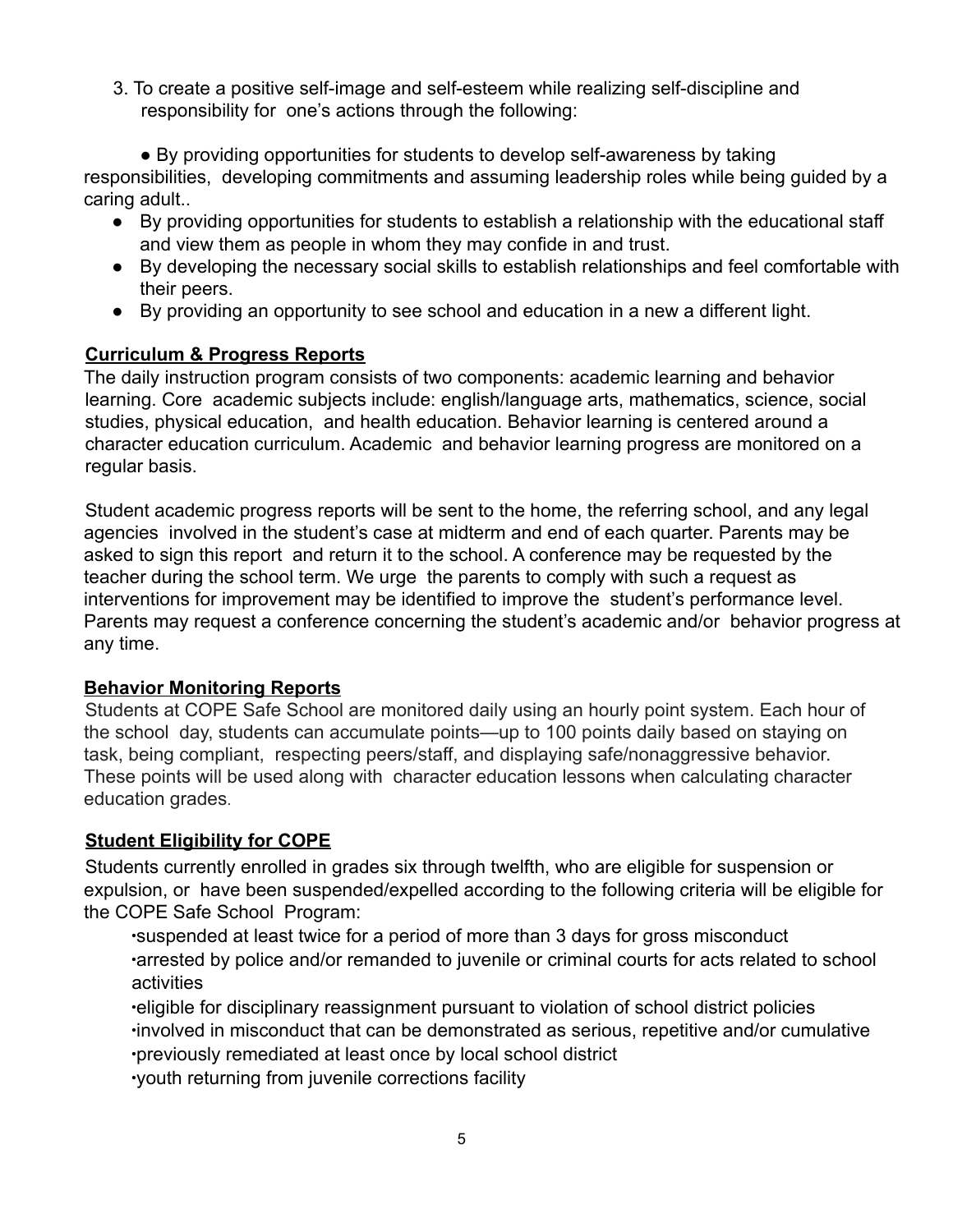Students are referred to the COPE Safe School Program by the local school district. It is the responsibility of the local school district to ensure that students meet the eligibility criteria. The local school district reserves the right not to refer a student to the COPE Safe School Program. *NOTE: The Regional Office of Education will consider and/or evaluate all referrals, but may decline to enroll some students.*

#### **Student Eligibility for SOAR**

Students currently enrolled in grades six through twelfth, who are credit deficient or require an alternate educational setting due to social/emotional/health related issues are eligible to attend Project SOAR. Students with a history of behavioral issues are not candidates for Project SOAR. Students are referred to the Project SOAR Program by the local school district. It is the responsibility of the local school district to ensure that students meet the eligibility criteria. The local school district reserves the right not to refer a student to the COPE Safe School Program.

#### *NOTE: The Regional Office of Education will consider and/or evaluate all referrals, but may decline to enroll some students.*

#### **Visitors**

Students who are not enrolled in the program are not permitted to visit for any part of the school day. No visitor passes will be granted unless by special permission of the principal/designee.

#### **Equal Opportunity, Disability Accommodations, & Sex Equity**

Equal educational opportunities are available to all students without regard to race, color, nationality, sex, sexual orientation, gender identity, ancestry, age, religious beliefs, physical or mental disability, status as homeless, or actual or potential marital or parental status, including pregnancy. No student shall, based on sex or sexual orientation, be denied equal access to programs, activities, services, or benefits or be limited in the exercise of any right, privilege, advantage, or denied equal access to educational programs and activities. Any student or parent/guardian with a sex equity or equal opportunity concern should contact: Sherri Schimpf, Principal at (618) 687-7290.

#### **Animals on School Property**

In order to assure student health and safety, animals are not allowed on school property, except in the case of a service animal accompanying a student or other individual with a documented disability. This rule may be temporarily waived by the building Principal in the case of an educational opportunity for students, provided that (a) the animal is appropriately housed, humanely cared for, and properly handled, and (b) students will not be exposed to a dangerous animal or an unhealthy environment.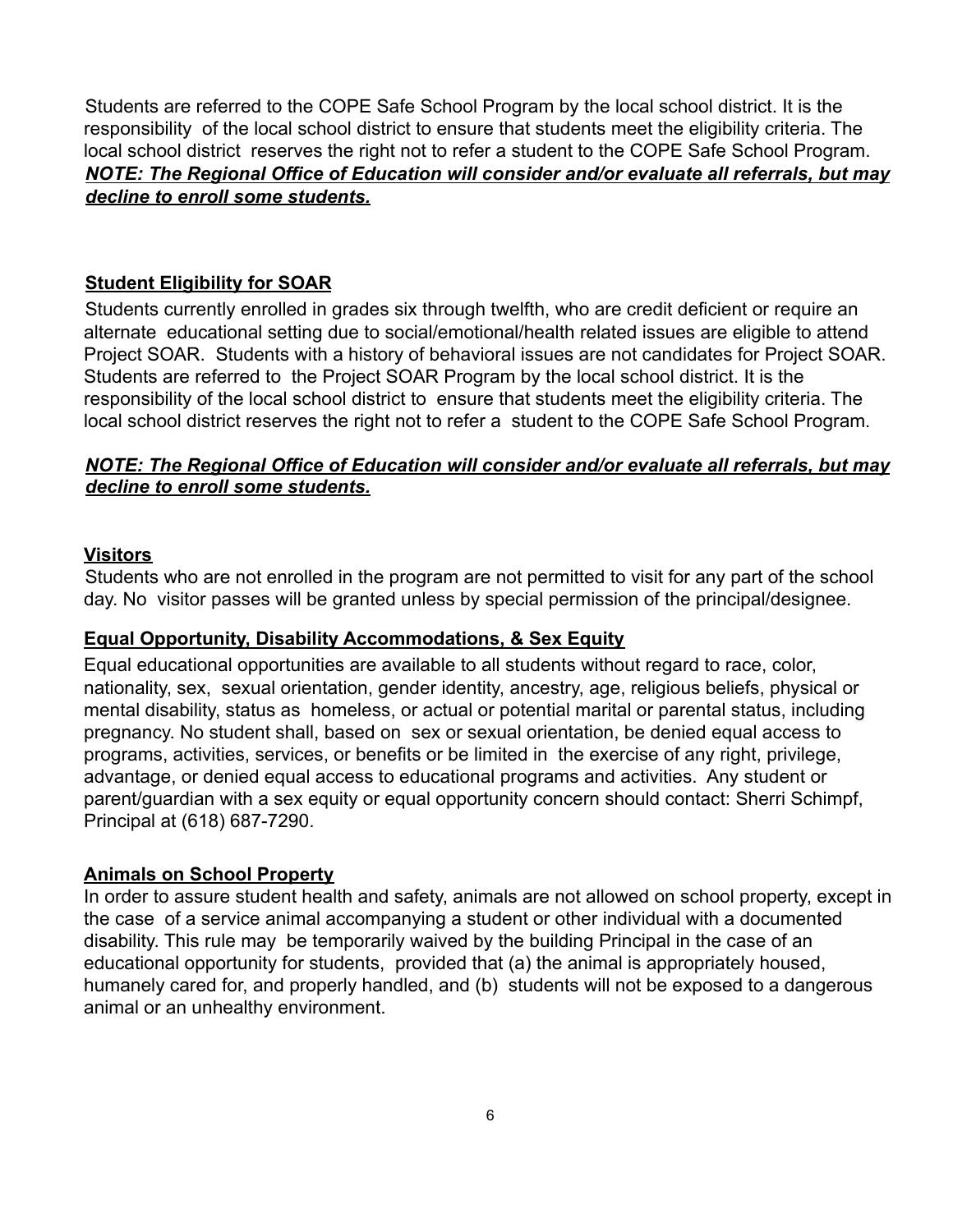#### **Emergency School Closings**

In cases of bad weather and other local emergencies, please listen to any local radio or television station to be advised of school closings or early dismissals. COPE Safe School follows the school calendar for Murphysboro CUSD #186, which can be located at

https://www.cusd186.org/calendar. School closings for any reason will be announced as soon as reasonably possible. If bad weather or other emergency occurs during the day, please listen to local media stations for possible early dismissal information. For your child's safety, make certain your child knows ahead of time where to go in case of an early dismissal.

#### **Video & Audio Monitoring Systems**

A video and/or audio monitoring system may be in use on school busses and a video monitoring system will be in use in public areas of the school building. These systems have been put in place to protect students, staff, and school property. If a discipline problem is captured on audiotape or videotape, these recordings may be used as the basis for imposing student discipline. If criminal actions are recorded, a copy of the tape may be provided to law enforcement personnel.

#### **Accommodating Individuals with Disabilities**

Individuals with disabilities will be provided an opportunity to participate in all school-sponsored services, programs, or activities. Individuals with disabilities should notify the building Principal or Dean of Students if they have a disability that will require special assistance or services and, if so, what services are required.

This notification should occur as far in advance as possible of the school-sponsored function, program, or meeting.

#### **Students with Food Allergies**

State law requires our school district to annually inform parents of students with life-threatening allergies or life-threatening chronic illnesses of the applicable provisions of Section 504 of the Rehabilitation Act of 1973 and other applicable federal statutes, state statutes, federal regulations and state rules. If your student has a life-threatening allergy or life-threatening chronic illness, please notify the building Principal at (618) 687-7290. Federal law protects students from discrimination due to a disability that substantially limits a major life activity. If your student has a qualifying disability, an individualized Section 504 Plan will be developed and implemented to provide the needed supports so that your student can access his or her education as effectively as students without disabilities. Not all students with life-threatening allergies and life-threatening chronic illnesses may be eligible under Section 504.

#### **Care of Students with Diabetes**

If your child has diabetes and requires assistance with managing this condition while at school and school functions, a Diabetes Care Plan must be submitted to the building Principal. Parents/guardians are responsible for and must:

> 1. Inform the school in a timely manner of any change which needs to be made to the Diabetes Care Plan on file with the school for their child.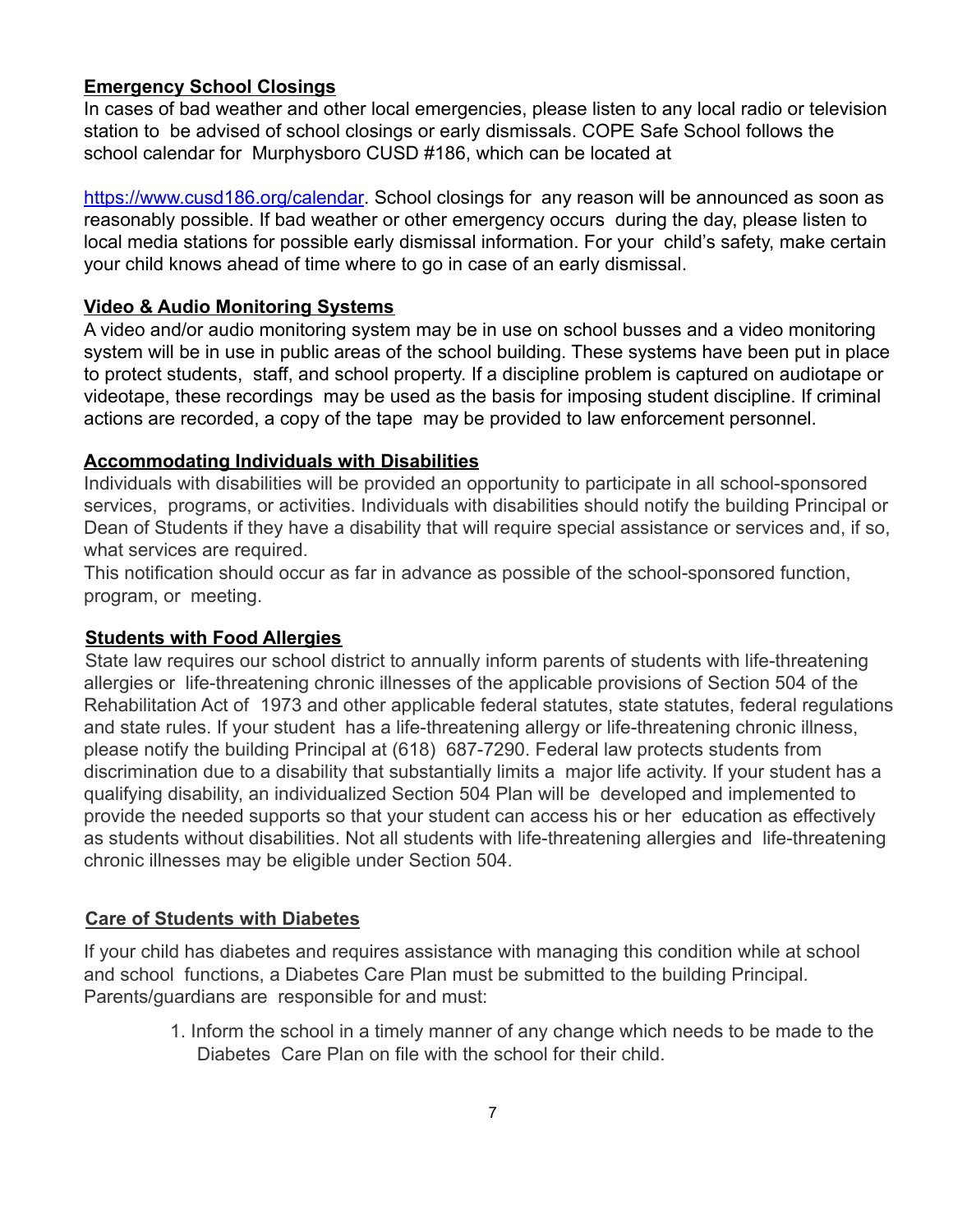- 2. Inform the school in a timely manner of any changes to their emergency contact numbers or contact numbers of health care providers.
- 3. Sign the Diabetes Care Plan.

4. Grant consent for and authorize designated School representatives to communicate directly with the health care provider whose instructions are included in the DiabetesCare Plan.

For further information, please contact the building Principal.

#### **Suicide & Depression Awareness & Prevention**

Youth suicide impacts the safety of the school environment. It also affects the school community, diminishing the ability of surviving students to learn and the school's ability to educate. Suicide and depression awareness and prevention are important goals of the school. The school maintains student and parent resources on suicide and depression awareness and prevention. Information can also be obtained from the school office.

## *SECTION 2*

#### **Attendance**

COPE Safe School believes that every student should attend all classes every day. Regular attendance and engagement in class are essential to success and good performance and for future employment. Absence from school is one of the greatest causes for poor achievement and difficulty in school. Poor attendance often results in low or failing grades.

#### **Attendance**

Illinois law requires that whoever has custody or control of any child between six (by September 1st) and seventeen years of age shall assure that the child attends school in the district in which he or she resides, during the entire time school is in session (unless the child has already graduated from high school). Illinois law also requires that whoever has custody or control of a child who is enrolled in the school, regardless of the child's age, shall assure that the child attends school during the entire time school is in session. There are certain exceptions to the attendance requirement for children who: attend private school, are physically or mentally unable to attend school (including a pregnant student suffering medical complications as certified by her physician), are lawfully and necessarily employed, are between the ages of 12 and 14 while in confirmation classes, have a religious reason requiring absence, or are 16 or older and employed and enrolled in a graduation incentive program.

#### **Closed Campus**

COPE Safe School is a closed campus. Students are not permitted to leave school grounds at any time during the school day. Any student who leaves school without permission automatically suspends himself/herself and will be counted as unexcused absent and lose credit for the entire day. Additional disciplinary action may be imposed. The parent/guardian will be notified as well as local law enforcement/truancy authorities of the student's unauthorized departure from school.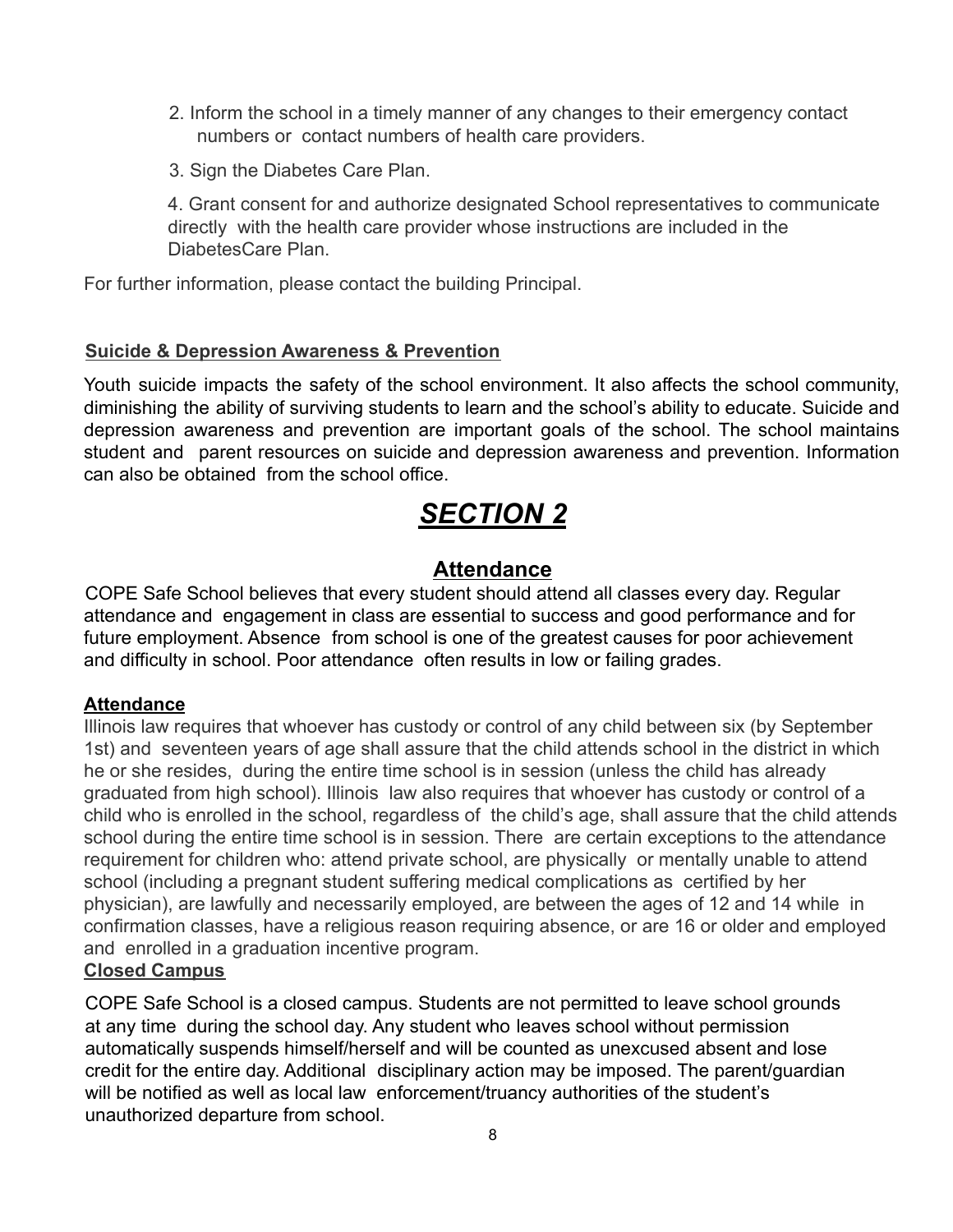#### **Student Absences**

In the event of any absence, the student's parent or guardian is required to call the school at **(618) 684-2913** before 8:30 a.m. to explain the reason for the absence. If a call has not been made to the school the student will be required to submit a signed note from the parent or guardian explaining the reason for the absence.

Failure to do so shall result in an unexcused absence. Upon request of the parent or guardian, the reason for an absence will be kept confidential. *THE BUILDING PRINCIPAL or DESIGNEE HAS FINAL DETERMINATION OF THE STATUS OF ALL ABSENCES REGARDLESS OF THE REPORTED REASONS.* Students are permitted three excused absences per quarter. COPE Safe School maintains that at least a 95% attendance rate is necessary to complete courses of credit. If a student's attendance falls below 80%, it will result in dismissal from the program.

**Excused Absence:** A student is permitted to make up missed work, with an excused absence. Students will be given the same amount of time that they missed from school to make-up work for excused absences. For an absence to be excused, the parent must notify the school by phone, with a note, or in person that the student is or will be absent and the reason why. **Absences of more than 3 consecutive days will require official documentation. The school must receive that note upon your child's return to school.** Absence notes should have name of student, day(s) of absence, and specific reason for absence.

#### **Excused absences include:**

∙Sickness -- personal or immediate family

- ∙ Death in the family
- ∙ Emergency situations beyond the control of the student
- ∙ Medical or dental appointments (A slip confirming the appointment should be obtained and turned into the office.)
- ∙ Circumstances that cause reasonable concern to the parent/guardian for the student's safety or health ∙ Judicial--Must be in court--Must bring back a note from a court official
- ∙ Pre-approved absence. A pre-approved absence must be presented to and approved by the Principal before the absence, or it will be termed unexcused

Additionally, a student will be excused for up to 5 days in cases where the student's parent/guardian is an active duty member of the uniformed services and has been called to duty for, is on leave from, or has immediately returned from deployment to a combat zone or combat-support postings. The Building Principal, in their discretion, may excuse a student for additional days relative to such leave or deployment. A student and the student's parent/guardian are responsible for obtaining assignments from the student's teachers prior to any excused absences and for ensuring that such assignments are completed by the student prior to his or her return to school. All other absences are considered unexcused.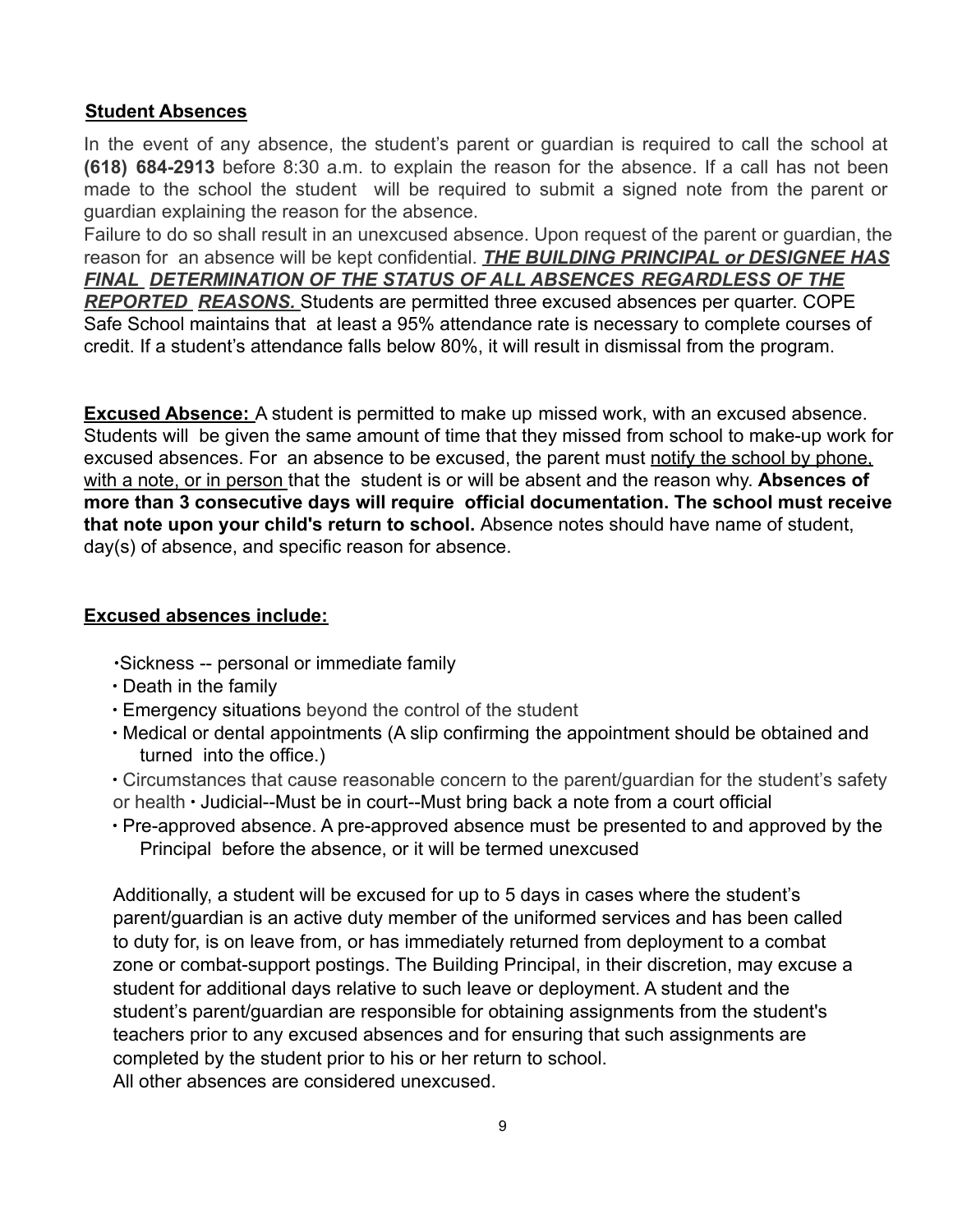**Unexcused Absences:** Three consecutive unexcused absences may result in dismissal from the program. Examples of unexcused absences (note: this list it not considered exclusive):

Vacationing

- ∙ Shopping and other Personal business
- ∙ Grooming appointments
- ∙ Work (not personally excused by the principal/designee)
- ∙ Oversleeping
- ∙ Missing the bus or ride with another student
- ∙ Vehicle breakdown (not personally excused by the principal/designee)
- ∙ Any absence in which a student does not check out in the office, using the proper procedure.

#### **Tardiness**

A student is considered tardy for class when not in their assigned room at the start of the school day. Students late for class, up to ten minutes, will be counted tardy. After ten minutes they will be counted as an unexcused absence. If a student is tardy more than twice in one month, the parent/guardian will be notified and a conference may be required. All tardies must be made up at the end of the day, or as otherwise arranged. Students with excessive late arrivals to school will face disciplinary action.

#### **Illness at School**

If a student becomes ill while at school, the director/staff will attempt to notify the parent/guardian or person listed for emergency notification on intake form. The parent/guardian or designated representative must complete the sign out form before removing the student from school.

#### **Release Time for Religious Instruction/Observance**

A student will be released from school, as an excused absence, to observe a religious holiday or for religious instruction. The student's parent/guardian must give written notice to the building principal at least 5 calendar days before the student's anticipated absence(s). Students excused for religious reasons will be given an opportunity to make up any examination, study, or work requirement.

#### **Make-Up Work**

Students will be given an appropriate number of days to turn in the make-up work. **It is the student's responsibility to contact their teachers and make the necessary arrangements within the allotted time for obtaining make-up assignments.**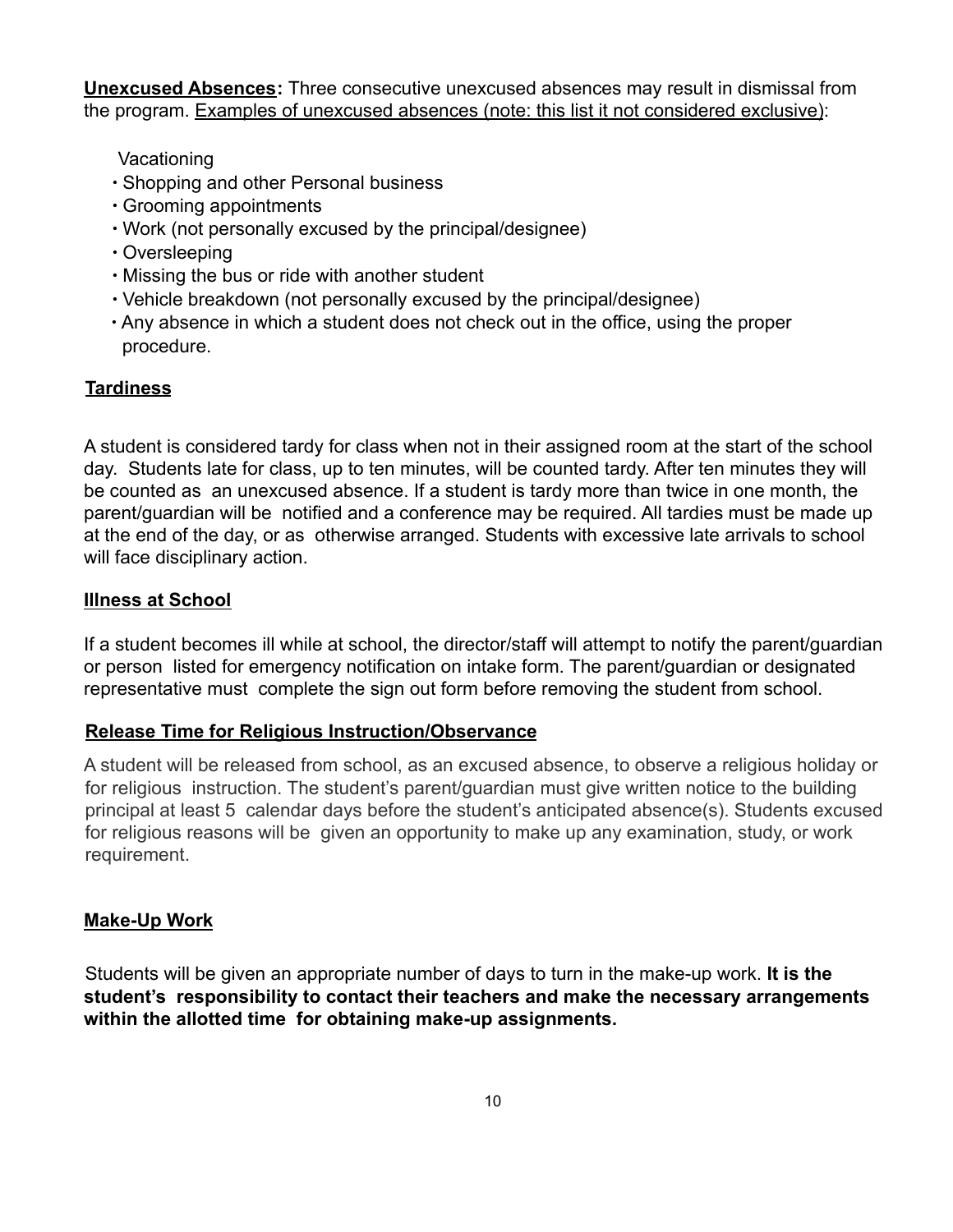#### **Truancy**

Student attendance is critical to the learning process. Truancy is therefore a serious issue and will be dealt with in a serious manner by the school and district. Students who miss more than 1% but less than 5% of the prior 180 regular school days without valid cause (a recognized excuse) are truant. Students who miss 5% or more of the prior 180 regular school days without valid cause are chronic truants. Students who are chronic truants will be offered support services and resources aimed at correcting the truancy issue.

If chronic truancy persists after support services and other resources are made available, the school and district will take further action, including:

- Referral to the truancy officer
- Reporting to officials under the Juvenile Court Act
- Referral to the State's Attorney
- Appropriate school discipline

A student who misses 15 consecutive days of school without valid cause and who cannot be located or, after exhausting all available support services, cannot be compelled to return to school is subject to expulsion from school.

A parent or guardian who knowingly and willfully permits a child to be truant is in violation of State law.

## *SECTION 3* **Student Fees & Meal Costs**

#### **Fines, Fees, & Charges**

COPE Safe school does not establish fees and/or charges to students or their families in order to participate in its program. However, if it becomes necessary, COPE Safe School will assess charges for lost and damaged materials, supplies, and/or equipment.

#### **School Meal Program**

**Students are** *NOT* **allowed to bring food or drinks into COPE Safe School.** Meals will be provided by Tri-County Special Education Center located next door to COPE Safe School. Breakfast and lunch are free to COPE students for the school year. Students shall clean the area in which they are seated and dispose of any trash in the appropriate receptacle. Students shall follow all school rules during lunch.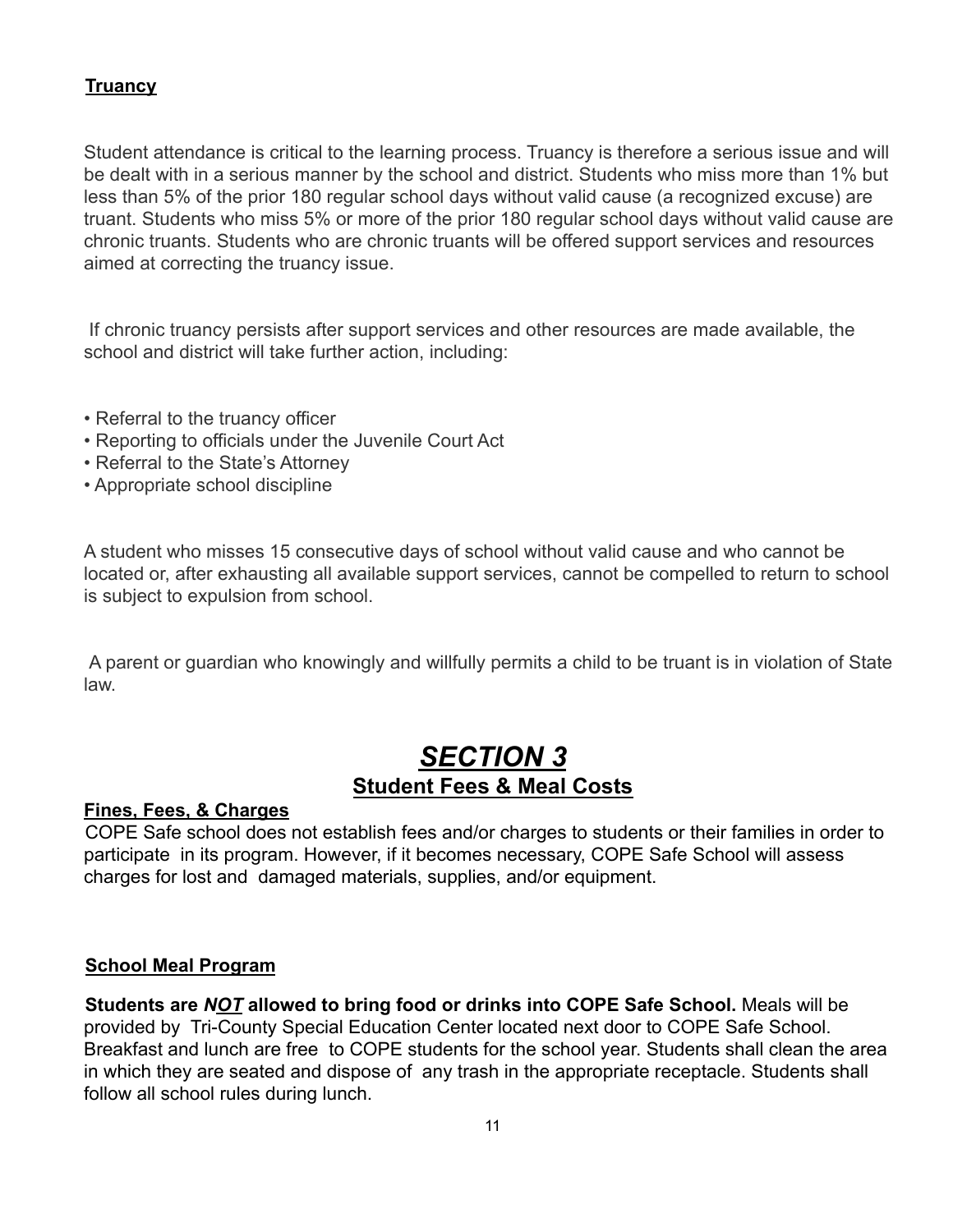#### **Food Service Discrimination**

In accordance with Federal civil rights law and U.S. Department of Agriculture (UDSA) civil rights regulations and policies, the USDA, its Agencies, offices, and employees, and institutions participating in or administering USDA programs are prohibited from discriminating based on race, color, national origin, sex, disability, age, or reprisal, or retaliation for prior civil rights activity in any program or activity conducted or funded by the USDA.

Persons with disabilities who require alternative means of communication for program information, should contact the Agency where they applied for benefits. Individuals who are deaf, hard of hearing, or have speech disabilities may contact the USDA through the Federal Relay Service at (800) 877-8339. Additionally, program information may be made available in languages other than English.

## *SECTION 4*

#### **Transportation**

COPE Safe School does not allow students to drive to school. Parents may choose to transport their student to and from COPE. Students should arrive at COPE between 8-8:15am and must be picked up at 2pm.

#### **Bus Transportation**

The home school district provides bus transportation to and from school for all students. While students are on the bus, they are under the supervision of the bus driver. Students are expected to follow all school rules while on the bus. In most cases, bus discipline problems can be handled by the bus driver. In the case of a

written disciplinary referral, student bus problems will be investigated and handled by the building principal.

In the interest of the student's safety and in compliance with State law, students are also expected to observe the following:

- ∙ Dress properly for the weather. Make sure all drawstrings, ties, straps, etc. on all clothing, backpacks and other items, are shortened or removed to lessen the likelihood of them getting caught in bus doors, railings or aisles.
- ∙ Arrive on time at the bus stop, and stay away from the street while waiting for the bus.
- ∙ Stay away from the bus until it stops completely and the driver signals you to board. Enter in a single file without pushing. Always use the handrail.
- ∙ Take a seat right away and remain seated facing forward. Keep your hands, arms, and head inside the bus.
- ∙ Talk quietly on the bus. No shouting or creating loud noises that may distract the driver. Tablets, iPods®, iPads®, smart phones, smart watches and other electronic devices must be silenced on the bus unless a student uses headphones.
- ∙ Help keep the bus neat and clean. Keep belongings out of the aisle and away from emergency exits. Eating and drinking are not allowed on the bus.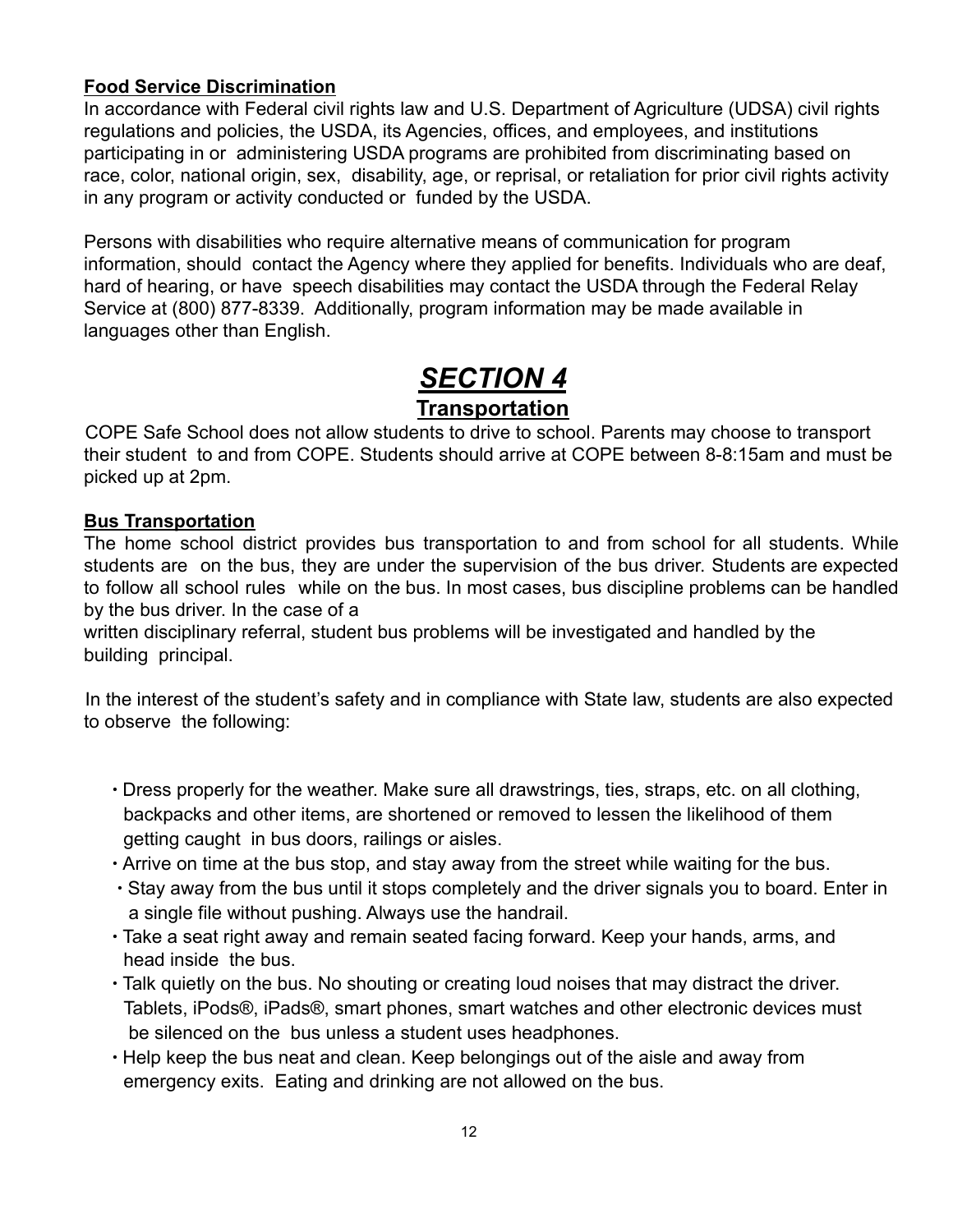- ∙ Always listen to the driver's instructions. Be courteous to the driver and other students. Sit with your hands to yourself and avoid making noises that would distract the driver or bother other passengers. Remain seated, keeping your hands, arms, and head inside the bus at all times.
- ∙ Wait until the bus pulls to a complete stop before standing up. Use the handrail when exiting the bus.
- ∙ Stay out of the danger zone next to the bus where the driver may have difficulty seeing you. Take five giant steps away from the bus and out of the danger zone, until you can see the driver and the driver sees you. Never crawl under a bus.
- ∙ If you must cross the street after you get off the bus, wait for the driver's signal and then cross in front of the bus. Cross the street only after checking both ways for traffic.
- ∙ Never run back to the bus, even if you dropped or forgot something.

Video and audio cameras may be active on busses to record student conduct and may be used for the purposes of investigation into misconduct or accidents on the bus. For questions regarding school transportation issues, contact your home school district main office.

#### **Bus Conduct**

Students are expected to follow all school rules when riding the school bus. A student may be suspended from riding the bus for up to 10 consecutive school days for engaging in gross disobedience or misconduct, including but not limited to, the following:

- ∙ Violating any school rule or school district policy.
- ∙ Willful injury or threat of injury to a bus driver or to another rider.
- ∙ Willful and/or repeated defacement of the bus.
- ∙ Repeated use of profanity.

∙ Repeated willful disobedience of a directive from a bus driver or other supervisor. ∙ Such other behavior as the building principal deems to threaten the safe operation of the bus and/or its occupants.

A student suspended from riding the bus who does not have alternate transportation to school shall have the opportunity to complete or make up work for equivalent academic credit. It shall be the responsibility of the student's parent or guardian to notify the school that the student does not have alternate transportation.

## *SECTION 5* **Health & Safety**

### **Immunization, Health, Eye & Dental Examination**

**Required Health Examinations & Immunizations**

All students are required to present appropriate proof of a health examination and the immunizations against, and screenings for, preventable communicable diseases within one year prior to:

∙ Entering kindergarten or the first grade;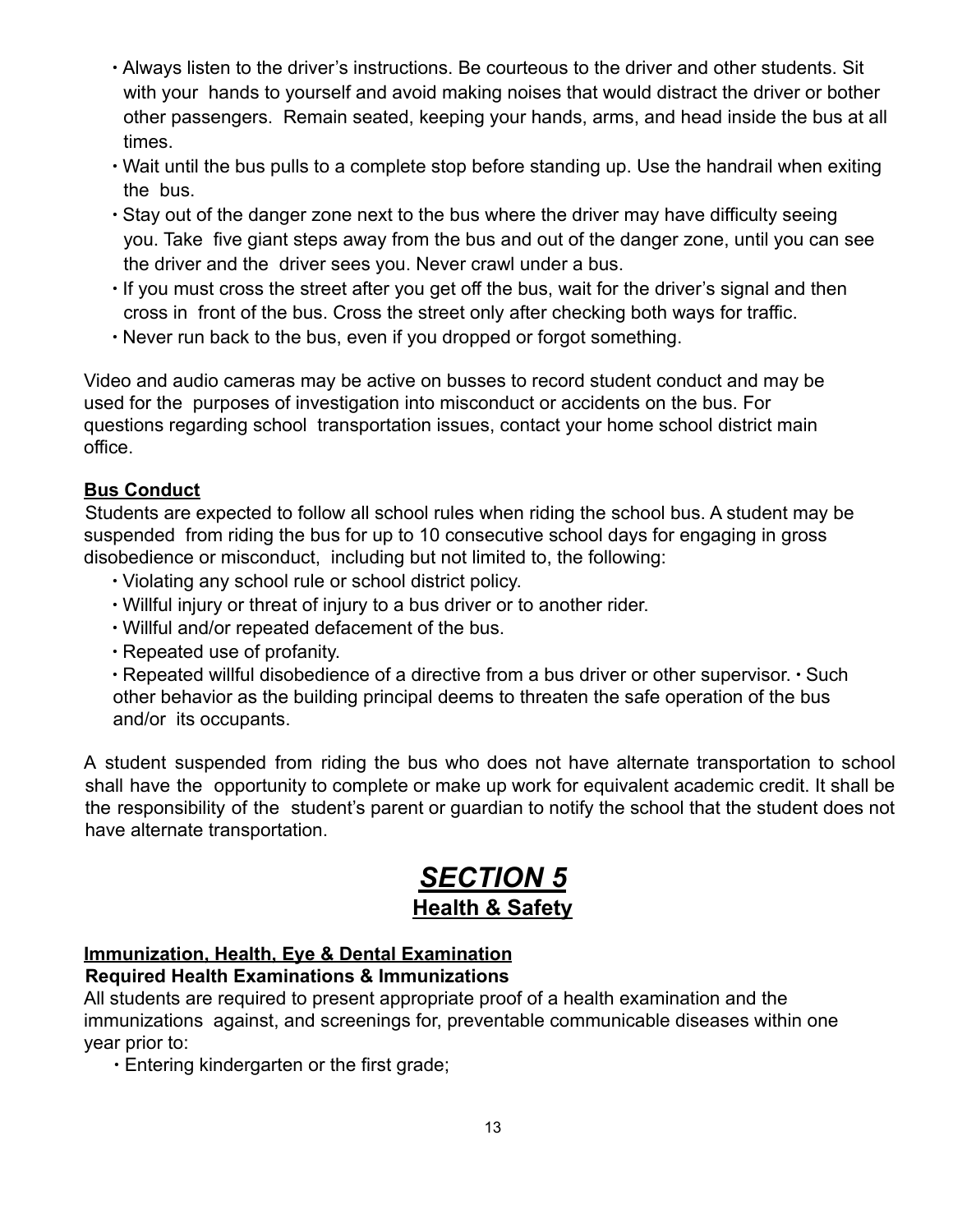- ∙ Entering the sixth and ninth grades; and
- ∙ Enrolling in an Illinois school for the first time, regardless of the student's grade.

Proof of immunization against meningococcal disease is required for students in grades 6 and 12. A diabetes screening must be included as part of the health exam (though diabetes testing is not required). Students between the age of one and seven must provide a statement from a physician assuring that the student was "risk-assessed" or screened for lead poisoning.

Failure to comply with the above requirements by October 15 of the current school year will result in the student's exclusion from school until the required health forms are presented to the school, subject to certain exceptions. New students who register mid-term have 30 days following registration to comply with the health examination and immunization requirements. If a medical reason prevents a student from receiving a required immunization by October 15, the student must present, by October 15, an immunization schedule and a statement of the medical reasons causing the delay. The schedule and statement of medical reasons must be signed by an appropriate medical professional.

New students who register mid-term have 30 days following registration to comply with the health examination and immunization requirements. If a medical reason prevents a student from receiving a required immunization by October 15, the student must present, by October 15, an immunization schedule and a statement of the medical reasons causing the delay. The schedule and statement of medical reasons must be signed by an appropriate medical professional.

#### **Eye Examination**

All students entering kindergarten or the school for the first time must present proof by October 15 of the current school year of an eye examination performed within one year. Failure to present proof by October 15, allows the school to hold the student's report card until the student presents: (1) proof of a completed eye examination, or (2) that an eye examination will take place within 60 days after October 15.

#### **Dental Examination**

All students entering kindergarten, second and sixth grades must present proof by May 15 of the current school year of having been examined by a licensed dentist within the last 18 months. Failure to present proof allows the school to hold the child's report card until the student presents: (1) proof of a completed dental examination, or (2) that a dental examination will take place within 60 days after May 15.

#### **Health Examination Exemptions**

A student will be exempted from the above requirements for:

- ∙ Medical grounds if the student's parent/guardian presents to the building principal a signed statement explaining the objection;
- ∙ Religious grounds if the student's parent/guardian presents to the building principal a completed Certificate of Religious Exemption;
- ∙ Health examination or immunization requirements on medical grounds if a physician provides written verification;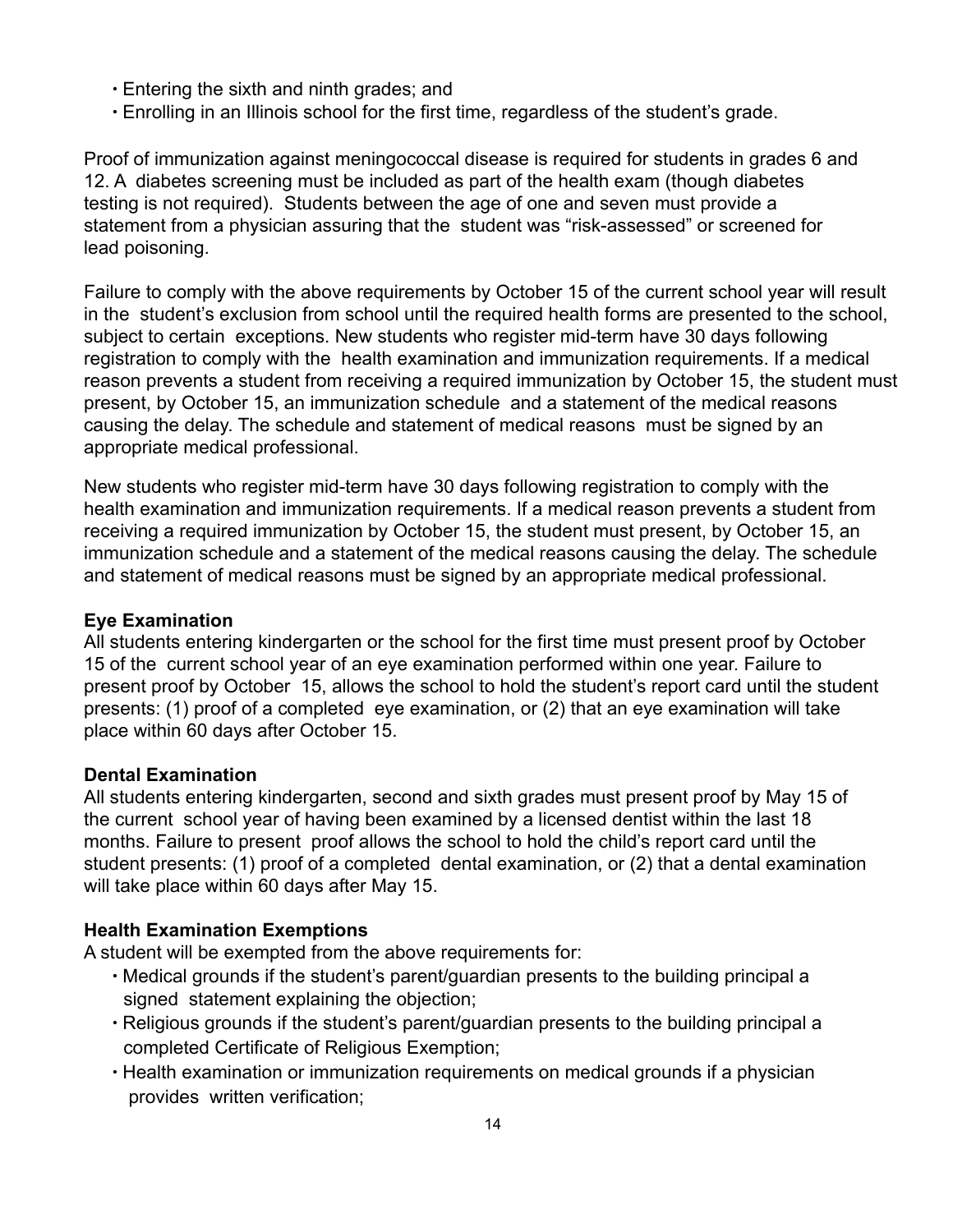- ∙ Eye examination requirement if the student's parent/guardian shows an undue burden or lack of access to a physician licensed to practice medicine in all of its branches who provides eye examinations or a licensed optometrist; or
- ∙ Dental examination requirement if the student's parent/guardian shows an undue burden or a lack of access to a dentist.

#### **Student Medication**

Taking medication during school hours is prohibited unless it is necessary for a student's health and well being. When a student's licensed health care provider and/or parent/guardian believe that it is necessary for the student to take medication during school hours, the parent/guardian must request that the school dispense the medication to the child by completing a "Prescription Medication Form."

No school or district employee is allowed to administer to any student, or supervise a student's self administration of, any prescription or non-prescription medication until a completed and signed Prescription Medication Form is submitted by the student's parent/guardian. No student is allowed to possess or consume any prescription or non-prescription medication on school grounds other than as provided for in this procedure.

#### **Self-Administration of Medication**

A student may possess an epinephrine auto-injector (EpiPen®) and/or an asthma inhaler prescribed for use at the student's discretion, provided the student's parent/guardian has completed and signed a School Medication Authorization Form. The school and district shall incur no liability, except for willful and wanton conduct, as a result of any injury arising from a student's self-administration of medication or epinephrine auto-injector or the storage of any medication by school personnel. A student's parent/guardian must agree to indemnify and hold harmless the school district and its employees and agents, against any claims, except a claim based on willful and wanton conduct, arising out of a student's self-administration of an epinephrine auto-injector and/or asthma inhaler, or the storage of any medication by school personnel.

Students who are diabetic may also self-carry and self-administer diabetic testing supplies and insulin. Students who are diabetic must also have a Diabetes Care Plan on file with the school.

Designated Caregiver Administration of Medical Cannabis

The Compassionate Use of Medical Cannabis Pilot Program Act allows a parent/guardian of a student who is a minor to register with the Ill. Dept. of Public Health (IDPH) as a designated caregiver to administer medical cannabis to their child. A designated caregiver may also be another individual other than the student's parent/guardian. Any designated caregiver must be at least 21 years old and is allowed to administer a medical cannabis infused product to a child who is a student on the premises of his or her school or on his or her school bus if:

1. Both the student and the designated caregiver possess valid registry identification cards issued by IDPH;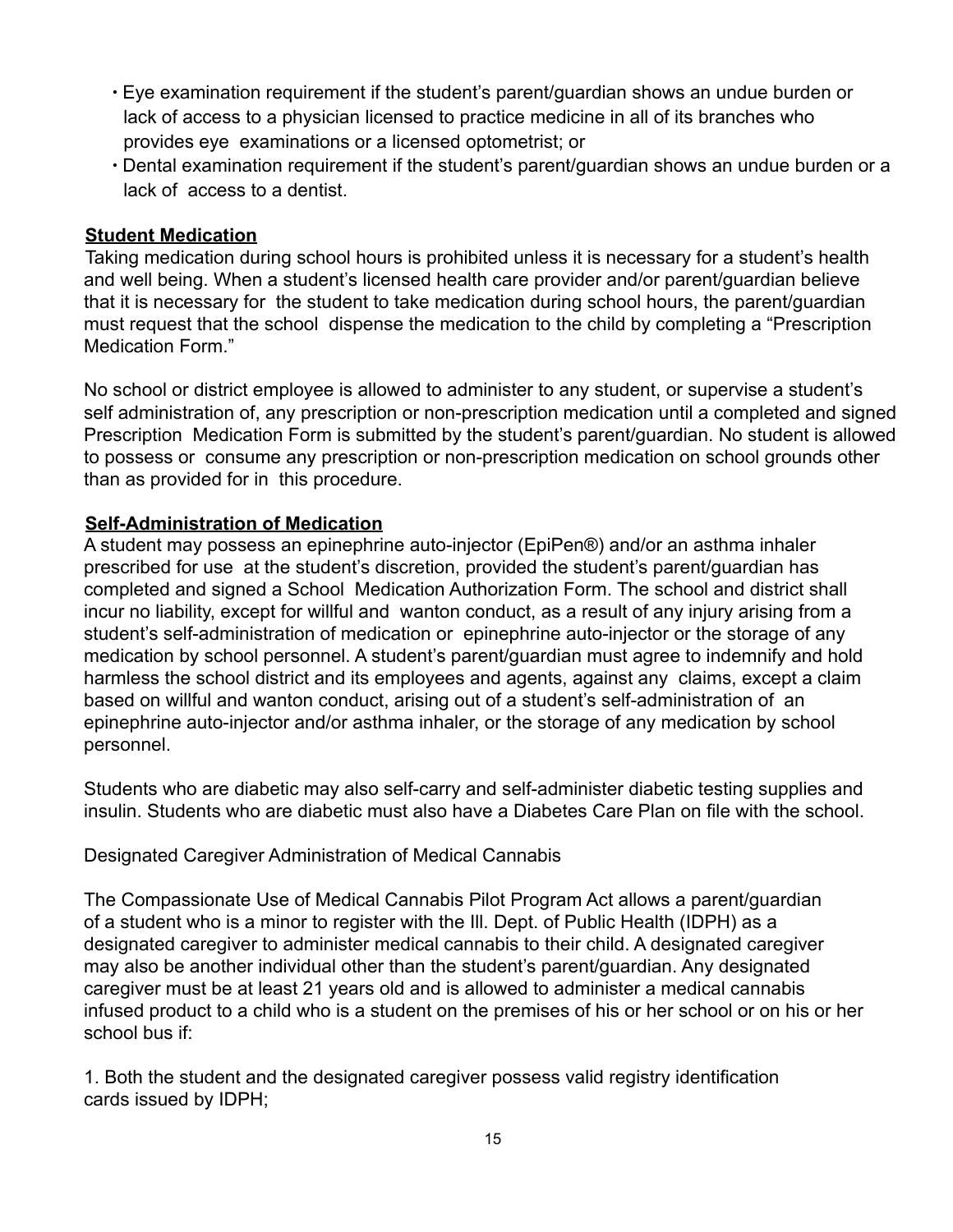2. Copies of the registry identification cards are provided to the District; and 3. That student's parent/guardian completed, signed, and submitted a *School Medication Authorization Form - Medical Cannabis.*

*Medical cannabis infused produc*t (product) includes oils, ointments, foods, and other products that contain usable cannabis but are not smoked or vaped. Smoking and/or vaping medical cannabis is prohibited.

After administering the product to the student, the designated caregiver shall immediately remove it from school premises or the school bus. The product may not be administered in a manner that, in the opinion of the District or school, would create a disruption to the educational environment or cause exposure of the product to other students. A school employee shall not be required to administer the product.

Discipline of a student for being administered a product by a designated caregiver pursuant to this procedure is prohibited. The District may not deny a student attendance at a school solely because he or she requires administration of the product during school hours.

#### **Guidance & Counseling**

The COPE Safe School provides a guidance and counseling program for students. The school's counselors are available to those students who require additional assistance.

**Fire & Civil Defense Drills** Safety drills will occur at times established by the school board. Students are required to be silent and shall comply with the directives of school officials during emergency drills. There will be a minimum of three (3) evacuation drills, a minimum of one (1) severe weather (shelter-in-place) drill, a minimum of one (1) law enforcement/intruder drill, and a minimum of one (1) bus evacuation drill each school year. There may be other drills at the direction of the administration. Drills will not be preceded by a warning to the students.

#### **Communicable Disease**

The COPE Safe School will observe recommendations of the Illinois Department of Public Health regarding communicable diseases.

- ∙ Parents are required to notify the school nurse if they suspect their child has a communicable disease.
- ∙ In certain cases, students with a communicable disease may be excluded from school or sent home from school following notification of the parent or guardian.
- ∙ The school will provide written instructions to the parent and guardian regarding appropriate treatment for the communicable disease.
- ∙ A student excluded because of a communicable disease will be permitted to return to school only when the parent or guardian brings to the school a letter from the student's doctor stating that the student is no longer contagious or at risk of spreading the communicable disease.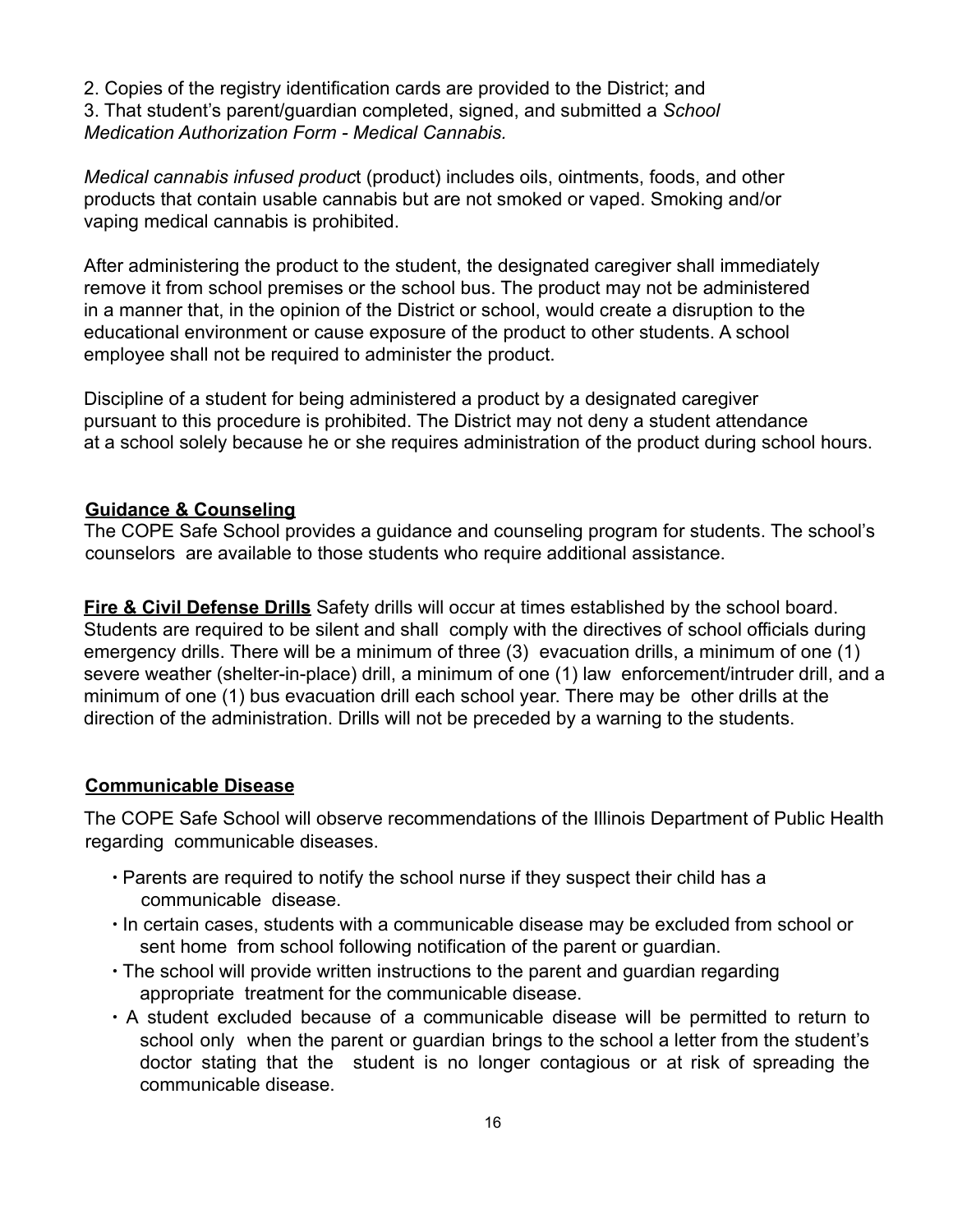#### **Head Lice**

The COPE Safe School will observe recommendations of the Illinois Department of Public Health regarding head lice.

- ∙ Parents are required to notify the school nurse if they suspect their child has head lice
- . ∙ Infested students will be sent home following notification of the parent or guardian.
- ∙ The school will provide written instructions to parent or guardian regarding appropriate treatment for the infestation.
- ∙ A student excluded because of head lice will be permitted to return to school only when the parent or guardian brings the student to school to be checked by the school nurse or building principal and the child is determined to be free of the head lice and eggs (nits). Infested children are prohibited from riding the bus to school to be checked for head lice.

#### **Emergency Procedures/Accidents**

In an emergency the following guidelines should be followed:

- 1. Secure the immediate safety needs of the student or staff member—if necessary, notify 911 for any emergency services.
- 2. Notify the parent/guardian or individual(s) as noted on student emergency contact information as soon as possible.
- 3. Attend to the other students.
- 4. Notify the director, the administrator and other appropriate agencies as soon as possible.
- 5. Any accident will require the staff and/or director to make a written report, which will be forwarded to the Regional Superintendent of Schools (administrator).

In the event that students must be removed from the building (fire or other disaster), they will be moved to one of two locations:

- 1. Tri-County Special Education (phone 618 684-2109) located directly east of COPE.
- 2. Murphysboro Elks (phone 618 684-4541) located directly to the west of COPE.

In the event that you are unsure of where your student may be located following an emergency, please call the Regional Office of Education at 618 687-7290.

## *SECTION 6* **Discipline & Conduct**

At COPE Safe School, we believe that our students should take advantage of the excellent educational opportunities afforded to them. Students are expected to cooperate with and show respect to all staff, students, and visitors. Students who choose to act inappropriately and/or disrupt/interfere with the educational process for other students should be disciplined in an appropriate and timely manner.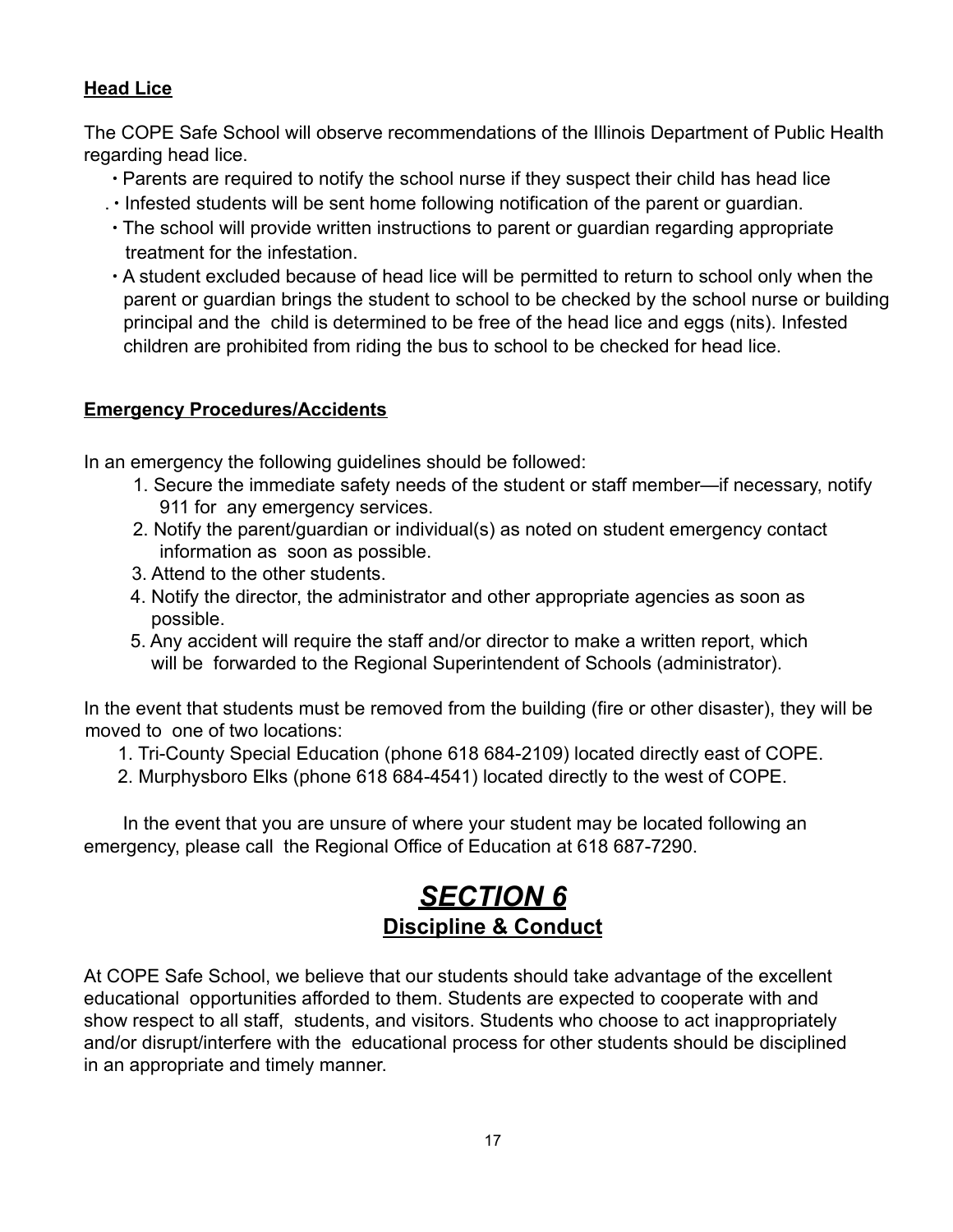#### **Student Rights/Responsibilities**

#### **Student Rights:**

- 1. Each student has the right to expect that all of his/her rights will be protected as long as he/she exercises full responsibility
- 2. Each student, regardless of race, color, creed, or religion, sex, legal marital status, national origin, or disabling condition, has the right to an opportunity for an education.
- 3. Each student has the right to learn, participate in school activities and the rights of freedom of expression, assembly and privacy as long as these rights don't infringe on the rights of others. These rights will not interfere with the orderly operation of the school or classroom.
- 4. Each student should expect that his/her property to be safe while at school.
- 5. Each student will be afforded due process in all suspensions/expulsions.

#### **Student Responsibilities:**

- 1. Each student is to act responsibly,
- 2. Each student should express opinions in a respectful manner
- 3. Each student should participate positively in the learning process.
- 4. Each student is expected to complete assignments in a timely manner and request help when needed.
- 5. Each student should cooperate to maintain order in the school and classroom.
- 6. Each student is expected to report to school regularly and on time.

#### **School Dress Code & Student Appearance**

Students are expected to wear clothing in a neat, clean, and well fitting manner while on school property. Students are to use discretion in their dress and are not permitted to wear apparel that causes a substantial disruption in the school environment.

∙ Student dress/attire (including accessories) may not advertise, promote, or picture alcoholic beverages, illegal drugs, drug paraphernalia, violent behavior, or other inappropriate images.

∙ Student dress/attire (including accessories) may not display lewd, vulgar, obscene, sexually suggestive, or offensive language or symbols, including gang symbols.

- ∙ Hats, hoods, coats, jackets, bandannas, sweat bands, and sunglasses may not be worn in the building during the school day.
- ∙ Midriff and undergarments should not be visible.
- ∙ Purses, wallets, wallet chains, and sleeveless shirts are not permitted.
- ∙ Tights/leotards may not be worn as pants.
- ∙ Sleep apparel/pants or anything closely resembling them are not permitted.
- ∙ Hair styles, dress, and accessories that pose a safety hazard are not permitted.
- ∙ Clothing with holes, rips, tears, and clothing that is otherwise poorly fitting, showing skin and/or undergarments may not be worn at school.
- ∙ The length of shorts or skirts must be at least mid-thigh length and worn at the natural waistline.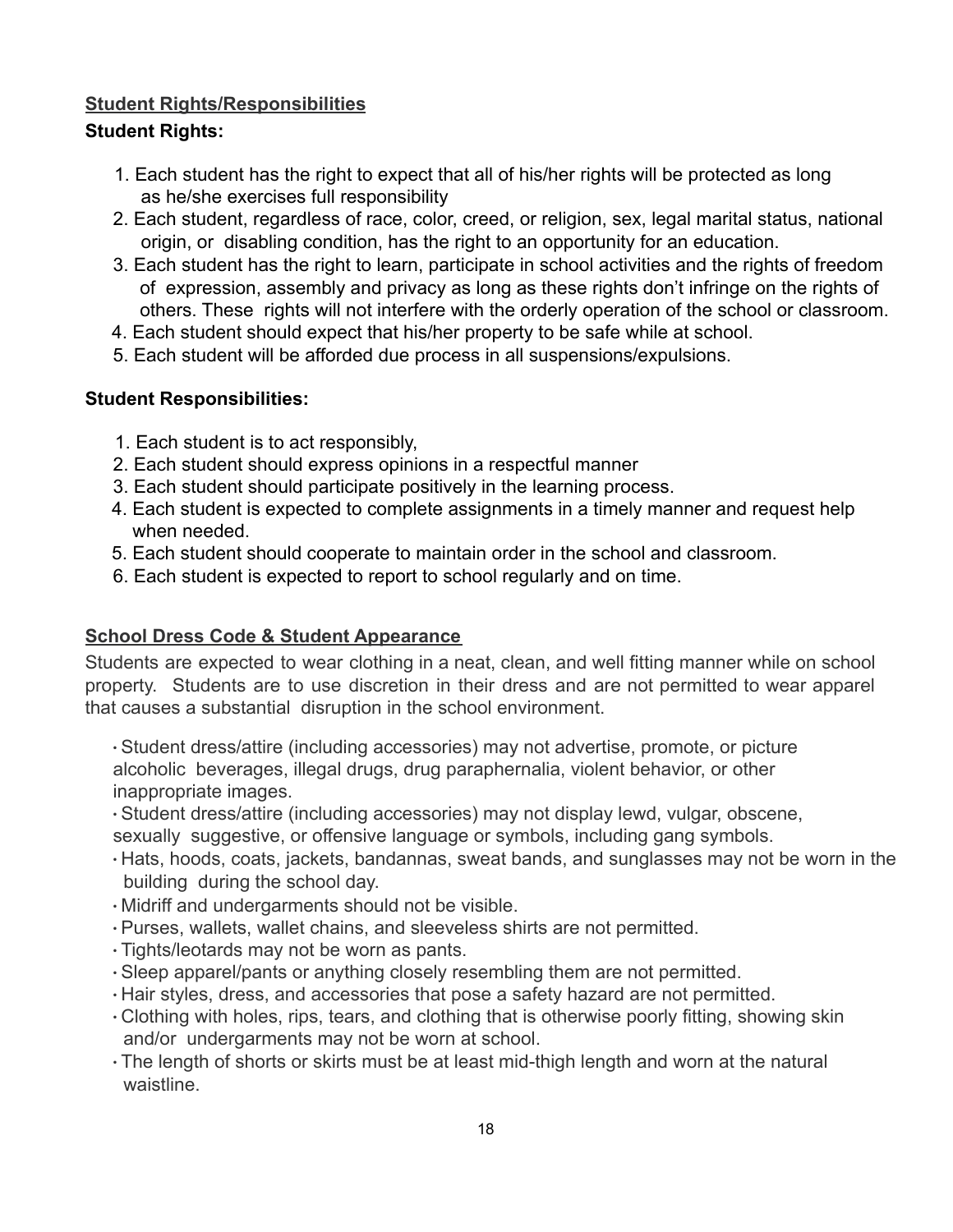∙ Appropriate footwear must be worn at all times to avoid a safety hazard.

- ∙If there is any doubt about dress and appearance, the building principal/designee will make the final decision.
- ∙ Student whose dress causes a substantial disruption of the orderly process of school functions or endangers the health or safety of the student, other students, staff or others may be subject discipline.

#### *NOTE: All dress code and student appearance policies are subject to change at any time, if the need arises or a disruption to the educational process occurs.*

#### **Student Behavior**

#### **Prohibited Student Conduct**

Students may be disciplined for gross disobedience or misconduct, including but not limited to the following:

1. Using, possessing, distributing, purchasing, selling or offering for sale tobacco or nicotine materials, including electronic cigarettes/e-cigarettes, vaping devices and accessories, as well as lighters.

2. Using, possessing, distributing, purchasing, or selling alcoholic beverages. Students who are under the influence of an alcoholic beverage are not permitted to attend school or school functions and are treated as though they had alcohol in their possession. 3. Using, possessing, distributing, purchasing, selling or offering for sale:

- a. Any illegal drug, controlled substance, or cannabis (including marijuana, hashish,and medical cannabis unless the student is authorized to be administered a medical cannabis infused product under *Ashley's Law*).
- b. Any anabolic steroid unless it is being administered in accordance with a physician or licensed practitioner's prescription.
- c. Any performance-enhancing substance on the Illinois High School Association's most current banned substance list unless administered in accordance with a physician's or licensed practitioner's prescription.
- d. Any prescription drug when not prescribed for the student by a physician or licensed practitioner, or when used in a manner inconsistent with the prescription or prescribing physician's or licensed practitioner's instructions. The use or possession of medical cannabis, even by a student for whom medical cannabis has been prescribed, is prohibited unless the student is authorized to be administered a medical cannabis infused product under *Ashley's Law.*
- e. Any inhalant, regardless of whether it contains an illegal drug or controlled substance: (a) that a student believes is, or represents to be capable of, causing intoxication, hallucination, excitement, or dulling of the brain or nervous system; or (b) about which the student engaged in behavior that would lead a reasonable person to believe that the student intended the inhalant to cause intoxication, hallucination, excitement, or dulling of the brain or nervous system. The prohibition in this section does not apply to a student's use of asthma or other legally prescribed inhalant medications.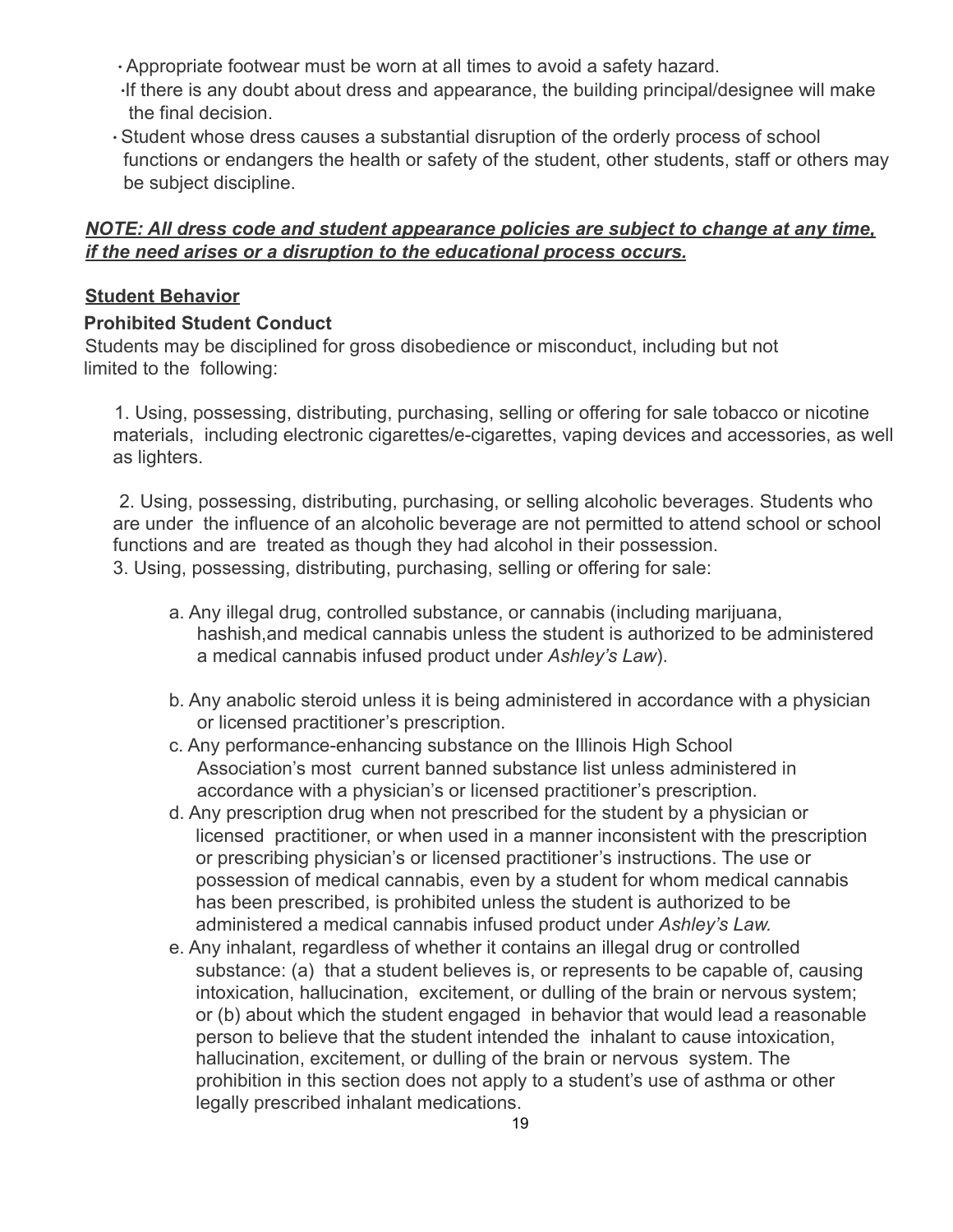- f. "Look-alike" or counterfeit drugs, including a substance that is not prohibited by this policy, but one: (a) that a student believes to be, or represents to be, an illegal drug, controlled substance, or other substance that is prohibited by this policy; or (b) about which a student engaged in behavior that would lead a reasonable person to believe that the student expressly or impliedly represented to be an illegal drug, controlled substance or other substance that is prohibited by this policy.
- g. Drug paraphernalia, including devices that are or can be used to: (a) ingest, inhale, or inject cannabis or controlled substances into the body; and (b) grow, process, store, or conceal cannabis or controlled substances.
- h. Any substance inhaled, injected, smoked, consumed or otherwise ingested or absorbed with the intention of causing a physiological or psychological change in the body, including without limitation, pure caffeine in a tablet or powdered form.

Students who are under the influence of any prohibited substance are not permitted to attend school and will be treated as though they have the prohibited substance, as applicable, in their possession.

- 4. Using, possessing, controlling or transferring a "weapon" or violating the procedures listed below under the Weapons Prohibition section of this handbook procedure.
- 5. Using or possessing an electronic paging device.
- 6. Using a cellular telephone, smartphone, video recording device, personal digital assistant (PDA), or similar electronic device in any manner that disrupts the educational environment or violates the rights of others, including using the device to take photographs in locker rooms or bathrooms, cheat, or otherwise violate student conduct rules. Prohibited conduct specifically includes, without limitation, creating and sending, sharing, viewing, receiving or possessing an indecent visual depiction of oneself or another person through the use of a computer, electronic communication device or cellular telephone, commonly known as "sexting." Unless otherwise banned under this policy or by the building principal, all cellular phones, smartphones and other electronic devices must be kept powered-off and out-of-sight during the regular school day unless: (a) the supervising teacher grants permission; (b) use of the device is provided in a student's individualized education program (IEP); (c) it is used during the student's lunch period; or (d) it is needed in an emergency that threatens the safety of students, staff, or other individuals..
- 7. Using or possessing a laser pointer unless under a staff member's direct supervision and in the context of instruction.
- 8. Disobeying rules of student conduct or directives from staff members or school officials. Examples of disobeying staff directives include refusing a staff member's request to stop an activity, remove a hood/hat, sleeping in class, or continual idle time during class time.
- 9. Engaging in academic dishonesty, including cheating, intentionally plagiarizing, wrongfully giving or receiving help during an academic examination, altering report cards and wrongfully obtaining test copies or scores.
- 10. Engaging in bullying, hazing or any kind of aggressive behavior that does physical or psychological harm to a staff person or another student or encouraging other students to engage in such behavior.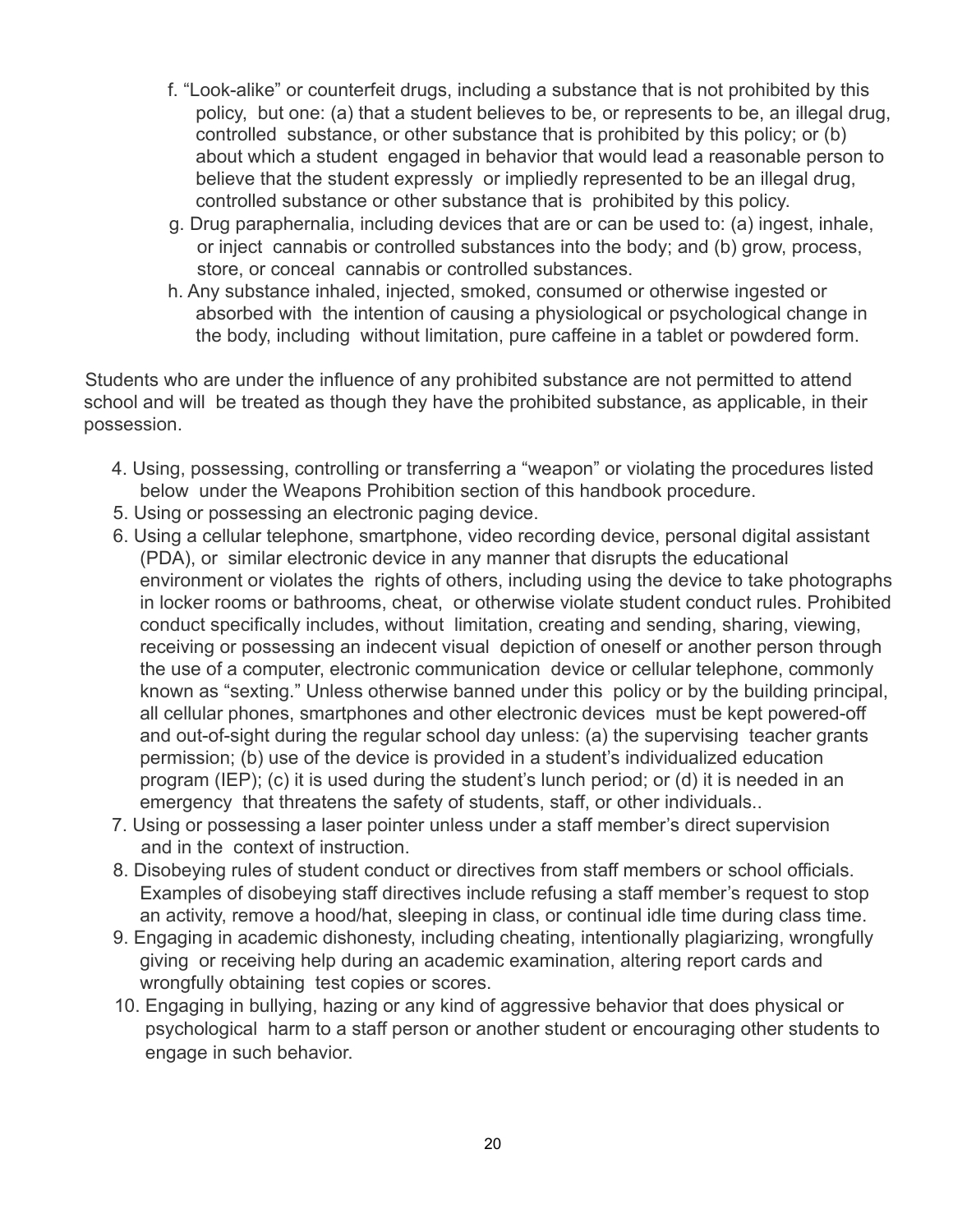Prohibited conduct specifically includes, without limitation, any use of violence, intimidation, force, noise, coercion, threats, stalking, harassment, sexual harassment, public humiliation, theft or destruction of property, retaliation, hazing, bullying, bullying using a school computer or a school computer network or other comparable conduct.

- 11. Engaging in any sexual activity, including without limitation, offensive touching, sexual harassment, indecent exposure (including mooning) and sexual assault.
- 12. Engaging in teen dating violence.
- 13. Causing or attempting to cause damage to, stealing, or attempting to steal, school property or another person's personal property.
- 14. Entering school property or a school facility without proper authorization.
- 15. In the absence of a reasonable belief that an emergency exists, calling emergency responders (calling 9-1-1); signaling or setting off alarms or signals indicating the presence of an emergency; or indicating the presence of a bomb or explosive device on school grounds, school bus or at any school activity.
- 16. Being absent without a recognized excuse.
- 17. Being involved with any public school fraternity, sorority, or secret society.
- 18. Being involved in a gang or engaging in gang-like activities, including displaying gang symbols or paraphernalia.
- 19. Violating any criminal law, including but not limited to, assault, battery, arson, theft, gambling, eavesdropping, vandalism and hazing.
- 20. Engaging in any activity, on or off campus, that interferes with, disrupts, or adversely affects the school environment, school operations, or an educational function, including but not limited to, conduct that may reasonably be considered to: (a) be a threat or an attempted intimidation of a staff member; or (b) endanger the health or safety of students, staff, or school property.
- 21. Making an explicit threat on an Internet website against a school employee, a student, or any school related personnel if the Internet website through which the threat was made is a site that was accessible within the school at the time the threat was made or was available to third parties who worked or studied within the school grounds at the time the threat was made, and the threat could be reasonably interpreted as threatening to the safety and security of the threatened individual because of his or her duties or employment status or status as a student inside the school.
- 22. Operating an unarmed aircraft system (AUS) or drone for any purpose on school grounds or at any school event unless granted permission by the building principal.
- 23. Threats of and/or acts of physical aggression toward staff and/or other students.
- 24. Tampering with firefighting/emergency evacuation equipment and/or initiating a false alarm, including bomb threats.
- 25. Playing cards, flipping or matching coins, rolling dice, or any other forms of gambling. 26. Other activity deemed by the administration/staff to be disruptive to the educational process.

For purposes of these rules, the term "possession" includes having control, custody, or care, currently or in the past, of an object or substance, including situations in which the item is: (a) on the student's person; (b) contained in another item belonging to, or under the control of, the student, such as in the student's clothing, backpack, or automobile; (c) in a school's student locker, desk, or other school property; (d) at any location on school property or at a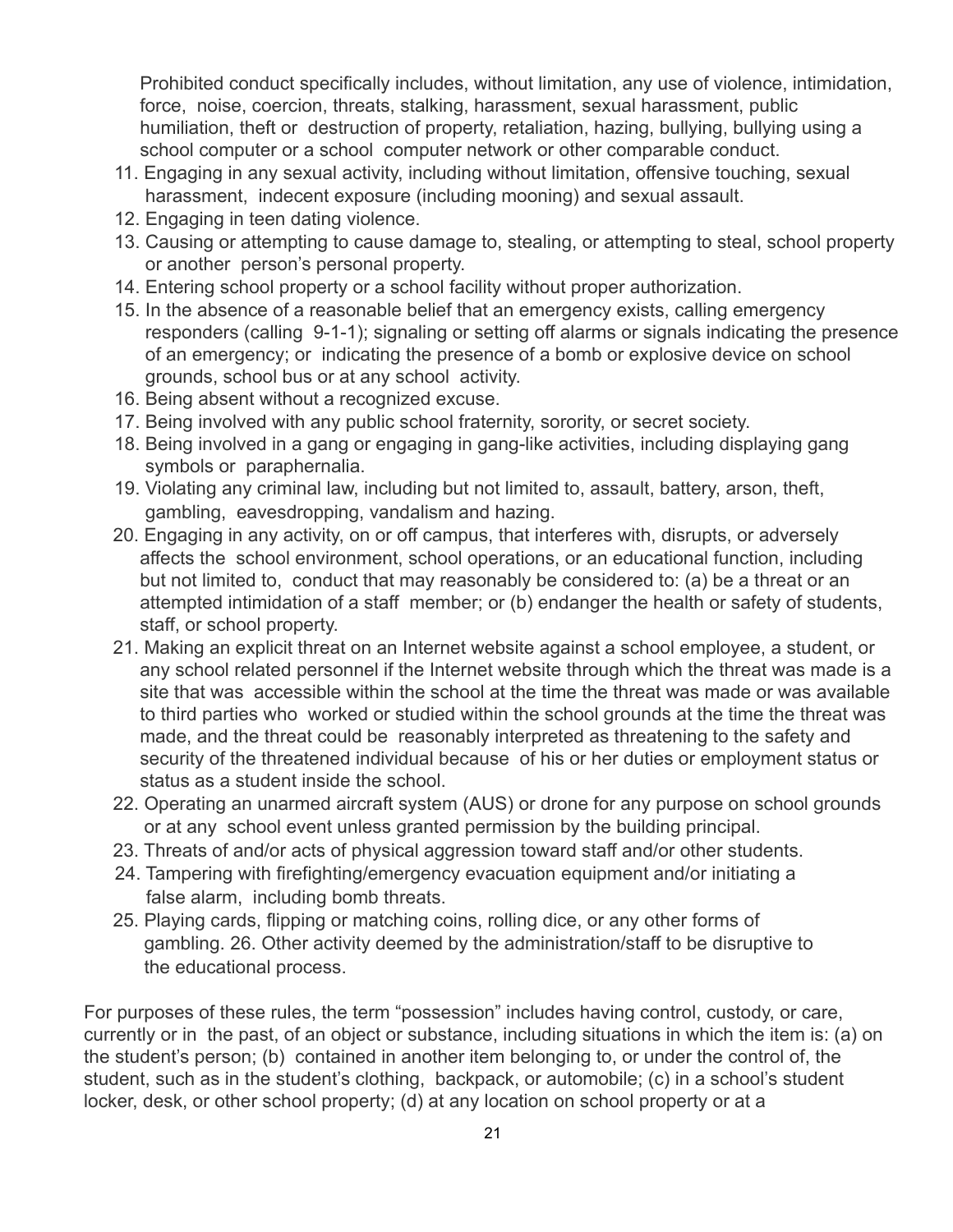school-sponsored event; or (e) in the case of drugs and alcohol, substances ingested by the person.

Efforts, including the use of positive interventions and supports shall be made to deter students, while at school or a school-related event, from engaging in aggressive behavior that may reasonably produce physical or psychological harm to someone else.

No disciplinary action shall be taken against any student that is based totally or in part on the refusal of the student's parent/guardian to administer or consent to the administration of psychotropic or psychostimulant medication to the student.

*NOTE: ALL POSSIBLE MISCONDUCT AND/OR BEHAVIORAL CIRCUMSTANCES CANNOT BE CATEGORIZED AND DESCRIBED IN THE HANDBOOK. CONDUCT WHICH, IN THE OPINION OF THE ADMINISTRATION, IS UNACCEPTABLE IN AN EDUCATIONAL SETTING WILL RESULT IN AN APPROPRIATE DISCIPLINARY RESPONSE. THE SEVERITY OF THE DISCIPLINE WILL RANGE FROM A WARNING UP TO AND INCLUDING EXPULSION.*

*TEACHERS HAVE THE RIGHT TO REMOVE A DISRUPTIVE OR NON-COMPLIANT STUDENT FROM THEIR CLASSROOM AT ANY TIME. A STUDENT WHO DISREGARDS THE RULES OF THIS SCHOOL AND/OR VIOLATES THE RIGHTS OF OTHER STUDENTS TO AN EDUCATION WILL PLACE HIS/HER EDUCATIONAL FUTURE AT COPE SAFE SCHOOL IN JEOPARDY.*

#### **When and Where Conduct Rules Apply**

The grounds for disciplinary action also apply whenever the student's conduct is reasonably related to school or school activities, including but not limited to:

1. On, or within sight of, school grounds before, during, or after school hours or at an time;

2. Off school grounds at a school-sponsored activity or event, or any activity or event that bears a reasonable relationship to school;

- 3. Traveling to or from school or a school activity, function, or event; or
- 4. Anywhere, if the conduct interferes with, disrupts, or adversely affects the school environment, school operations, or an educational function, including but not limited to, conduct that may reasonably be considered to: (a) be a threat or an attempted intimidation of a staff member; or (b) endanger the health or safety of students, staff, or school property.

#### **Disciplinary Measures**

School officials shall limit the number and duration of expulsions and out-of-school suspensions to the greatest extent practicable, and, where practicable and reasonable, shall consider forms of non-exclusionary discipline before using out-of-school suspensions or expulsions. School personnel shall not advise or encourage students to drop out of school voluntarily due to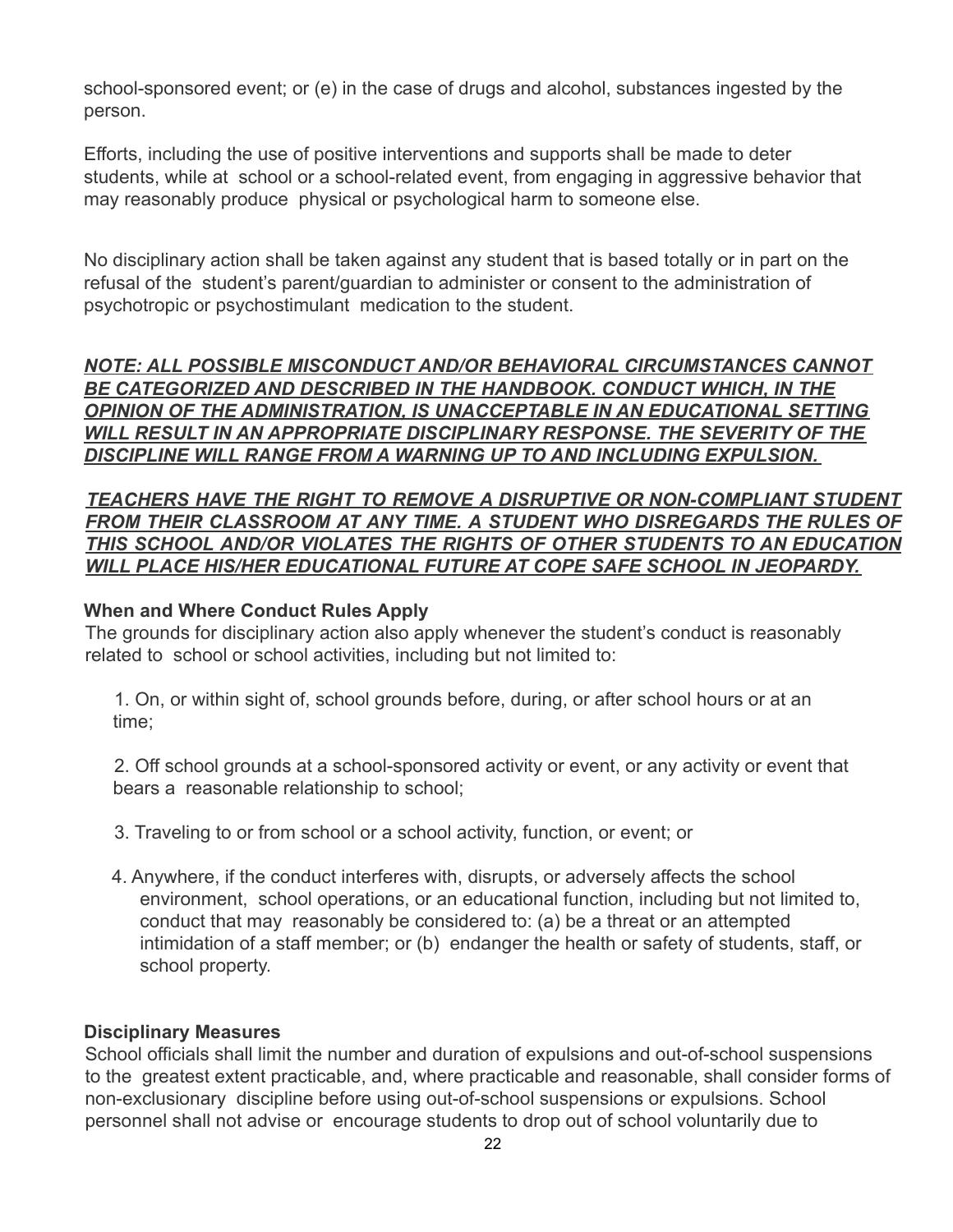behavioral or academic difficulties. Potential disciplinary measures include, without limitation, any of the following measures:

- 1. Notifying parents/guardians.
- 2. Disciplinary conference.
- 3. Withholding of privileges.
- 4. Temporary removal from the classroom.
- 5. Alternative classroom setting
- 6. Return of property or restitution for lost, stolen or damaged property.
- 7. Seizure of contraband; confiscation and temporary retention of the personal property that was used to violate school rules.
- 8. Suspension of bus riding privileges.
- 9. Suspension from school and all school activities for up to 10 days. A suspended student is prohibited from being on school grounds.
- 10. Expulsion from school and all school activities for a definite time period not to exceed 2 calendar years. An expelled student is prohibited from being on school grounds.
- 11. Notifying juvenile authorities or other law enforcement whenever the conduct involves criminal activity, such as, illegal drugs (controlled substances), "look-alikes," alcohol or weapons or in other circumstances as authorized by the reciprocal reporting agreement between the District and local law enforcement agencies.

The above list of disciplinary measures is a range of options that will not always be applicable in every case. In some circumstances, it may not be possible to avoid suspending or expelling a student because behavioral interventions, other than a suspension or expulsion, will not be appropriate and available, and the only reasonable and practical way to resolve the threat and/or address the disruption is a suspension or expulsion.

#### *NOTE: IN THE EVENT THAT A STUDENT NEEDS TO BE REMOVED FROM COPE SAFE SCHOOL FOR DISCIPLINARY REASONS, THE STUDENTS PARENT(S) OR APPROVED DESIGNEE ARE RESPONSIBLE FOR TRANSPORTING THAT STUDENT IMMEDIATELY OFF OF SCHOOL GROUNDS. FAILURE TO DO SO, MAY RESULT IN POLICE INVOLVEMENT.*

#### **Corporal Punishment**

Corporal punishment is illegal and will not be used. Corporal punishment is defined as slapping, paddling, or prolonged maintenance of students in physically painful positions, or intentional infliction of bodily harm. Corporal punishment does not include reasonable force as needed to maintain safety for students, staff, or other persons, or for the purpose of self-defense or defense of property.

#### **Suspensions & Expulsions**

Suspensions are assigned to students for disciplinary infractions that are of a serious nature. An out-of school suspension requires that a student not attend school for the duration of the suspension. A student is not allowed to attend any school-related functions, events, or activities either home or away during the suspension period. The student can receive credit for assignments submitted during the suspension.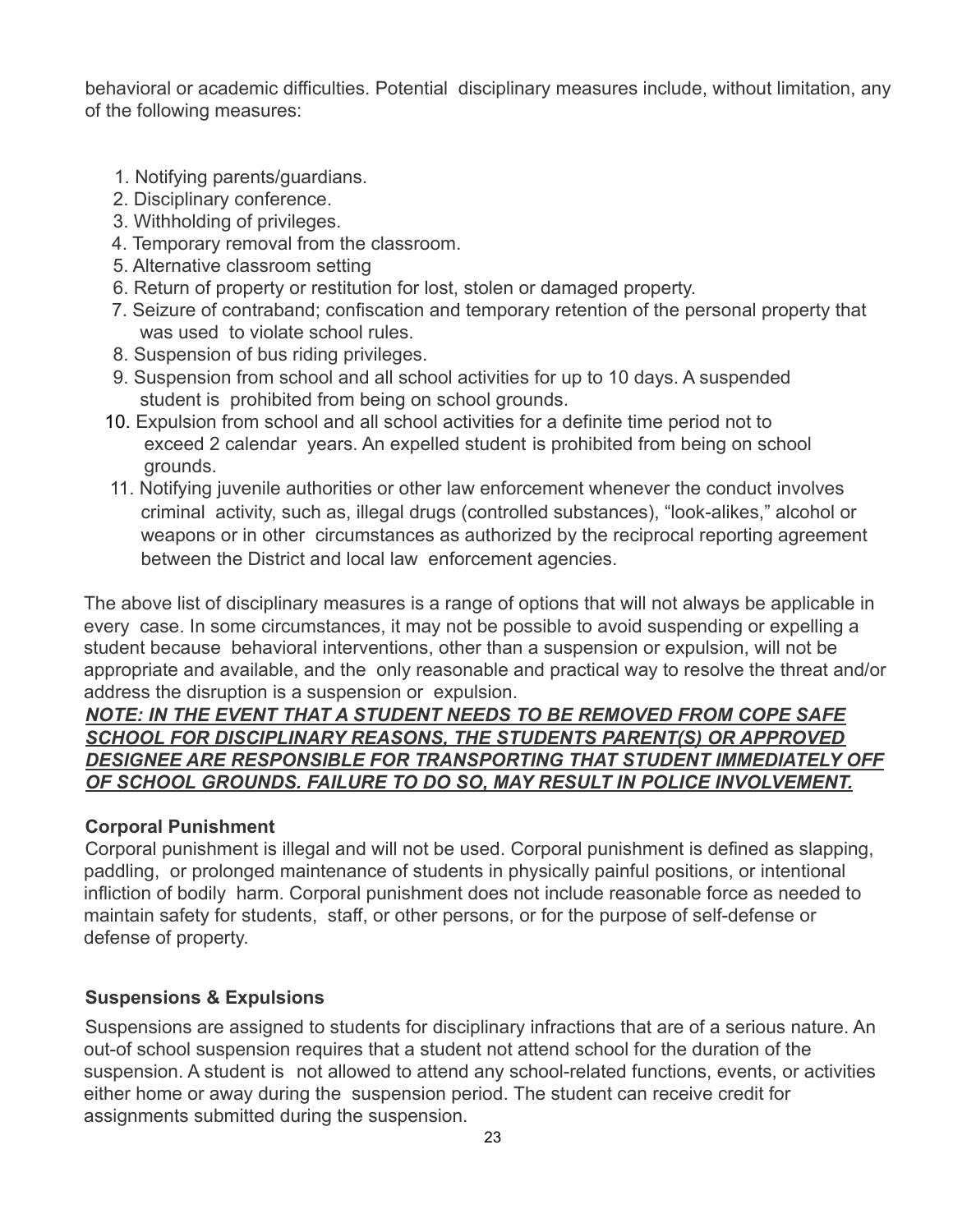An expulsion is the removal of a student from school for more than 10 days and up to 2 calendar years. Parents/guardians of a student being considered for expulsion will be contacted with the time and date for a hearing and will receive a list of the student's protected rights, including due process, hearing procedures, and appeal rights.

#### **Police Involvement**

The administration and staff have the responsibility to ensure the smooth, efficient and orderly operation of the COPE Alternative School Program. Therefore, the following circumstances may warrant the need to notify the police.

- 1. Physical aggression against any COPE School staff member
- 2. Physical aggression against another student
- 3. Possession of any weapons
- 4. Possession of any controlled substance/alcohol
- 5. Extremely violent, out of control behavior
- 6. Out of control behavior on the bus

The parent/guardian will be notified of any police involvement and/or action taken by the school with regard to the above listed behavior by the student. The parent may be asked to intervene. If parent/guardian cannot be contacted immediately, efforts will continue to contact them at all available phone numbers throughout the day.

Should any police involvement be required, the student will be suspended from school and the parent/guardian will be required to return to school with the student for a disciplinary conference.

If a student becomes physically aggressive toward a staff member, criminal charges may be pursued against the student. The decision to involve the local police will be made by the principal and staff based on the circumstances and input from all involved. All incidents will be handled on an individual basis.

The COPE Alternative School recognizes that each student has certain rights when a police officer or identified representative of the court wishes to interview or remove the student from the premises. Before any interview takes place, the director or designee will first get permission from the parent/guardian. If permission is given, the director or designee may be present during the interview at the request of the parent/guardian. If the parent objects to any questioning, the parent may be requested to appear at school to remove the student and make arrangements with law enforcement officials for the interview.

If the parent/guardian cannot be contacted, the officer will be requested to make arrangements for questioning the student at a later time or date when the parent or guardian can be present. In case of an emergency the director or designee may supervise the conference when the student is not a suspect in any criminal activity, but a witness or victim of a crime. Factors that may determine an emergency will include, but not limited to, the severity of the crime or delinquent act, the degree of danger to other persons or property caused by any delay in the investigation, and whether or not the information about the matter being investigated is likely to become unreliable with the passage of time.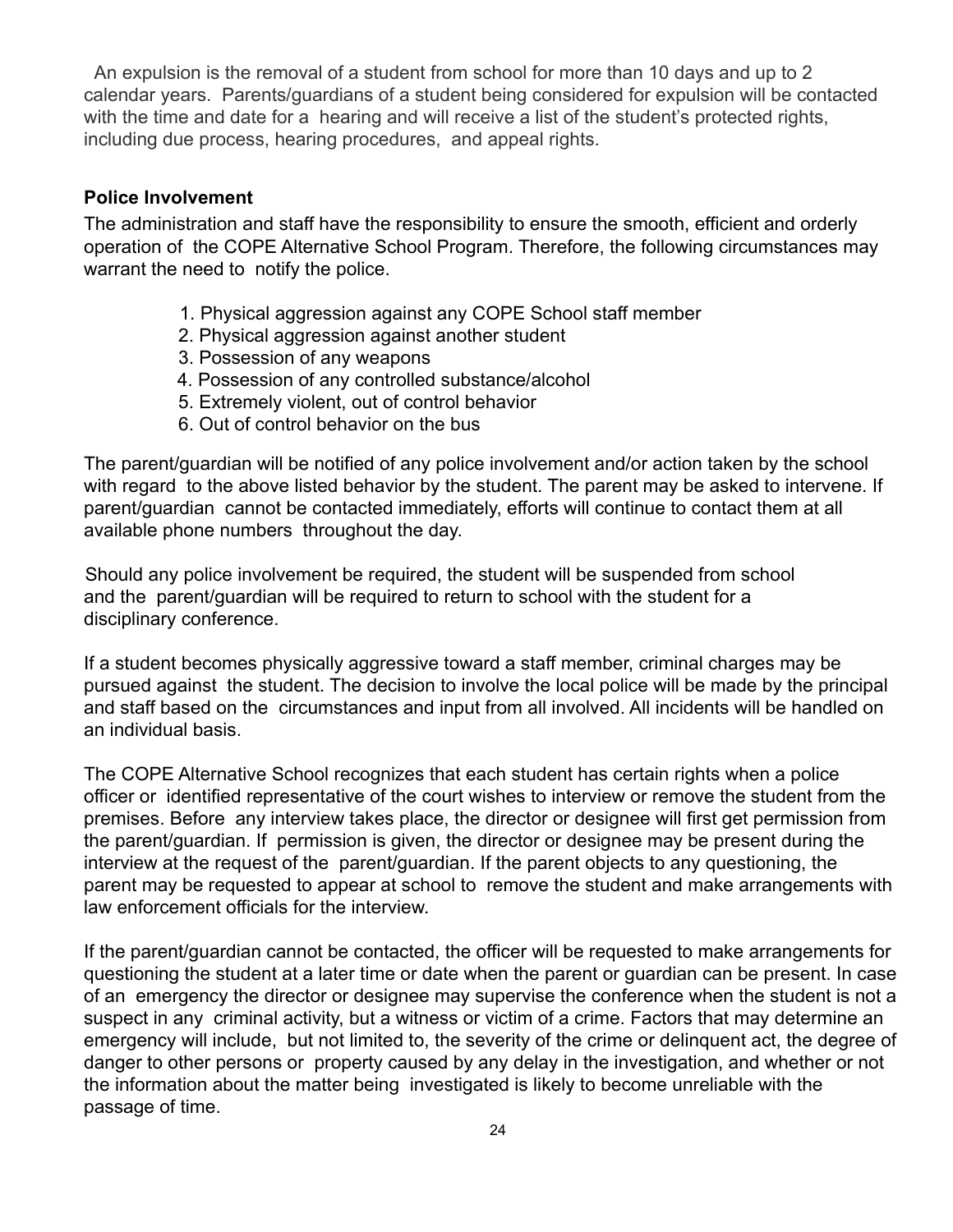Should the officer request to take the student out of school, he will do so only with the consent of the parent/guardian or with a subpoena, which requires the student to be a witness. If the police are going to arrest the student with or without a warrant, he will be allowed to do so. When a student is removed from school under arrest, the director shall endeavor to notify the parent/guardian prior to the student's removal or as soon thereafter as possible. The law enforcement officer will be requested to sign a release order and leave the school any supporting documents requiring the student's removal.

#### **Weapons Prohibition**

A student who is determined to have brought one of the following objects to school, any school-sponsored activity or event, or any activity or event that bears a reasonable relationship to school shall be expelled for a period of not less than one year but not more than 2 calendar years:

(1) A firearm, meaning any gun, rifle, shotgun, weapon as defined by Section 921 of Title 18 of the United States Code, firearm as defined in Section 1.1 of the Firearm Owners Identification Card Act, or firearm as defined in Section 24-1 of the Criminal Code of 1961.

(2) A knife, brass knuckles or other knuckle weapon regardless of its composition, a billy club, or any other object if used or attempted to be used to cause bodily harm, including "look-alikes" of any firearm as defined above.

#### **Gang & Gang Activity Prohibited**

"Gang" is defined as any group, club or organization of two or more persons whose purposes include the commission of illegal acts. No student on or about school property or at any school activity or whenever the student's conduct is reasonably related to a school activity, shall: (1) wear, possess, use, distribute, display, or sell any clothing, jewelry, paraphernalia or other items which reasonably could be regarded as gang symbols; commit any act or omission, or use either verbal or non‐verbal gestures, or handshakes showing membership or affiliation in a gang; or (2) use any speech or commit any act or omission in furtherance of the interest of any gang or gang activity, including, but not limited to, soliciting others for membership in any gangs; (3) request any person to pay protection or otherwise intimidate, harass or threaten any person; (4) commit any other illegal act or other violation of district policies, (5) or incite other students to act with physical violence upon any other person.

#### **Re-Engagement of Returning Students**

The building principal or designee shall meet with a student returning to school from an out-of-school suspension or expulsion. The goal of this meeting shall be to support the student's ability to be successful in school following a period of exclusion and shall include an opportunity for students who have been suspended to complete or make-up missed work for equivalent academic credit.

#### **Prevention of and Response to Bullying, Intimidation, & Harassment**

Bullying, intimidation, and harassment diminish a student's ability to learn and a school's ability to educate. Preventing students from engaging in these disruptive behaviors and providing all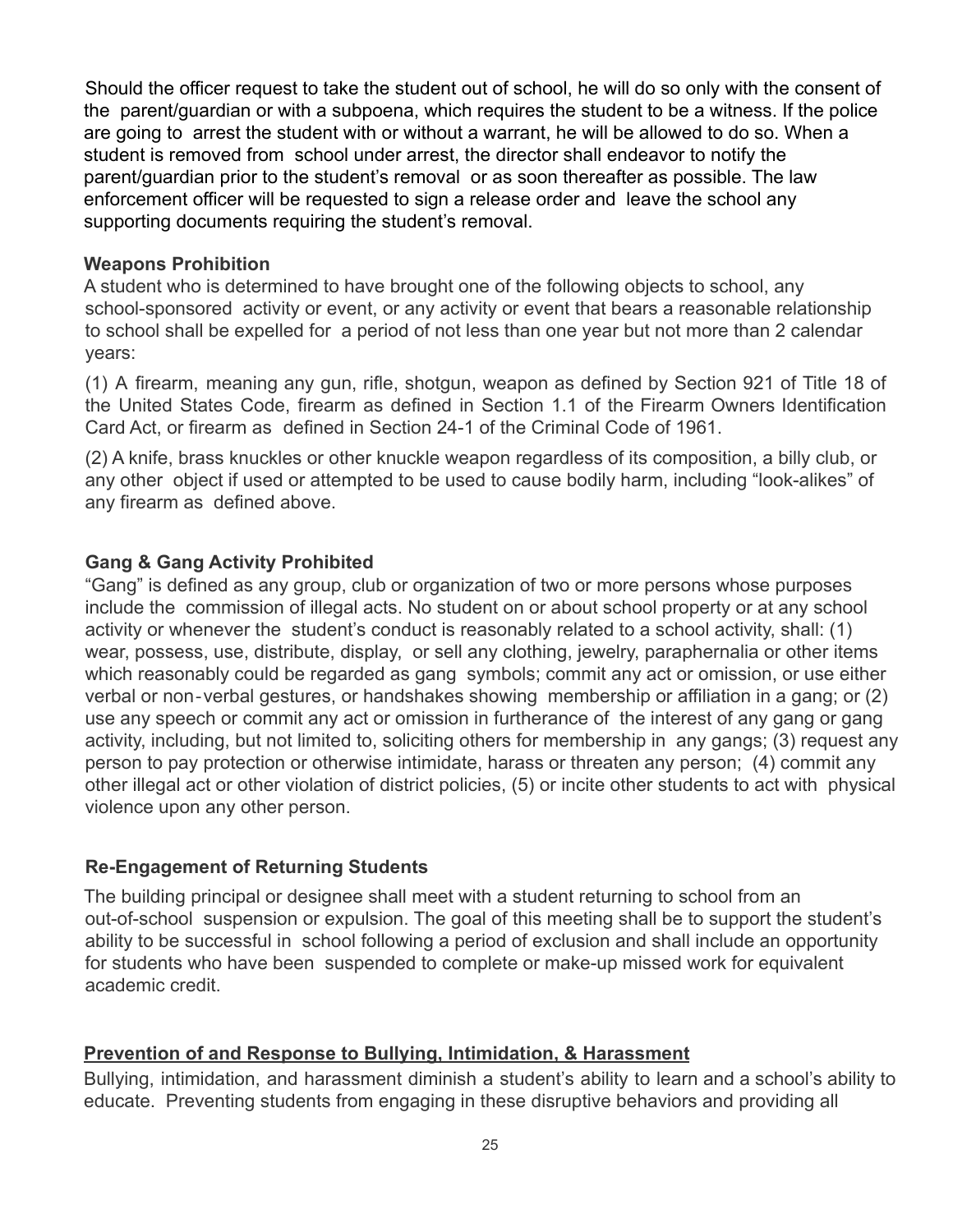students equal access to a safe, non-hostile learning environment are important district and school goals.

Bullying on the basis of actual or perceived race, color, national origin, immigration status, military status, unfavorable discharge status from the military service, sex, sexual orientation, gender identity, gender related identity or expression, ancestry, age, religion, physical or mental disability, order of protection status, status of being homeless, or actual or potential marital or parental status, including pregnancy, association with a person or group with one or more of the aforementioned actual or perceived characteristics, or any other distinguishing characteristic is **prohibited** in each of the following situations:

- ∙ During any school-sponsored education program or activity.
- ∙ While in school, on school property, on school buses or other school vehicles, at designated school bus stops waiting for the school bus, or at school-sponsored or school-sanctioned events or activities.
- ∙ Through the transmission of information from a school computer, a school computer network, or other similar electronic school equipment.
- ∙ Through the transmission of information from a computer that is accessed at a non-school-related location, activity, function, or program or from the use of technology or an electronic device that is not owned, leased, or used by the school district or school if the bullying causes a substantial disruption to the educational process or orderly operation of a school.

*Bullying* includes cyber-bullying (bullying through the use of technology or any electronic communication) and means any severe or pervasive physical or verbal act or conduct, including communications made in writing or electronically, directed toward a student or students that has or can be reasonably predicted to have the effect of one or more of the following:

∙ Placing the student or students in reasonable fear of harm to the student's or students' person or property;

∙ Causing a substantially detrimental effect on the student's or students' physical or mental health;

∙ Substantially interfering with the student's or students' academic performance; or

∙ Substantially interfering with the student's or students' ability to participate in or benefit from the services, activities, or privileges provided by a school.

Examples of prohibited conduct include name-calling, using derogatory slurs, stalking, sexual violence, causing psychological harm, threatening or causing physical harm, threatened or actual destruction of property, or wearing or possessing items depicting or implying hatred or prejudice of one of the characteristics stated above.

Students are encouraged to immediately report bullying. A report may be made orally or in writing to the building principal, district complaint manager or any staff member with whom the student is comfortable speaking. All school staff members are available for help with a bully or to make a report about bullying. Anyone, including staff members and parents/guardians, who has information about actual or threatened bullying is encouraged to report it to the district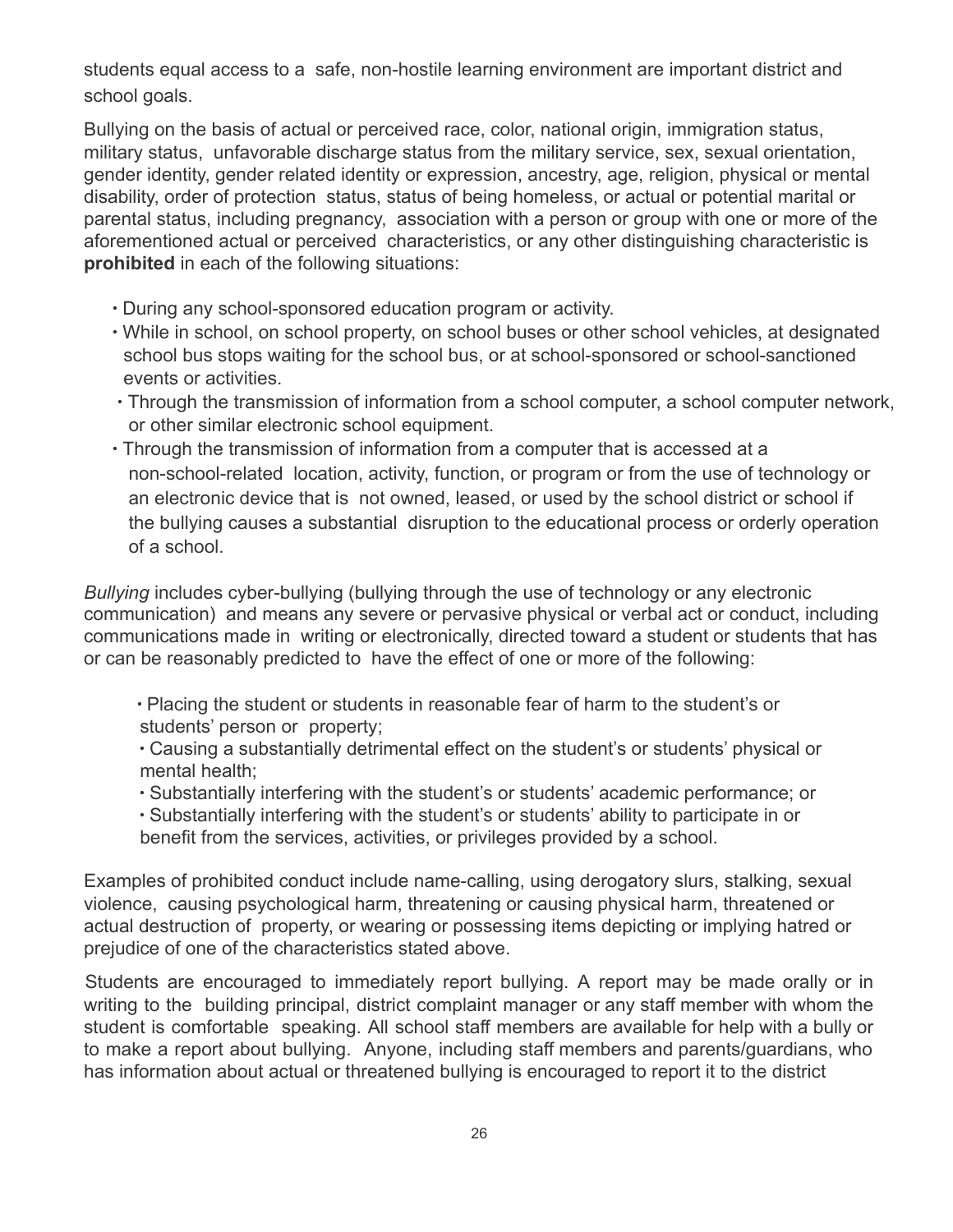complaint manager or any staff member. Anonymous reports are also accepted by phone call or in writing. **Complaint Manager: Sherri Schimpf, SOAR/COPE Principal (618)687-7290 sschimpf@roe30.org**

A reprisal or retaliation against any person who reports an act of bullying is prohibited. A student's act of reprisal or retaliation will be treated as bullying for purposes of determining any consequences or other appropriate remedial actions.

A student will not be punished for reporting bullying or supplying information, even if the school's investigation concludes that no bullying occurred. However, knowingly making a false accusation or providing knowingly false information will be treated as bullying for purposes of determining any consequences or other appropriate remedial actions.

#### **Sexual Harassment & Teen Dating Violence Prohibited**

#### **Sexual Harassment Prohibited**

Sexual harassment of students is prohibited. A person engages in sexual harassment whenever he or she makes sexual advances, requests sexual favors, and/or engages in other verbal or physical conduct, including sexual violence, of a sexual or sex-based nature, imposed on the basis of sex, that:

- 1. Denies or limits the provision of educational aid, benefits, services, or treatment; or that makes such conduct a condition of a student's academic status; or
- 2. Has the purpose or effect of:
	- 1. Substantially interfering with a student's educational environment
	- 2. Creating an intimidating, hostile, or offensive educational environment;
- 3. Depriving a student of educational aid, benefits, services, or treatment; or
	- 4. Making submission to or rejection of such conduct the basis for academic decisions affecting a student.

The terms *intimidating*, *hostile*, and *offensive* include conduct that has the effect of humiliation, embarrassment, or discomfort. Examples of sexual harassment include touching, crude jokes or pictures, discussions of sexual experiences, teasing related to sexual characteristics, and spreading rumors related to a person's alleged sexual activities. The term *sexual violence* includes a number of different acts. Examples of sexual violence include, but are not limited to, rape, sexual assault, sexual battery, sexual abuse, and sexual coercion.

#### **Teen Dating Violence Prohibited**

Engaging in teen dating violence that takes place at school, on school property, at school-sponsored activities, or in vehicles used for school-provided transportation is prohibited. For purposes of this policy, the term *teen dating violence* occurs whenever a student who is 13 to 19 years of age uses or threatens to use physical, mental, or emotional abuse to control an individual in the dating relationship; or uses or threatens to use sexual violence in the dating relationship.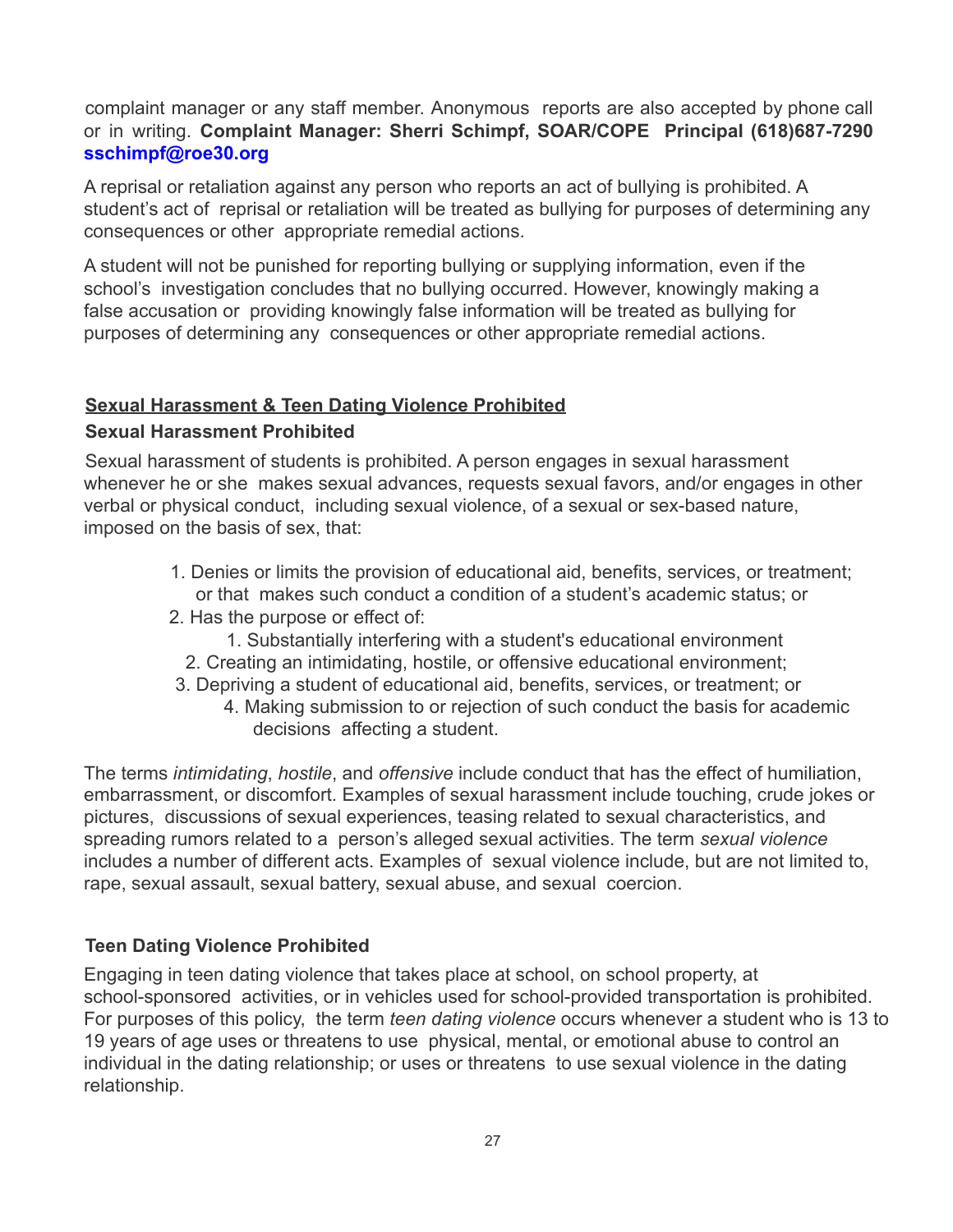#### **Making a Complaint; Enforcement**

Students are encouraged to report claims or incidents of sexual harassment, teen dating violence or any other prohibited conduct to the nondiscrimination coordinator, building principal, assistant building principal, dean of students, or a complaint manager. A student may choose to report to a person of the student's same sex. Complaints will be kept confidential to the extent possible given the need to investigate. Students who make good faith complaints will not be disciplined. Any person making a knowingly false accusation regarding prohibited conduct will likewise be subject to discipline.

#### **Field Trips**

Field trips are a privilege for students. Students must abide by all school policies during transportation and during field-trip activities, and shall treat all field trip locations as though they are school grounds. Failure to abide by school rules and/or location rules during a field trip may subject the student to discipline. All students who wish to attend a field trip must receive written permission from a parent or guardian with authority to give permission. Students may be prohibited from attending field trips for any of the following reasons:

- ∙ Failure to receive appropriate permission from parent/guardian or teacher;
- ∙ Failure to complete appropriate coursework;
- ∙ Behavioral or safety concerns;
- ∙ Denial of permission from administration;
- ∙ Other reasons as determined by the school.

Before going on any field trip, sporting event, etc., students are to check with all of their teachers for assignments. Any assignments that are due on the day of the field trip must be submitted to the teacher prior to leaving on the field trip, unless arrangements are made ahead of time with the teacher. All assignments from the day of the field trip are due the next day that the student is present at school, unless arrangements are made ahead of time with the teacher.

#### **Access to Student Social Networking Passwords & Websites**

School officials may conduct an investigation or require a student to cooperate in an investigation if there is specific information about activity on the student's account on a social networking website that violates a school disciplinary rule or policy. In the course of an investigation, the student may be required to share the content that is reported in order to allow school officials to make a factual determination.

#### **Student Use of Electronic Devices**

The use of electronic devices and other technology at school is a privilege, not a right. Students are prohibited from using electronic devices, except as provided herein. An electronic device includes, but is not limited to, the following: cell phone, smart phone, smart watch, audio or video recording device, personal digital assistant (PDA), iPod©, iPad©, laptop computer, tablet computer or other similar electronic device. Pocket pagers and other paging devices are not allowed on school property at any time, except with the express permission of the building principal.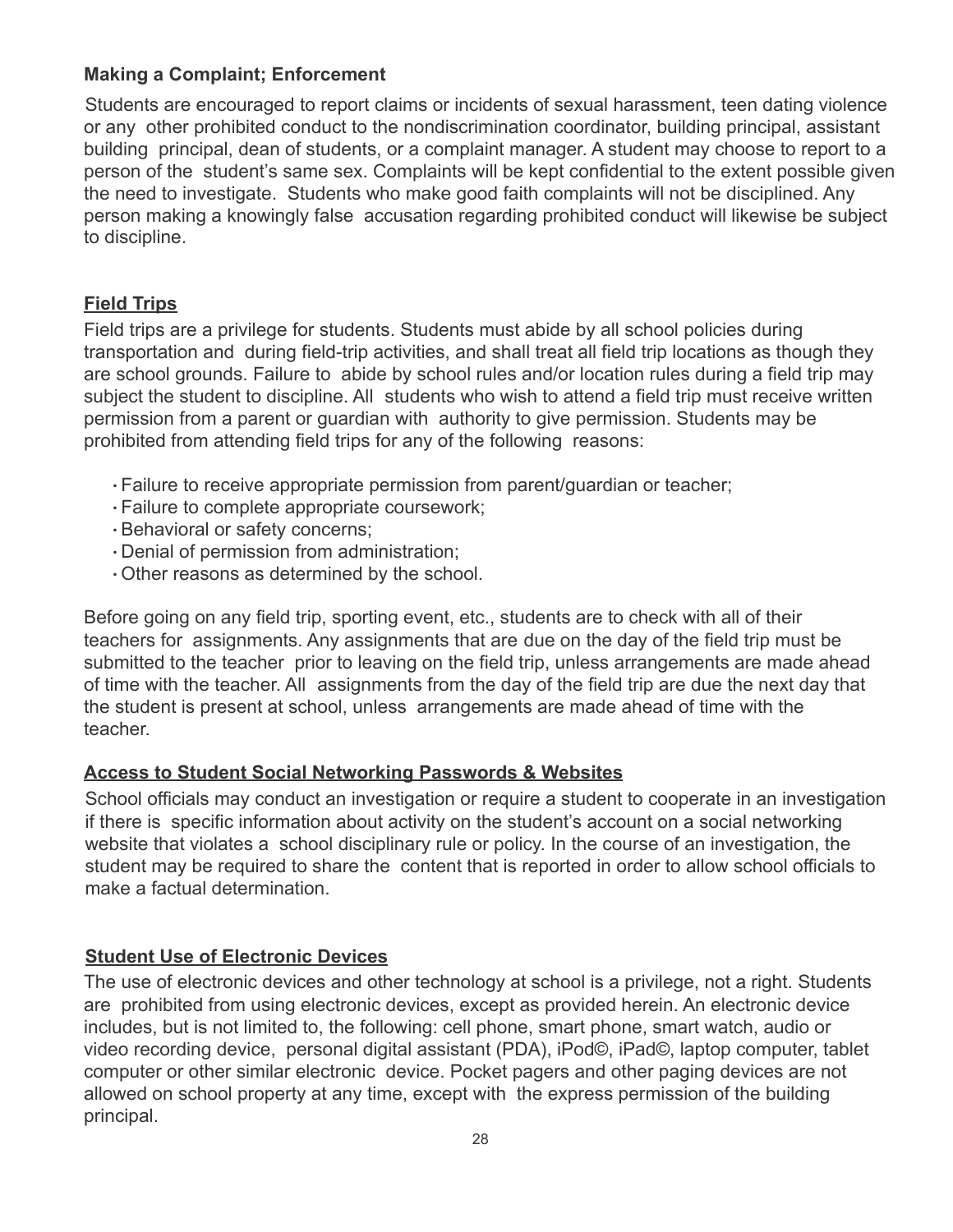During instructional time, which includes class periods and passing periods, electronic devices must be kept powered-off and out-of-sight unless: (a) permission is granted by an administrator, teacher or school staff member; (b) use of the device is provided in a student's individualized education program (IEP); or (c) it is needed in an emergency that threatens the safety of students, staff, or other individuals.

Electronic devices may never be used in any manner that disrupts the educational environment, violates student conduct rules or violates the rights of others. This includes, but is not limited to, the following: (1) using the device to take photographs in locker rooms or bathrooms; (2) cheating; and (3) creating, sending, sharing, viewing, receiving, or possessing an indecent visual depiction or non-consensual dissemination of private sexual images (i.e., sexting).

The school and school district are not responsible for the loss, theft or damage to any electronic device brought to school.

School officials may conduct an investigation or require a student to cooperate in an investigation if there is specific information about activity on the student's account on a social networking website that violates a school disciplinary rule or policy. In the course of an investigation, the student may be required to share the content that is reported in order to allow school officials to make a factual determination.

## *SECTION 7*

#### **Internet & Technology**

#### **Internet Acceptable Use**

All use of electronic network use must be consistent with the school's goal of promoting educational excellence by facilitating resource sharing, innovation, and communication. These rules do not attempt to state all required or proscribed behavior by users. However, some specific examples are provided. **The failure of any user to follow these rules will result in the loss of privileges, disciplinary action, and/or appropriate legal action.**

**Acceptable Use** - Access to the electronic network must be: (a) for the purpose of education or research, and be consistent with the District's educational objectives, or (b) for legitimate business use.

**Privileges** - The use of the electronic network is a privilege, not a right, and inappropriate use will result in a cancellation of those privileges. The system administrator or Building Principal will make all decisions regarding whether or not a user has violated these procedures and may deny, revoke, or suspend access at any time. His or her decision is final.

**Unacceptable Use** - The user is responsible for his or her actions and activities involving the network. Some examples of unacceptable uses are:

- 1. Using the network for any illegal activity, including violation of copyright or other contracts, or transmitting any material in violation of any State or federal law;
- 2. Unauthorized downloading of software, regardless of whether it is copyrighted or de-virused;
- 3. Downloading of copyrighted material for other than personal use;
- 4. Using the network for private financial or commercial gain;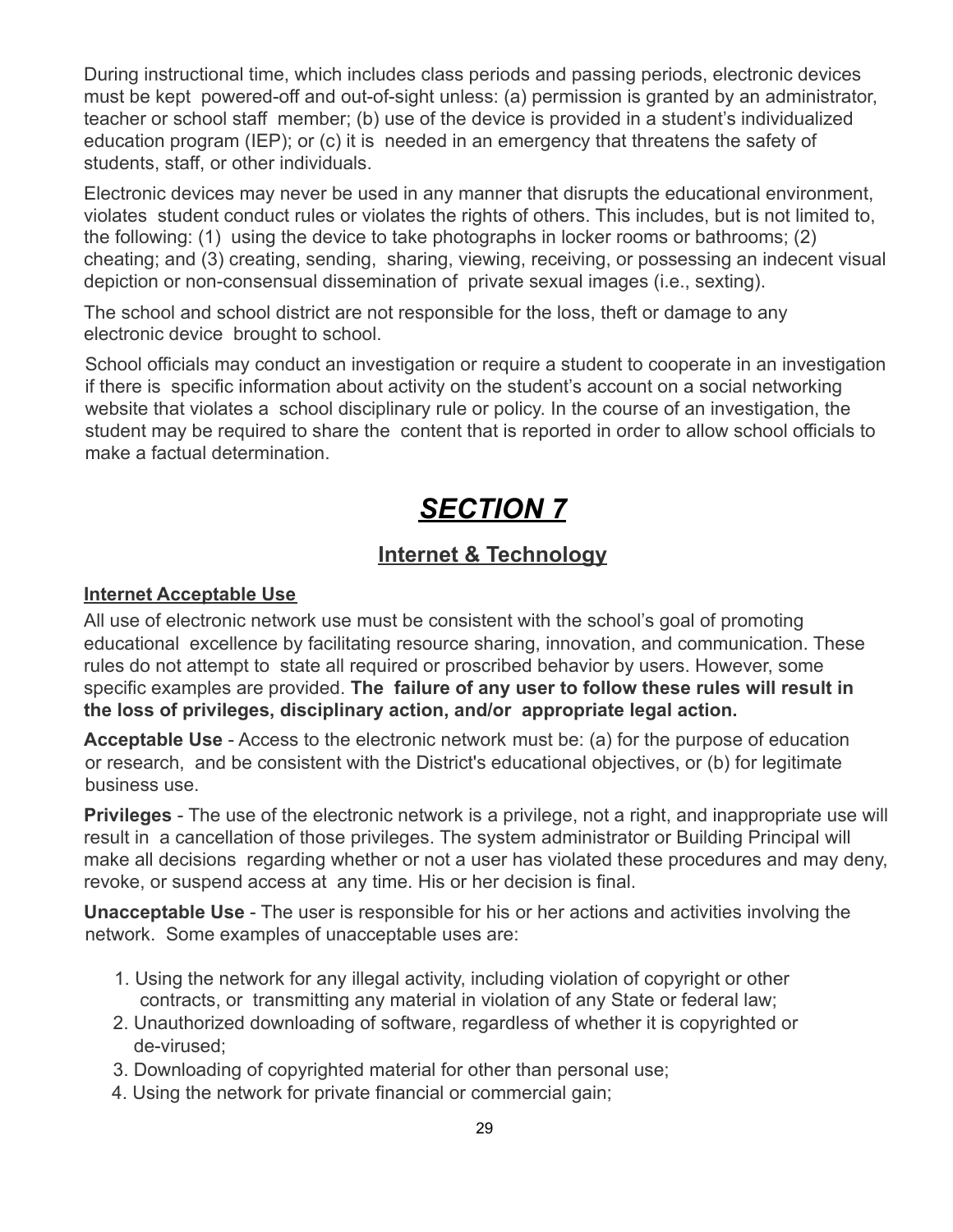- 5. Wastefully using resources, such as file space;
- 6. Hacking or gaining unauthorized access to files, resources, or entities;
- 7. Invading the privacy of individuals, that includes the unauthorized disclosure, dissemination, and use of information about anyone that is of a personal nature including a photograph;
- 8. Using another user's account or password;
- 9. Posting material authored or created by another without his/her consent;
- 10. Posting anonymous messages;
- 11. Using the network for commercial or private advertising;
- 12. Accessing, submitting, posting, publishing, or displaying any defamatory, inaccurate, abusive, obscene, profane, sexually oriented, threatening, racially offensive, harassing, or illegal material; and
- 13. Using the network while access privileges are suspended or revoked.

**Network Etiquette** - The user is expected to abide by the generally accepted rules of network etiquette. These include, but are not limited to, the following:

- 1. Be polite. Do not become abusive in messages to others.
- 2. Use appropriate language. Do not swear, or use vulgarities or any other inappropriate language.
- 3. Do not reveal personal information, including the addresses or telephone numbers, of students or colleagues.
- 4. Recognize that electronic mail (e-mail) is not private. People who operate the system have access to all mail. Messages relating to or in support of illegal activities may be reported to the authorities.
- 5. Do not use the network in any way that would disrupt its use by other users.
- 6. Consider all communications and information accessible via the network to be private property.

**No Warranties** - The school and district make no warranties of any kind, whether expressed or implied, for the service it is providing. The school and district are not responsible for any damages the user suffers. This includes loss of data resulting from delays, non-deliveries, missed-deliveries, or service interruptions caused by its negligence or the user's errors or omissions. Use of any information obtained via the Internet is at the

user's own risk. The school and district specifically deny any responsibility for the accuracy or quality of information obtained through its services.

**Indemnification** - The user agrees to indemnify the school and district for any losses, costs, or damages, including reasonable attorney fees, incurred by the school or district relating to, or arising out of, any violation of these procedures.

**Security** - Network security is a high priority. If the user can identify a security problem on the Internet, the user must notify the system administrator or building principal. Keep your account and password confidential. Do not use another individual's account without written permission from that individual. Any user identified as a security risk may be denied access to the network.

**Vandalism** - Vandalism will result in cancellation of privileges and other disciplinary action. Vandalism is defined as any malicious attempt to harm or destroy data of another user, the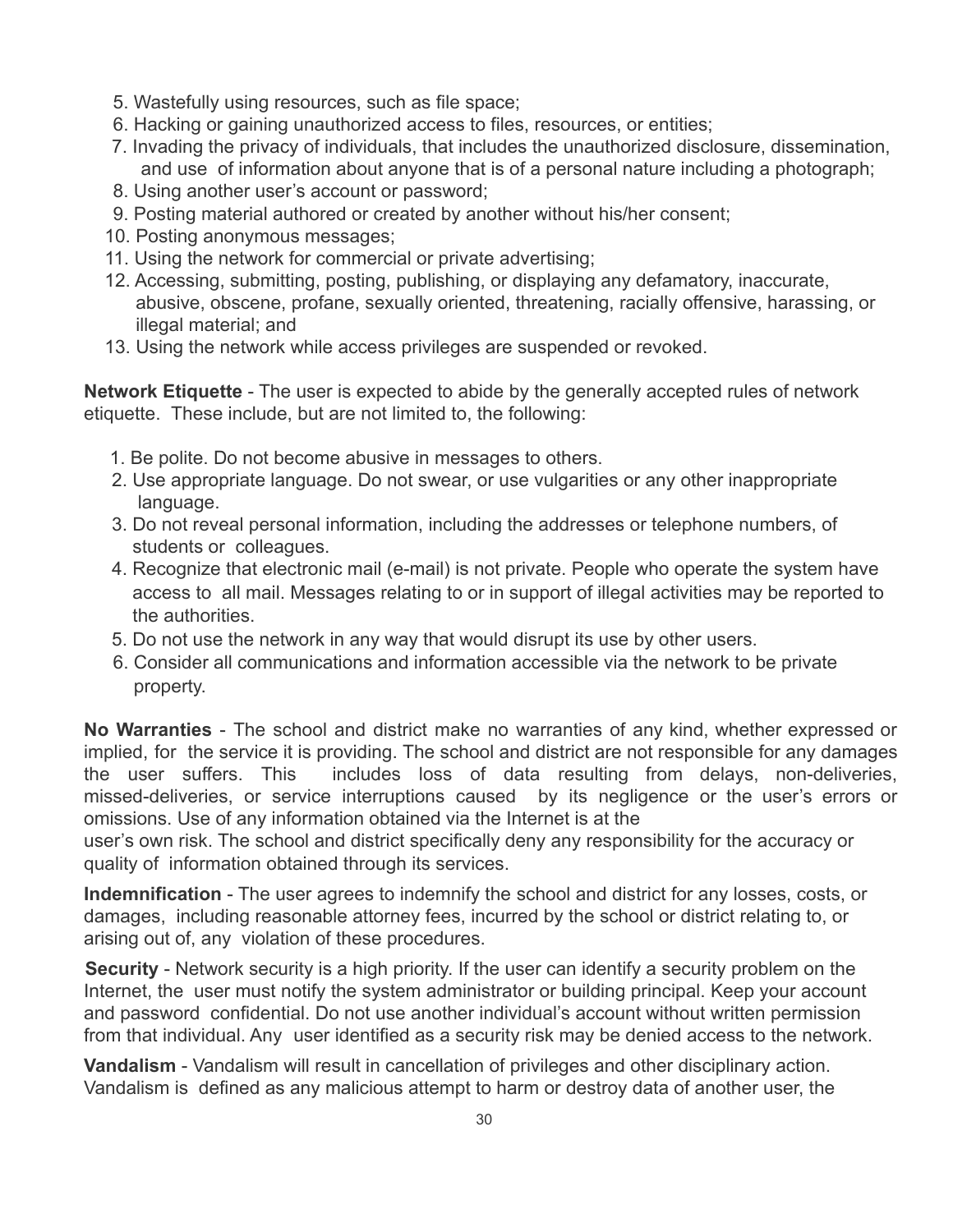Internet, or any other network. This includes, but is not limited to, the uploading or creation of computer viruses.

**Telephone Charges** - The District assumes no responsibility for any unauthorized charges or fees, including telephone charges, long-distance charges, per-minute surcharges, and/or equipment or line costs.

**Copyright Web Publishing Rules** - Copyright law prohibits the republishing of text or graphics found on the Web without explicit written permission.

- 1. For each re-publication (on a Web site or file server) of a graphic or a text file that was produced externally, there must be a notice at the bottom of the page crediting the original producer and noting how and when permission was granted. If possible, the notice should also include the Web address of the original source.
- 2. Students engaged in producing Web pages must provide library media specialists with e-mail or hard copy permissions before the Web pages are published. Printed evidence of the status of "public domain" documents must be provided.
- 3. The absence of a copyright notice may not be interpreted as permission to copy the materials. Only the copyright owner may provide the permission. The manager of the Web site displaying the material may not be considered a source of permission.

**Use of Email** – The District's email system, and its constituent software, hardware, and data files, are owned and controlled by the School District. The School District provides email to aid students as an education tool.

- 1. The District reserves the right to access and disclose the contents of any account on its system, without prior notice or permission from the account's user. Unauthorized access by any student to an email account is strictly prohibited.
- 2. Each person should use the same degree of care in drafting an electronic mail message as would be put into a written memorandum or document. Nothing should be transmitted in an e-mail message that would be inappropriate in a letter or memorandum.
- 3. Electronic messages transmitted via the school district's Internet gateway carry with them an identification of the user's Internet "domain." This domain name is a registered domain name and identifies the author as being with the school district. Great care should be taken, therefore, in the composition of such messages and how such messages might reflect on the name and reputation of the school and district. Users will be held personally responsible for the content of any and all electronic mail messages transmitted to external recipients.
- 4. Any message received from an unknown sender via the Internet should either be immediately deleted or forwarded to the system administrator. Downloading any file attached to any Internet based message is prohibited unless the user is certain of that message's authenticity and the nature of the file so transmitted.
- 5. Use of the School District's email system constitutes consent to these regulations.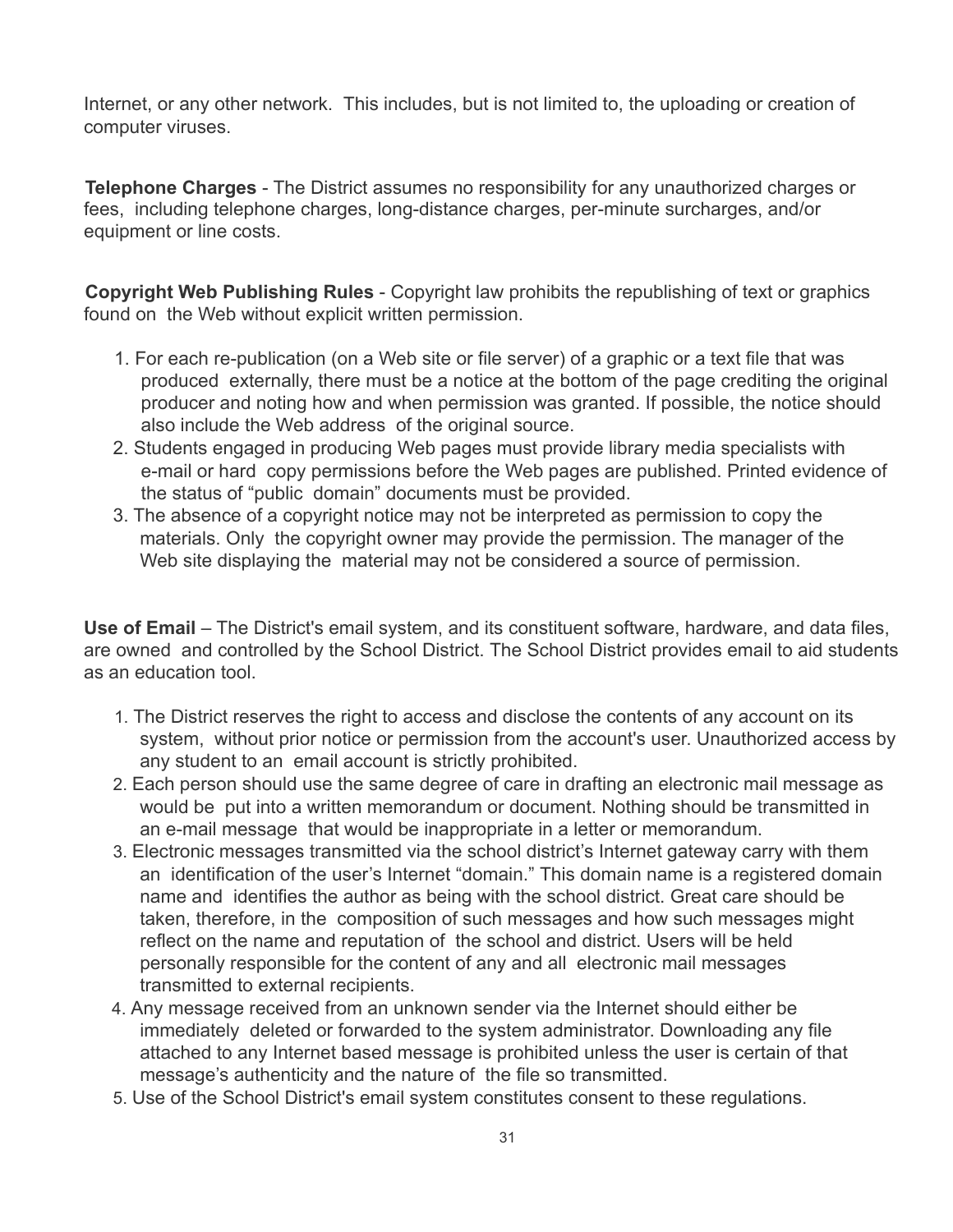#### **Annual Notice to Parents about Educational Technology Vendors Under the Student Online Personal Protection Act 1**

School districts throughout the State of Illinois contract with different educational technology vendors for beneficial K-12 purposes such as providing personalized learning and innovative educational technologies, and increasing efficiency in school operations.

Under Illinois' Student Online Personal Protection Act, or SOPPA (105 ILCS 85/), educational technology vendors and other entities that operate Internet websites, online services, online applications, or mobile applications that are designed, marketed, and primarily used for K-12 school purposes are referred to in SOPPA as operators. SOPPA is intended to ensure that student data collected by operators is protected, and it requires those vendors, as well as school districts and the Ill. State Board of Education, to take a number of actions to protect online student data.

Depending upon the particular educational technology being used, our District may need to collect different types of student data, which is then shared with educational technology vendors through their online sites, services, and/or applications. Under SOPPA, educational technology vendors are prohibited from selling or renting a student's information or from engaging in targeted advertising using a student's information. Such vendors may only disclose student data for K-12 school purposes and other limited purposes permitted under the law.

In general terms, the types of student data that may be collected and shared include personally identifiable information (PII) about students or information that can be linked to PII about students, such as:

• Basic identifying information, including student or parent/guardian name and

student or parent/guardian contact information, username/password, student ID number

- Demographic information
- Enrollment information
- Assessment data, grades, and transcripts
- Attendance and class schedule
- Academic/extracurricular activities
- Special indicators (e.g., disability information, English language learner, free/reduced meals or homeless/foster care status)
- Conduct/behavioral data
- Health information
- Food purchases
- Transportation information
- In-application performance data
- Student-generated work
- Online communications
- Application metadata and application use statistics
- Permanent and temporary school student record information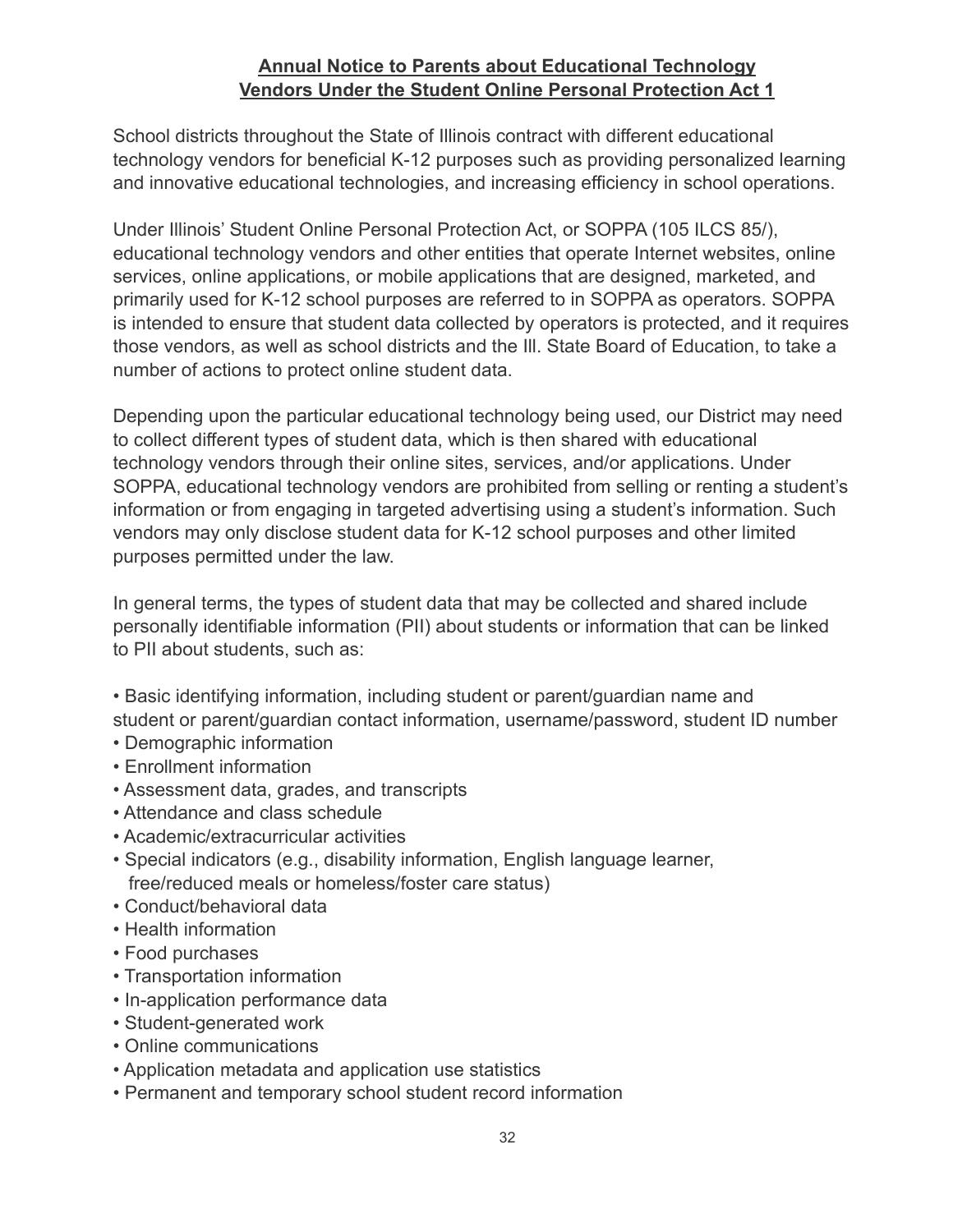Operators may collect and use student data only for K-12 purposes, which are purposes that aid in the administration of school activities, such as:

- Instruction in the classroom or at home (including remote learning)
- Administrative activities
- Collaboration between students, school personnel, and/or parents/guardians
- Other activities that are for the use and benefit of the school district

## *SECTION 8* **Search & Seizure**

#### **Search & Seizure**

In order to maintain order safety and security in the schools, school authorities are authorized to conduct reasonable searches of school property and equipment, as well as of students and their personal effects. "School authorities" includes school liaison police officers.

#### **School Property and Equipment as well as Personal Effects Left There by Student**s

School authorities may inspect and search school property and equipment owned or controlled by the school (such as lockers, desks, and parking lots), as well as personal effects left there by a student, without notice to or the consent of the student. Students have no reasonable expectation of privacy in these places or areas or in their personal effects left there.

The building principal may request the assistance of law enforcement officials to conduct inspections and searches of lockers, desks, parking lots, and other school property and equipment for illegal drugs, weapons, or other illegal or dangerous substances or materials, including searches conducted through the use of specially trained dogs.

#### **Students**

School authorities may search a student and/or the student's personal effects in the student's possession (such as, purses, wallets, knapsacks, book bags, lunch boxes, etc.) when there is a reasonable ground for suspecting that the search will produce evidence the particular student has violated or is violating either the law or the school or district's student rules and policies. The search will be conducted in a manner that is reasonably related to its objective of the search and not excessively intrusive in light of the student's age and sex, and the nature of the infraction.

School officials may require a student to cooperate in an investigation if there is specific information about activity on the student's account on a social networking website that violates the school's disciplinary rules or school district policy. In the course of the investigation, the student may be required to share the content that is reported in order for the school to make a factual determination.

#### **Seizure of Property**

If a search produces evidence that the student has violated or is violating either the law or the school or district's policies or rules, evidence may be seized and impounded by school authorities, and disciplinary action may be taken. When appropriate, evidence may be transferred to law enforcement authorities.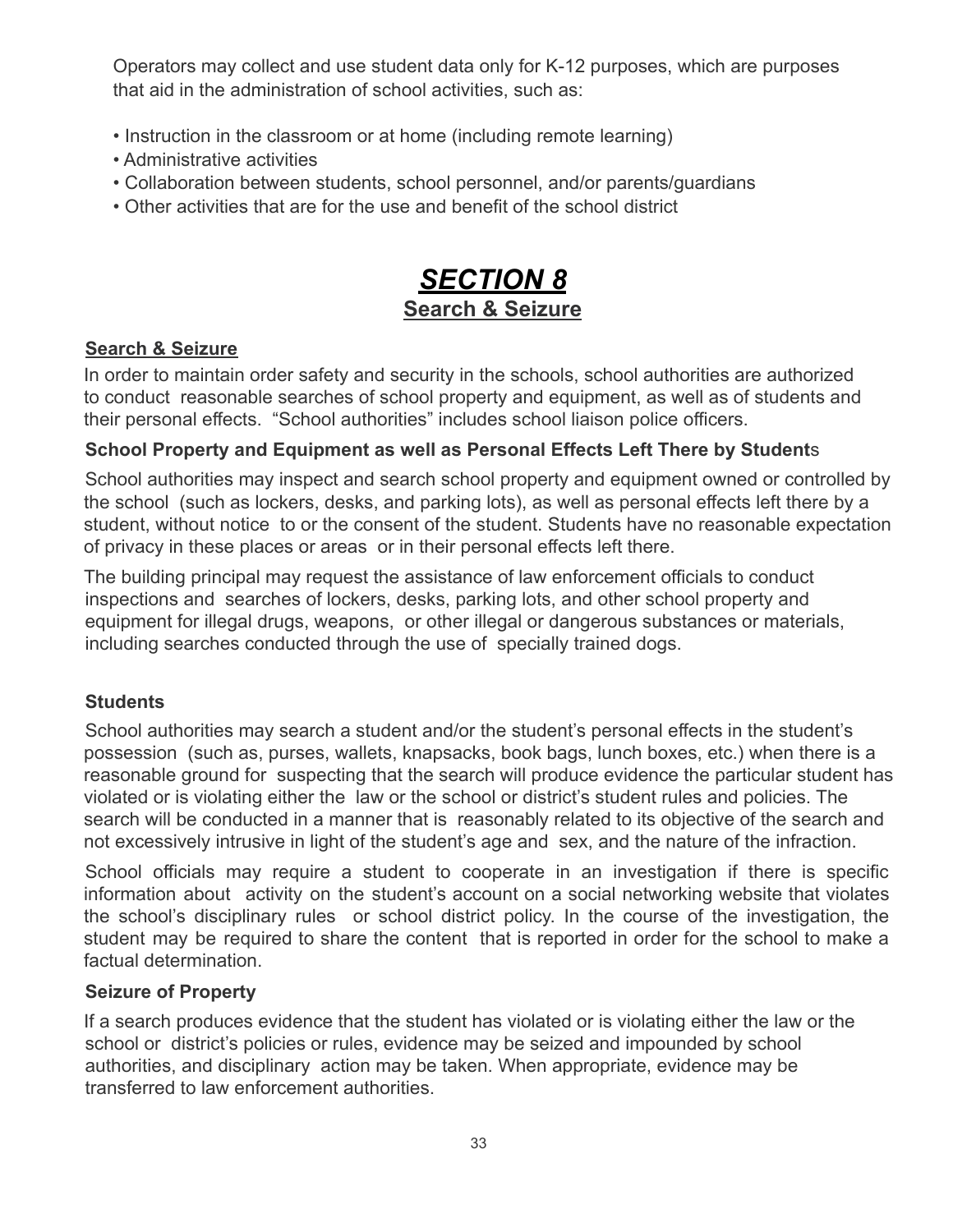## *SECTION 9*

#### **Student Records & Privacy**

#### **Student Privacy Protections**

#### **Surveys by Third Parties**

Before a school official or staff member administers or distributes a survey or evaluation created by a third party to a student, the student's parent/guardian may inspect the survey or evaluation, upon their request and within a reasonable time of their request. This applies to every survey: (1) that is created by a person or entity other than a district official, staff member, or student, (2) regardless of whether the student answering the questions can be identified, and (3) regardless of the subject matter of the questions. Parents who object to disclosure of information concerning their child to a third party may do so in writing to the building principal.

#### **Surveys Requesting Personal Information**

School officials and staff members will not request, nor disclose, the identity of any student who completes any survey or evaluation (created by any person or entity, including the school or district) containing one or more of the following items:

- 1. Political affiliations or beliefs of the student or the student's parent/guardian.
- 2. Mental or psychological problems of the student or the student's family.
- 3. Sexual behaviors or attitudes.
- 4. Illegal, anti-social, self-incriminating, or demeaning behavior.

5. Critical appraisals of other individuals with whom students have close family relationships. 6. Legally recognized privileged or analogous relationships, such as those with lawyers, physicians, and ministers.

7. Religious practices, affiliations, or beliefs of the student or the student's parent/guardian. 8. Income other than that required by law to determine program eligibility.

The student's parent/guardian may inspect the survey or evaluation upon, and refuse to allow their child to participate in the survey. The school will not penalize any student whose parent/guardian exercised this option.

#### **Instructional Material**

A student's parent/guardian may inspect, upon their request, any instructional material used as part of their child's educational curriculum within a reasonable time of their request.

#### **Student Records**

A school student record is any writing or other recorded information concerning a student and by which a student may be identified individually that is maintained by a school or at its direction or by a school employee, regardless of how or where the information is stored, except for certain records kept in a staff member's sole possession; records maintained by law enforcement officers working in the school; video and other electronic recordings that are created in part for law enforcement, security, or safety reasons or purposes; and electronic recordings made on school buses.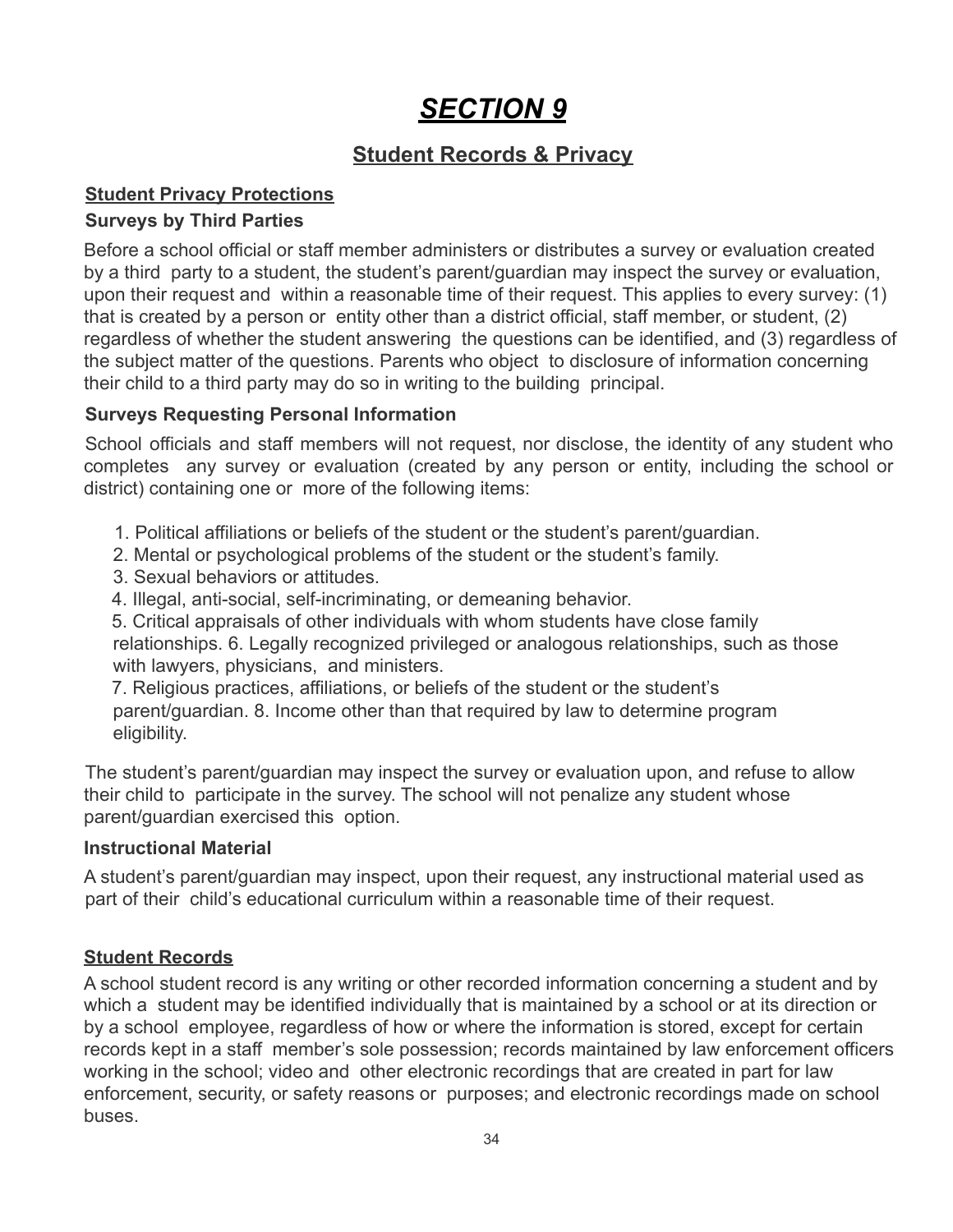The Family Educational Rights and Privacy Act (FERPA) and the Illinois Student Records Act afford parents/guardians and students over 18 years of age ("eligible students") certain rights with respect to the student's school records. They are:

1. **The right to inspect and copy the student's education records within 10 school days of the day the District receives a request for access.**

The degree of access a student has to his or her records depends on the student's age. Students less than 18 years of age have the right to inspect and copy only their permanent record. Students 18 years of age or older have access and copy rights to both permanent and temporary records. A parent/guardian or student should submit to the building principal a written request that identifies the record(s) he or she wishes to inspect. The principal will make arrangements for access and notify the parent/guardian or student of the time and place where the records may be inspected. The District charges \$.35 per page for copying but no one will be denied their right to copies of their records for inability to pay this cost. These rights are denied to any person against whom an order of protection has been entered concerning the student**.**

- 2. **The right to have one or more scores received on college entrance examinations included on the student's academic transcript.** Parents/guardians or eligible students may have one or more scores on college entrance examinations included on the student's academic transcript. The District will include scores on college entrance examinations upon the written request of the parent/guardian or eligible student stating the name of each college entrance examination that is the subject of the request and the dates of the scores that are to be included.
- 3. **The right to permit disclosure of personally identifiable information contained in the student's education records, except to the extent that the FERPA or Illinois School Student Records Act authorizes disclosure without consent.**

Disclosure without consent is permitted to school officials with legitimate educational or administrative interests. A school official is a person employed by the District as an administrator, supervisor, instructor, or support staff member (including health or medical staff and law enforcement unit personnel); a person serving on the School Board; a person or company with whom the District has contracted to perform a special task (such as an attorney, auditor, medical consultant, or therapist); or any parent/guardian or student serving on an official committee, such as a disciplinary or grievance committee, or assisting another school official in performing his or her tasks. A school official has a legitimate educational interest if the official needs to review an education record in order to fulfill his or her professional responsibility. Upon request, the District discloses education records without consent to officials of another school district in which a student has enrolled or intends to enroll, as well as to any person as specifically required by State or federal law. Before information is released to these individuals, the parents/guardians or eligible student will receive prior written notice of the nature and substance of the information, and an opportunity to inspect, copy, and challenge such records. Academic grades and references to expulsions or out-of-school suspensions cannot be challenged at the time a student's records are being forwarded to another school to which the student is transferring. Disclosure is also permitted without consent to: any person for research, statistical reporting or planning, provided that no student or parent/guardian can be identified; any person named in a court order; appropriate persons if the knowledge of such information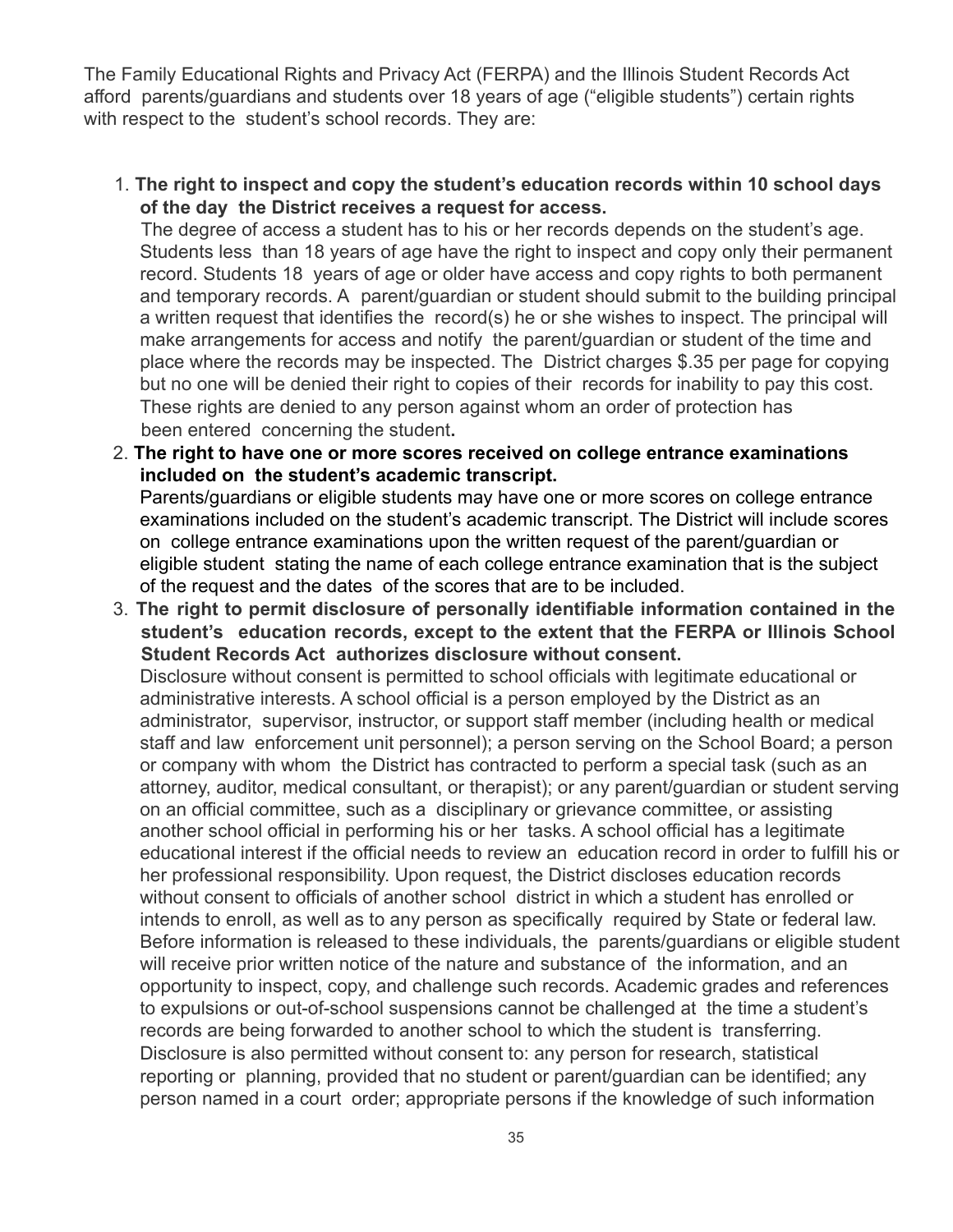is necessary to protect the health or safety of the student or other persons; and juvenile authorities when necessary for the discharge of their official duties who request information before adjudication of the student.

4. **The right to a copy of any school student record proposed to be destroyed or deleted.** The permanent record is maintained for at least 60 years after the student transfers, graduates, or permanently withdraws. The temporary record is maintained for at least 5 years after the student transfers, graduates, or permanently withdraws. Temporary records that may be of assistance to a student with a disability who graduates or permanently withdraws, may, after 5 years, be transferred to the parent/guardian or to the student, if the student has succeeded to the rights of the parent/guardian. Student temporary records are reviewed every 4 years or upon a student's change in attendance centers, whichever occurs first

#### 5. **The right to prohibit the release of directory information.**

Throughout the school year, the District may release directory information regarding students, limited to:

Name

Address

Gender

Grade level

Birth date and place

Parent/guardian names, addresses, electronic mail addresses, and telephone numbers Photographs, videos, or digital images used for informational or news-related purposes (whether by a media outlet or by the school) of a student participating in school or school-sponsored activities, organizations, and athletics that have appeared in school publications, such as yearbooks, newspapers, or sporting or fine arts programs Academic awards, degrees, and honors

Information in relation to school-sponsored activities, organizations, and athletics Major field of study

Period of Attendance in school

#### *Any parent/guardian or eligible student may prohibit the release of any or all of the above information by delivering a written objection to the building principal within 30 days of the date of this notice.*

#### 6. **The right to request that military recruiters or institutions of higher learning not be granted access to your student's information without your prior written consent.**

Federal law requires a secondary school to grant military recruiters and institutions of higher learning, upon their request, access to secondary school students' names, addresses, and telephone numbers, unless the parent/guardian, or student who is 18 years of age or older, request that the information not be disclosed without prior written consent. If you wish to exercise this option, notify the building principal.

7. **The right contained in this statement: No person may condition the granting or withholding of any right, privilege or benefits or make as a condition of employment, credit, or insurance the securing by any individual of any information from a student's temporary record which such individual may obtain through the exercise of any right secured under State law.**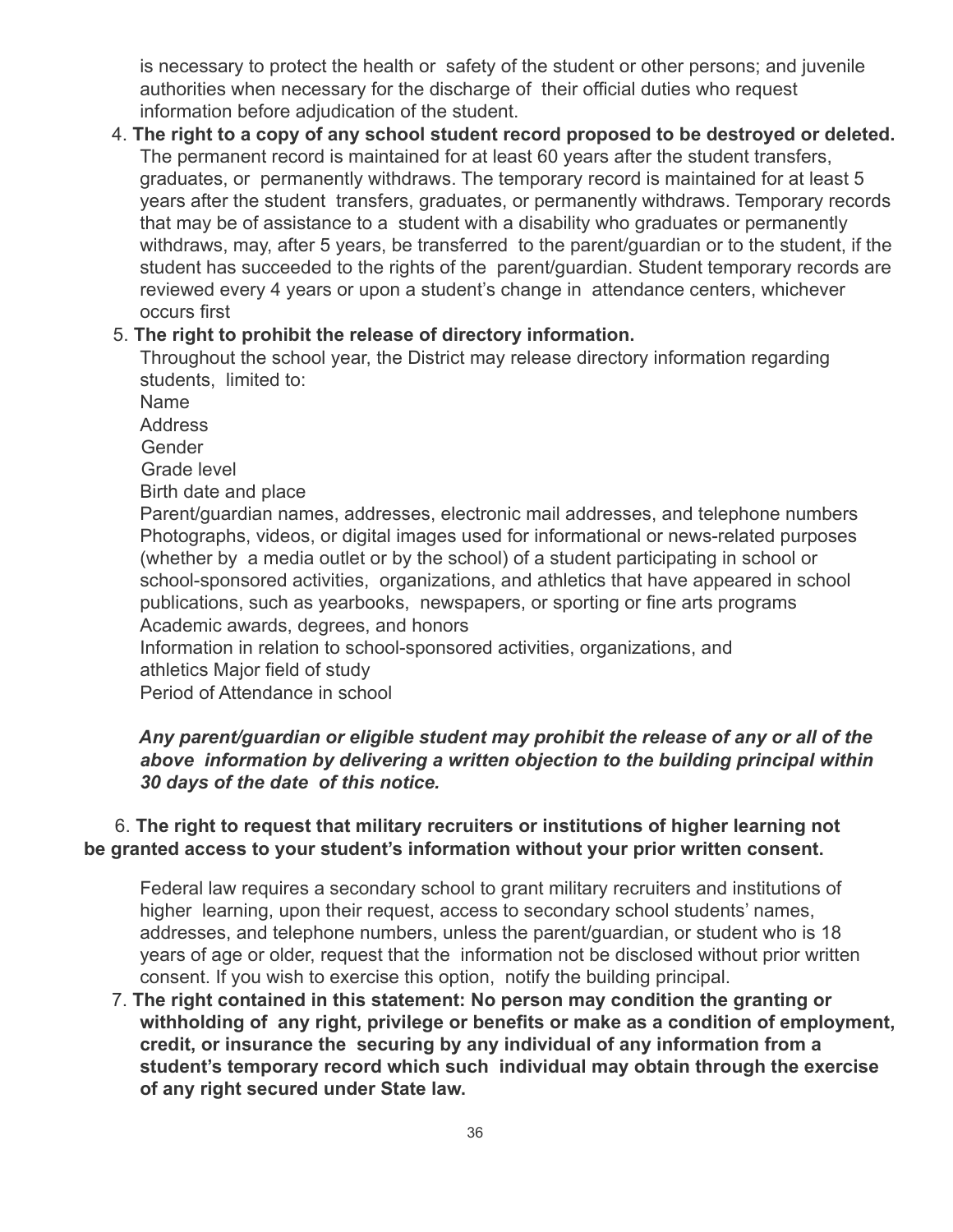#### 8. **The right to file a complaint with the U.S. Department of Education concerning alleged failures by the District to comply with the requirements of FERPA.**

The name and address of the Office that administers FERPA is:

U.S. Department of Education Student Privacy Policy Office 400 Maryland Avenue, SW Washington DC 20202-4605

#### **Student Biometric Information**

Before collecting biometric information from students, the school must seek the permission of the student's parent/guardian or the student, if over the age of 18. Biometric information means information that is collected from students based on their unique characters, such as a fingerprint, voice recognition or retinal scan.

#### **Military Recruiters & Institutions of Higher Learning**

Upon their request, military recruiters and institutions of higher learning will be given access to students' names, addresses and telephone numbers. Parents who do not want their child's name to be released (or students over the age of 18 who do not want their name released) should contact the building principal.

## *SECTION 10*

#### **Parental Right Notifications**

#### **Standardized Testing**

Students and parents/guardians should be aware that the State and home District require students to take certain standardized tests, including the following:

Parents/Guardians are encouraged to cooperate in preparing students for the standardized testing, because the quality of the education the school can provide is partially dependent upon the school's ability to continue to prove its success in the state's standardized tests. Parents can assist their students achieve their best performance by doing the following:

1. Encourage students to work hard and study throughout the year;

2. Ensure students get a good night's sleep the night before exams;

3. Ensure students eat well the morning of the exam, particularly ensuring they eat sufficient protein.

4. Remind and emphasize for students the importance of good performance on standardized testing;

5. Ensure students are on time and prepared for tests, with appropriate materials;

6. Teach students the importance of honesty and ethics during the performance of these and other tests;

7. Encourage students to relax on testing day.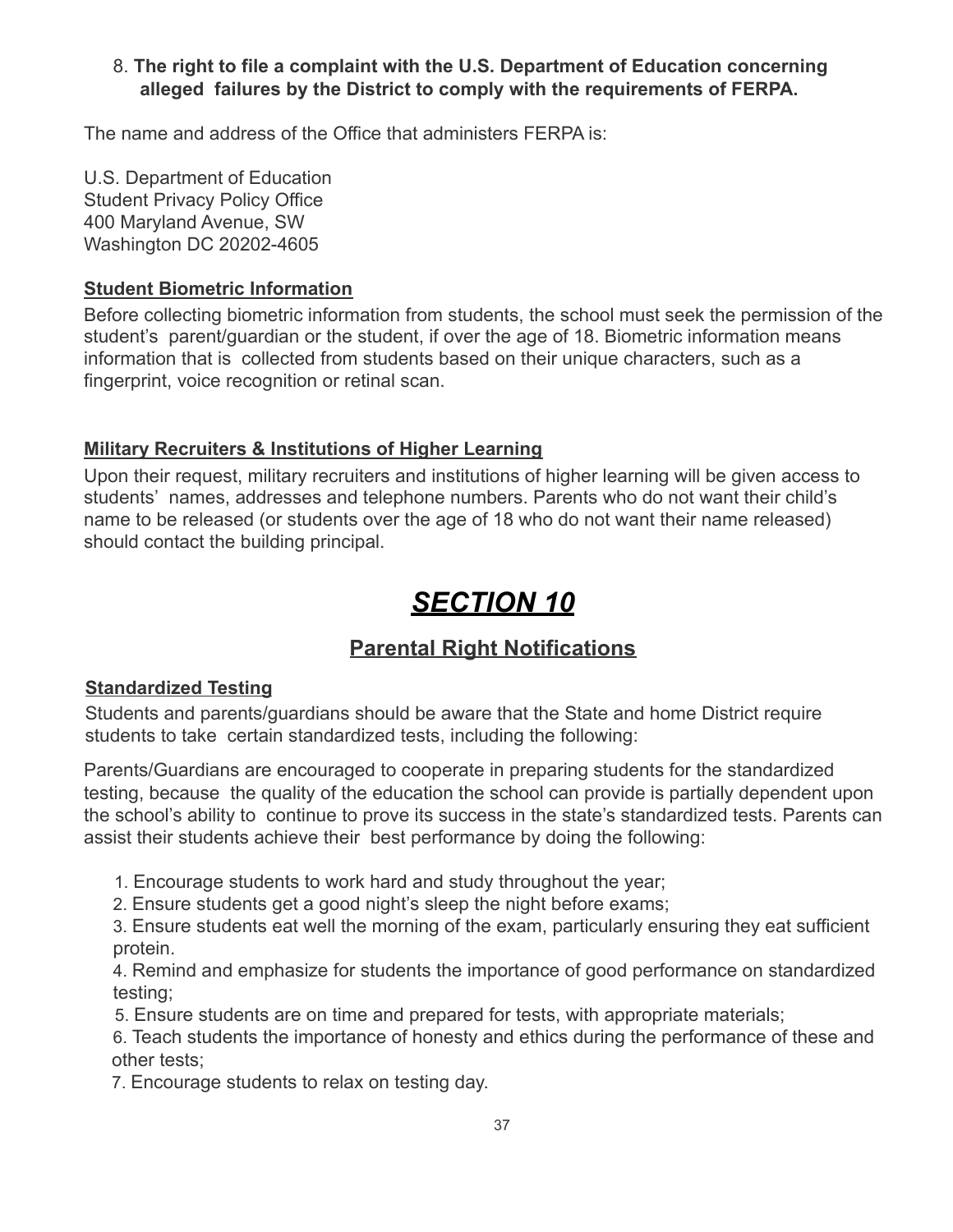#### **Homeless Child's Right to Education**

When a child loses permanent housing and becomes a homeless person as defined at law, or when a homeless child changes his or her temporary living arrangements, the parent or guardian of the homeless child has the option of either:

- 1. continuing the child's education in the school of origin for as long as the child remains homeless or, if the child becomes permanently housed, until the end of the academic year during which the housing is acquired; or
- 2. enrolling the child in any school that non-homeless students who live in the attendance area in which the child or youth is actually living are eligible to attend.

Assistance and support for homeless families includes:

| <b>Emergency Services</b>                      |              |  |
|------------------------------------------------|--------------|--|
| All Emergencies                                | 911          |  |
| Illinois State Police                          | 618-542-2171 |  |
| <b>Jackson County Sheriff</b>                  | 618-684-2177 |  |
| Murphysboro Police                             | 618-684-2121 |  |
| <b>Carbondale Police</b>                       | 618-457-3200 |  |
|                                                |              |  |
| <b>Murphysboro Food Pantry</b>                 | 618-684-8258 |  |
| <b>Family Shelters</b>                         | 618-457-5794 |  |
| <b>Health Services</b>                         |              |  |
| St. Joseph Hospital (Murphysboro)              | 618-684-3156 |  |
| Memorial Hospital (Carbondale)                 | 618-549-0721 |  |
| <b>Jackson County Health Department</b>        | 618-684-3143 |  |
|                                                |              |  |
| <b>Education, Employment, and Job Training</b> |              |  |
| <b>Evaluation 7 Development Center</b>         | 618-453-2331 |  |
| John A. Logan College                          | 618-549-7335 |  |
|                                                |              |  |
| <b>Abuse</b>                                   |              |  |
| Illinois Dept. of Child & Family Service       | 618-687-1733 |  |
| Women's Center (Carbondale)                    | 618-529-2324 |  |
| <b>Shawnee Alliance for Seniors</b>            | 618-985-8322 |  |
| Land of Lincoln Legal Assistance               | 618-684-2282 |  |
|                                                |              |  |
| <b>Jackson County States Attorney</b>          | 618-687-7200 |  |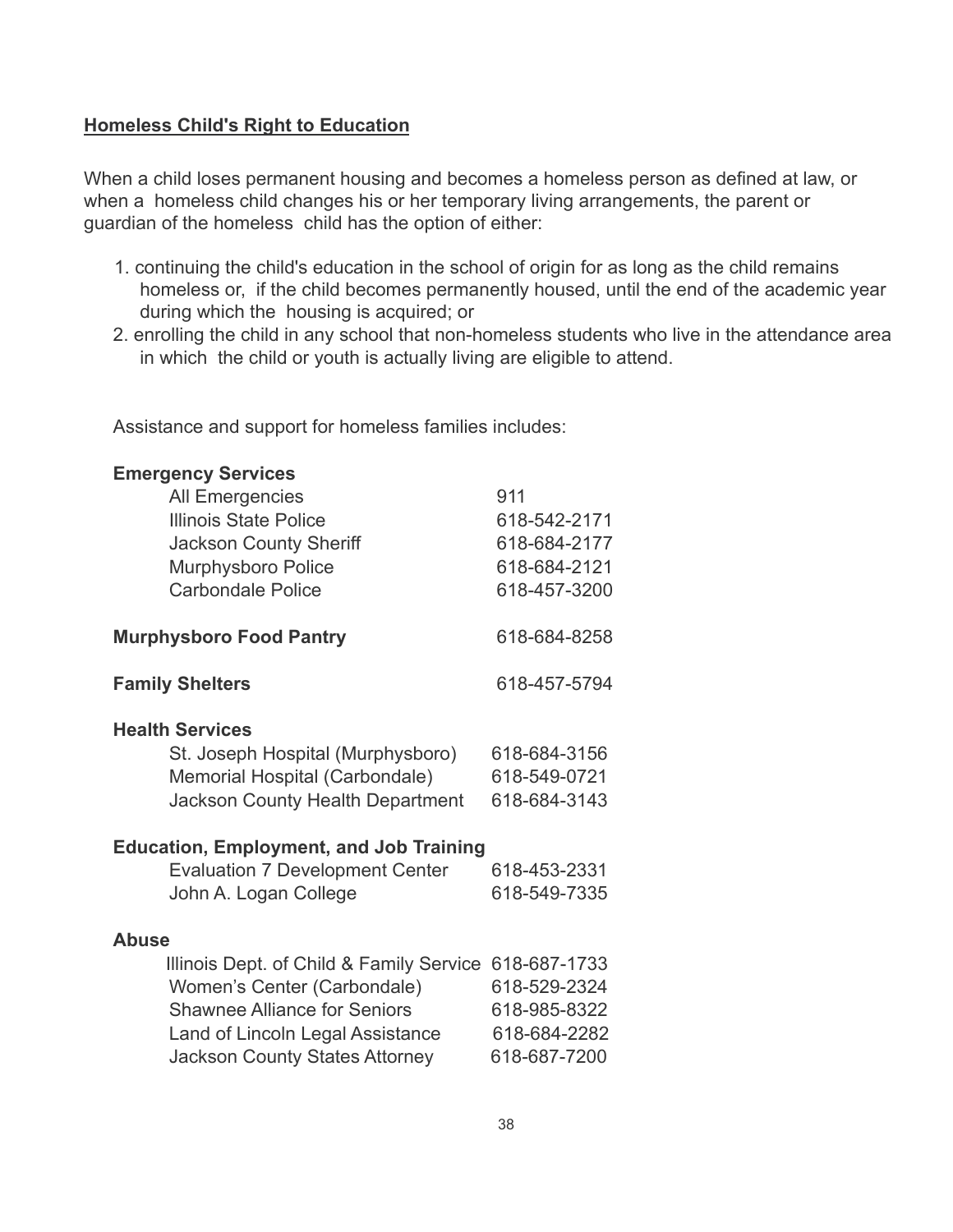| <b>800 Hotlines</b>                         |              |
|---------------------------------------------|--------------|
| Child Abuse & Neglect                       | 800-252-2873 |
| Elder Abuse                                 | 800-642-7772 |
| National Runaway & Child Abuse              | 800-843-5678 |
| <b>National Suicide Prevention Lifeline</b> | 800-273-8255 |
| <b>AIDS</b>                                 | 800-227-8922 |
| <b>Alcohol and Drug Abuse</b>               |              |
| Gateway                                     | 877-505-4673 |
| <b>Crisis Intervention</b>                  |              |
| <b>Catholic Social Services</b>             | 618-351-9743 |
| Network/Mental Health                       | 618-549-3351 |
| <b>Rape Crisis</b>                          | 618-529-2324 |
| <b>SIU Clinical Center</b>                  | 618-453-2361 |

#### **School Visitation Rights**

The School Visitation Rights Act permits employed parents/guardians, who are unable to meet with educators because of a work conflict, the right to time off from work under certain conditions to attend necessary school functions such as parent-teacher conferences. Letters verifying participation in this program are available from the school office upon request.

#### **Mandated Reporter**

All school personnel, including teachers and administrators, are required by law to immediately report any and all suspected cases of child abuse or neglect to the Illinois Department of Children and Family Services.

#### **Student Privacy**

The District has adopted and uses several policies and procedures regarding student privacy, parental access to information and administration of certain physical examinations to students. Copies of these policies are available upon request. Schools must notify parents/guardians at the beginning of each school year of any of the following: (1) Activities involving the collection, disclosure, or use of personal information collected from students for the purpose of marketing or for selling that information; (2) The administration of surveys requesting personal information; and (3) The administration of any nonemergency, invasive physical examination. Notice should include the dates of administration and the ability of parents to opt out their student.

#### **Sex Offender Notification Law**

State law prohibits a convicted child sex offender from being present on school property when children under the age of 18 are present, except for in the following circumstances as they relate to the individual's child(ren):

1. To attend a conference at the school with school personnel to discuss the progress of their child.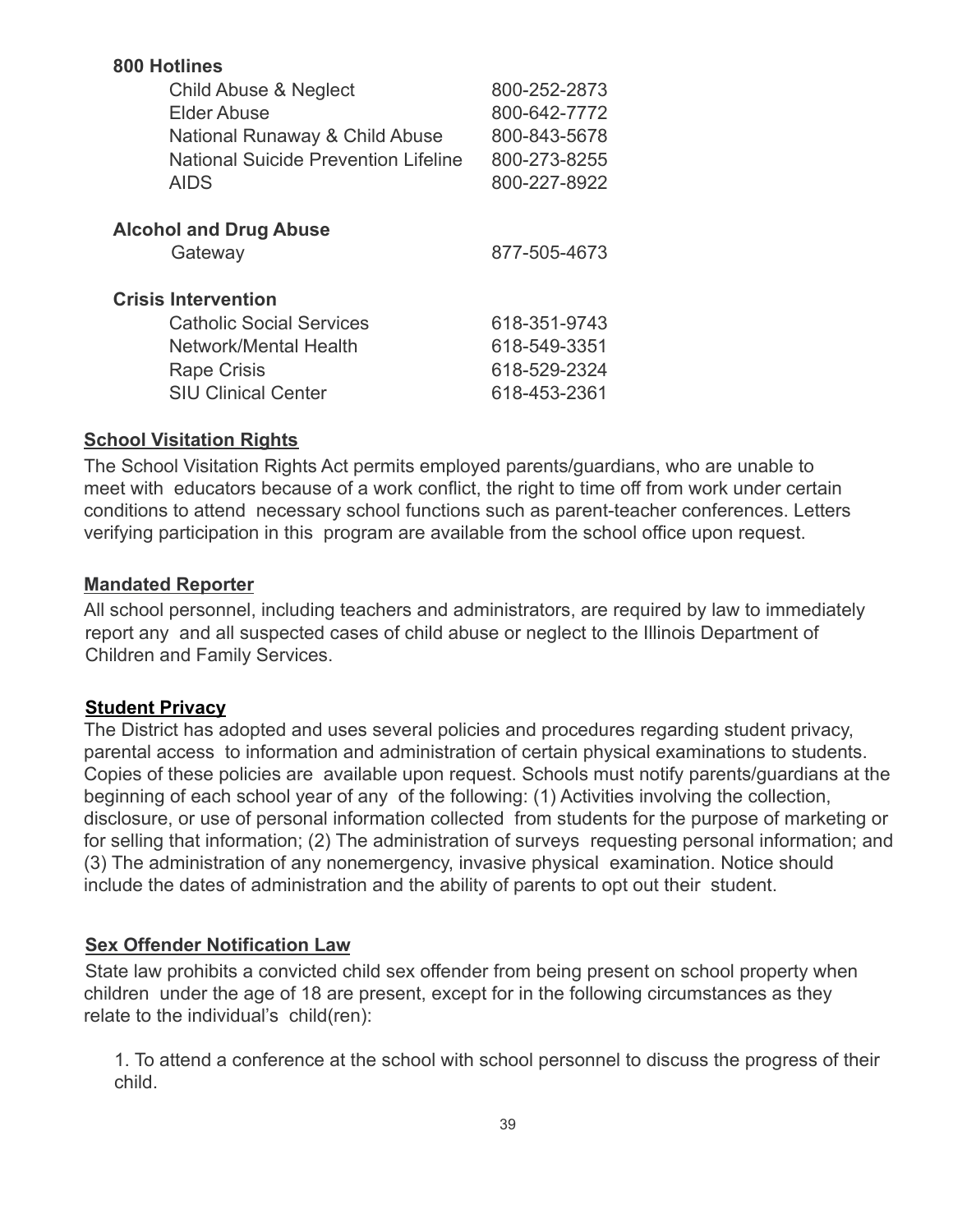- 2. To participate in a conference in which evaluation and placement decisions may be made with respect to their child's special education services.
- 3. To attend conferences to discuss issues concerning their child, such as retention or promotion.

In all other cases, convicted child sex offenders are prohibited from being present on school property unless they obtain written permission from the superintendent or school board.

Anytime that a convicted child sex offender is present on school property for any reason – including the three reasons above – he/she is responsible for notifying the principal's office upon arrival on school property and upon departure from school property. It is the responsibility of the convicted child sex offender to remain under the direct supervision of a school official at all times he/she is in the presence or vicinity of children.

A violation of this law is a Class 4 felony.

#### **Violent Offender Community Notification**

State law requires that all school districts provide parents/guardians with information about sex offenders and violent offenders against youth. You may find the Illinois Sex Offender Registry on the Illinois State Police's website at: http://www.isp.state.il.us/sor/. You may find the Illinois Statewide Child Murderer and Violent Offender Against Youth Registry on the Illinois State Police's website

at: http://www.isp.state.il.us/cmvo/.

#### **Parent Notices Required by the Every Student Succeeds Act**

#### I. **Teacher Qualifications**

A parent/guardian may request, and the District will provide in a timely manner, the professional qualifications of your student's classroom teachers, including, at a minimum, whether:

- 1. The teacher has met the State qualifications and licensing criteria for the grade levels and subject areas in which the teacher provides instruction.
- 2. The teacher is teaching under emergency or other provisional status.

3. The teacher is teaching in the field of discipline of the certification of the teacher. 4. Paraprofessionals provide services to the student and, if so, their qualifications.

#### II. **Testing Transparency**

The State and District requires students to take certain standardized tests. For additional information, see the handbook procedure on Standardized Testing.

A parent/guardian may request, and the District will provide in a timely manner, information regarding student participation in any assessments mandated by law or District policy, which shall include information on any applicable right you may have to opt your student out of such assessment.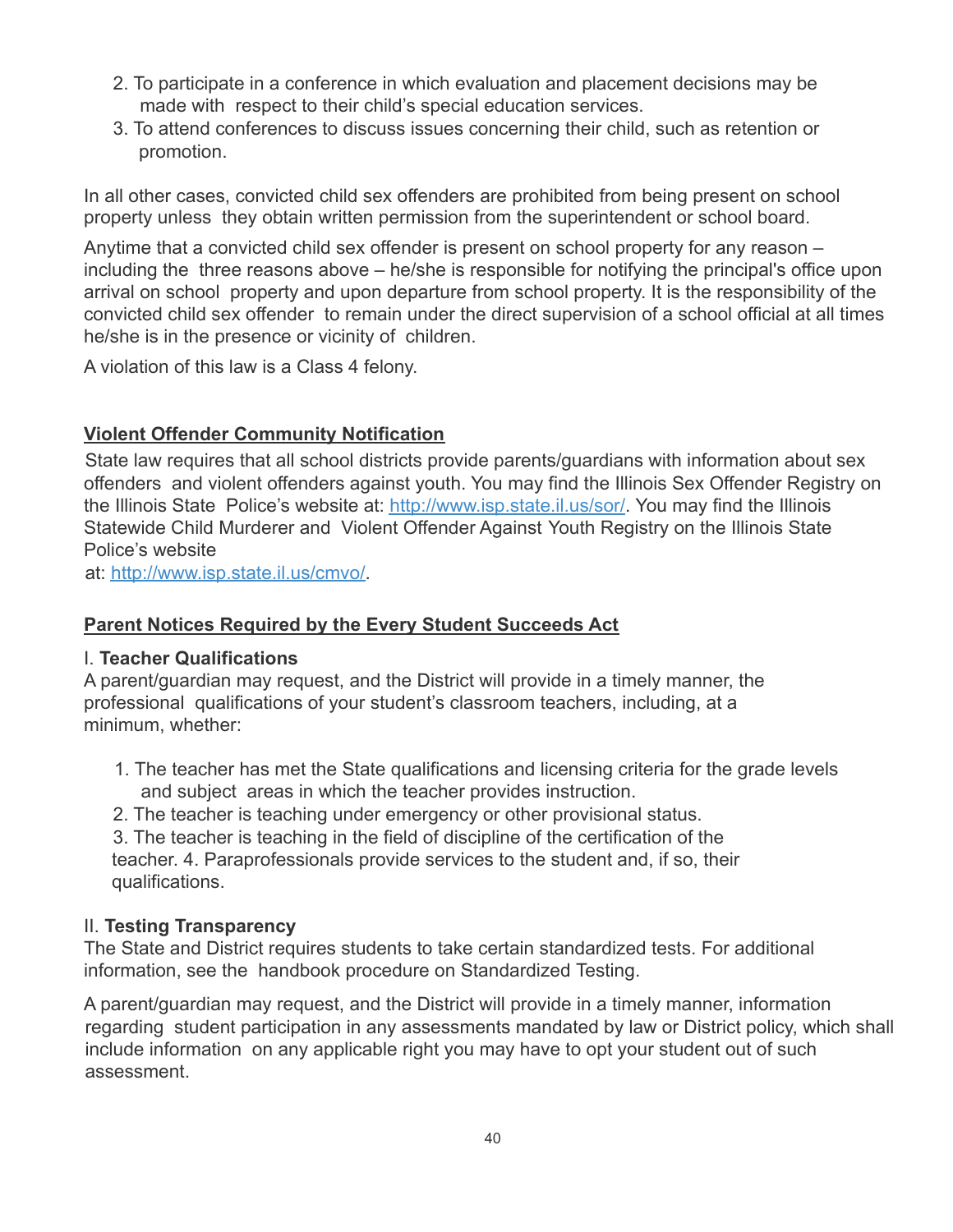#### III. **Annual Report Card**

Each year, the District is required to disseminate an annual report card that includes information on the District as a whole and each school served by the District, with aggregate and disaggregated information for each required subgroup of students including: student achievement on academic assessments (designated by category), graduation rates, district performance, teacher qualifications, and certain other information required by federal law. When available, this information will be placed on the District's website.

#### IV. **Parent & Family Engagement Compact**

#### V. **Unsafe School Choice Option**

The unsafe school choice option allows students to transfer to another District school or to a public charter school within the District under certain circumstances.

#### VI. **Student Privacy**

Students have certain privacy protections under federal law. For additional information, see the handbook procedure on Student Privacy.

#### VII. **English Learners**

The school offers opportunities for resident English Learners to achieve at high levels in academic subjects and to meet the same challenging State standards that all children are expected to meet. For additional information, see the handbook procedure on English Learners.

#### VIII. **Homeless Students**

For information on supports and services available to homeless students, see the handbook procedure on Homeless Students.

For further information on any of the above matters, please contact the building principal.

## *Addendum 1*

#### **School Operations During a Pandemic or Other Health Emergency**

This handbook procedure is meant to apply generally to any pandemic or other health emergency and should be supplemented with other relevant and timely information.

A pandemic is a global outbreak of disease. Pandemics happen when a new virus emerges to infect individuals and, because there is little to no pre-existing immunity against the new virus, it spreads sustainably. Your child's school and district play an essential role, along with the local health department and emergency management agencies, in protecting the public's health and safety during a pandemic or other health emergency.

During a pandemic or other health emergency, you will be notified in a timely manner of all changes to the school environment and schedule that impact your child. Please be assured that even if school is not physically in session, it is the goal of the school and district to provide your child with the best educational opportunities possible.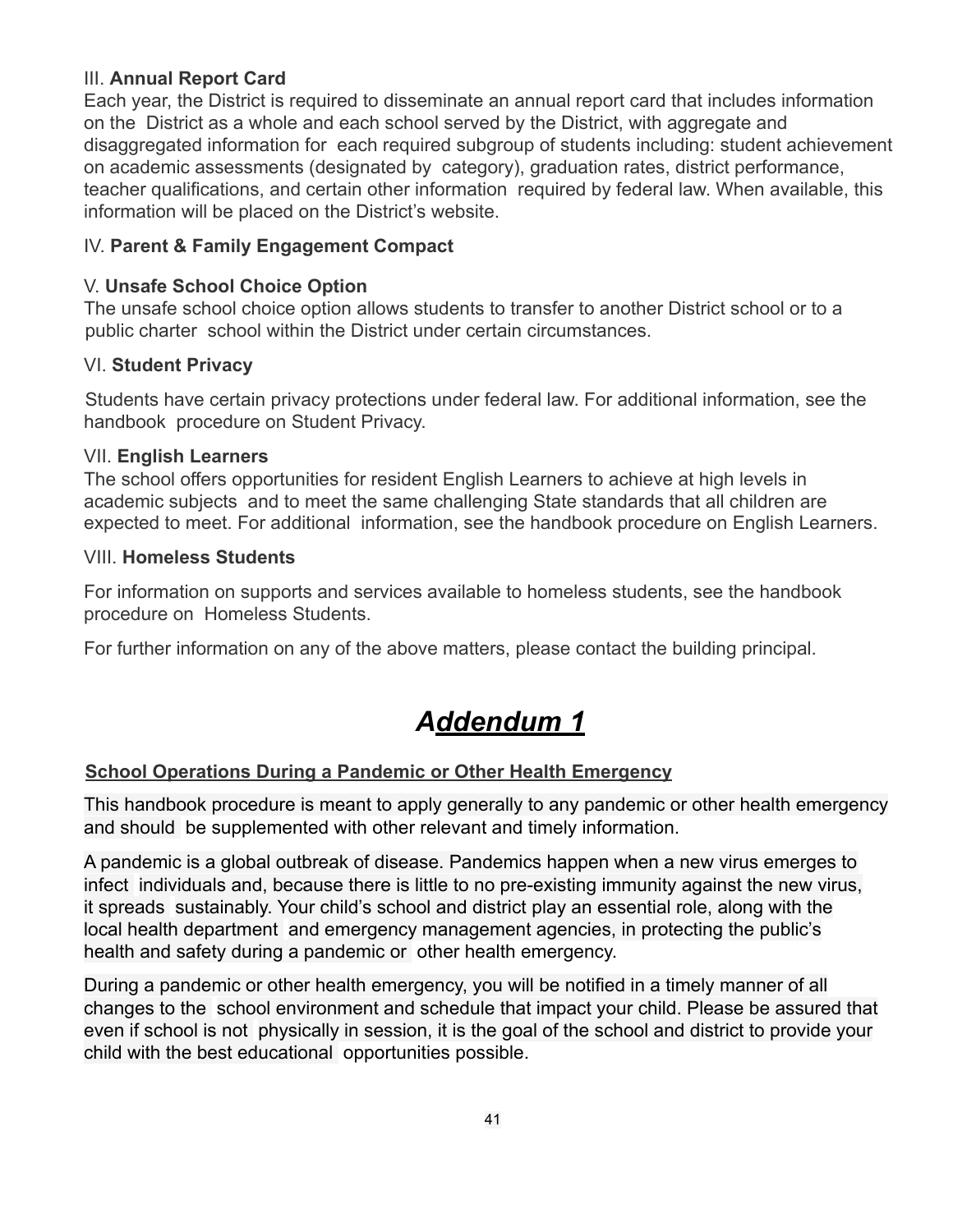Additionally, please note the following:

- 1. All decisions regarding changes to the school environment and schedule, including a possible interruption of in-person learning, will be made by the superintendent in consultation with and, if necessary, at the direction of the Governor, Illinois Department of Public Health, local health department, emergency management agencies, and/or Regional Office of Education.
- 2. Available learning opportunities may include remote and/or blended learning. Blended learning may require your child to attend school on a modified schedule.
- 3. Students will be expected to participate in blended and remote instruction as required by the school and district. Parents are responsible for assuring the participation of their child. Students who do not participate in blended or remote learning will be considered truant.
- 4. All school disciplinary rules remain in effect during the interruption of in-person learning. Students are subject to discipline for disrupting the remote learning environment to the same extent that discipline would be imposed for disruption of the traditional classroom.
- 5. Students and parents will be required to observe all public health and safety measures implemented by the school and district in conjunction with state and local requirements.
- 6. During a pandemic or other health emergency, the school and district will ensure that educational opportunities are available to all students.
- 7. School personnel will work closely with students with disabilities and other vulnerable student populations to minimize the impact of any educational disruption.
- 8. Students who have a compromised immune system, live with an individual with a compromised immune system, or have a medical condition that may impact their ability to attend school during a pandemic or other public health emergency should contact school officials.
- 9. During a pandemic or other health emergency, teachers and school staff will receive additional training on health and safety measures.
- 10. In accordance with school district or state mandates, the school may need to conduct a daily health assessment of your child. Parents and students will be notified of the exact assessment procedures if this becomes necessary.
- 11. Parents should not send their child to school if their child exhibits any symptoms consistent with the pandemic or other health emergency.
- 12. Please do not hesitate to contact school or district officials if you have any concerns regarding your child's education, health or safety.